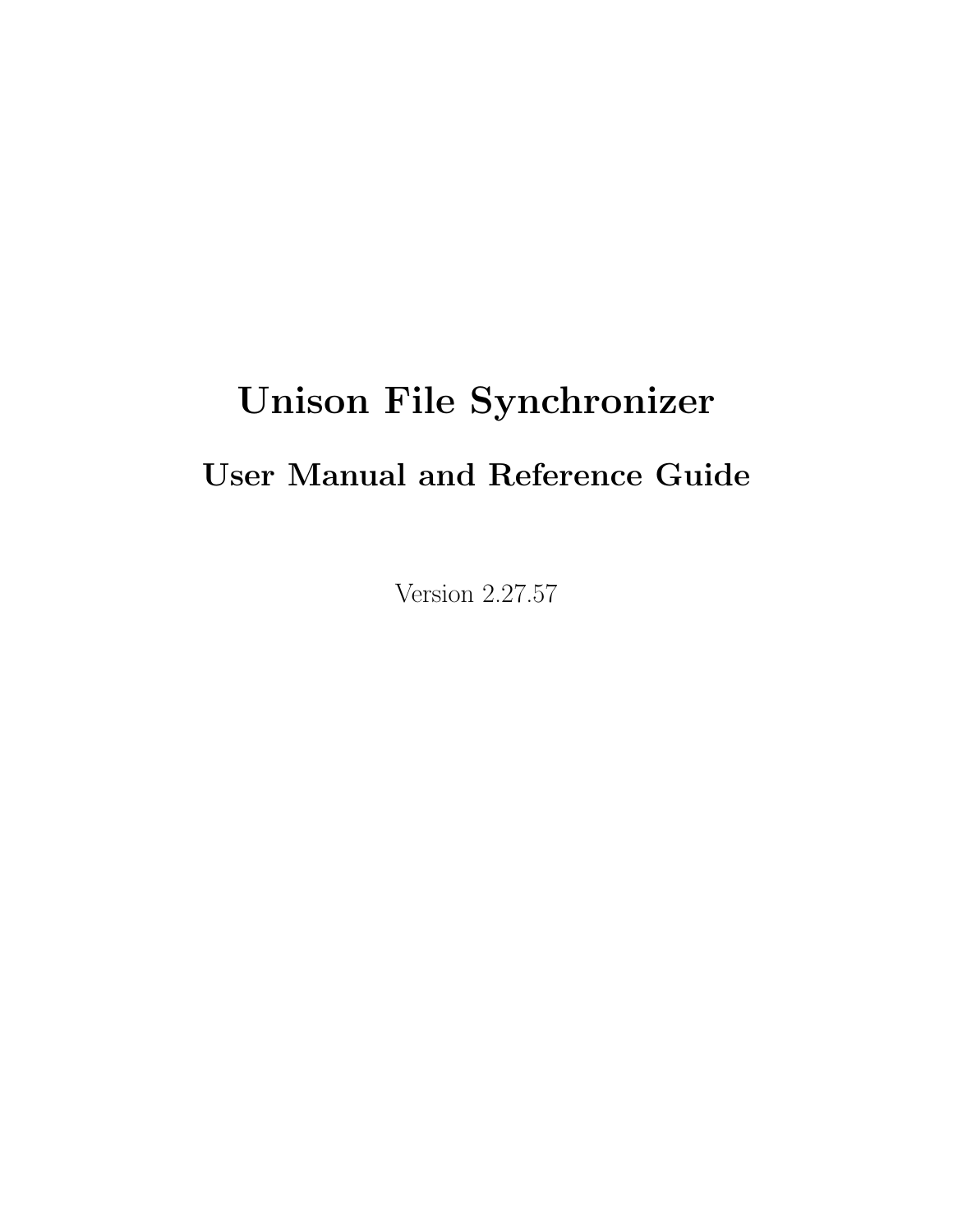# Contents

|              | 1 Preface | $\overline{5}$                                           |
|--------------|-----------|----------------------------------------------------------|
|              | 1.1       | 5                                                        |
|              | 1.2       | 5                                                        |
|              | 1.3       | 5                                                        |
|              | 1.4       | 5                                                        |
|              | 1.5       | $\overline{5}$                                           |
|              |           |                                                          |
| $\mathbf{2}$ |           | Installation<br>$\boldsymbol{6}$                         |
|              | 2.1       | 6                                                        |
|              | 2.2       | 6                                                        |
|              | 2.3       | 6                                                        |
|              | 2.4       | $\overline{7}$                                           |
|              |           | $\overline{7}$<br>2.4.1                                  |
|              |           | $\overline{7}$<br>2.4.2                                  |
|              |           | 8                                                        |
|              |           | 2.4.3                                                    |
| 3            |           | 9<br><b>Tutorial</b>                                     |
|              | 3.1       | 9                                                        |
|              | 3.2       | 9                                                        |
|              | 3.3       | 11                                                       |
|              | 3.4       | 11                                                       |
|              | 3.5       | 12                                                       |
|              | 3.6       | 12                                                       |
|              | 3.7       | Using Unison to Synchronize More Than Two Machines<br>13 |
|              |           | 13                                                       |
|              | 3.8       |                                                          |
| 4            |           | <b>Basic Concepts</b><br>14                              |
|              | 4.1       | 14                                                       |
|              | 4.2       | Paths<br>15                                              |
|              | 4.3       | 15                                                       |
|              | 4.4       | 15                                                       |
|              | 4.5       | 15                                                       |
|              | 4.6       | 16                                                       |
|              | 4.7       | 17                                                       |
|              |           |                                                          |
| 5            |           | <b>Reference Guide</b><br>18                             |
|              | 5.1       | 18                                                       |
|              | 5.2       | -18                                                      |
|              | 5.3       | 18<br>Archive Files                                      |
|              | 5.4       | Preferences<br>19                                        |
|              | 5.5       | Profiles<br>27                                           |
|              | 5.6       | 28                                                       |
|              |           | A Minimal Profile<br>5.6.1<br>28                         |
|              |           | 5.6.2<br>28                                              |
|              |           | 5.6.3                                                    |
|              |           | 28                                                       |
|              | 5.7       | 30                                                       |
|              | 5.8       | 30                                                       |
|              | 5.9       | 33                                                       |
|              |           | 5.10 Exit code<br>33                                     |
|              |           | 33                                                       |
|              |           | 34                                                       |
|              |           | 35                                                       |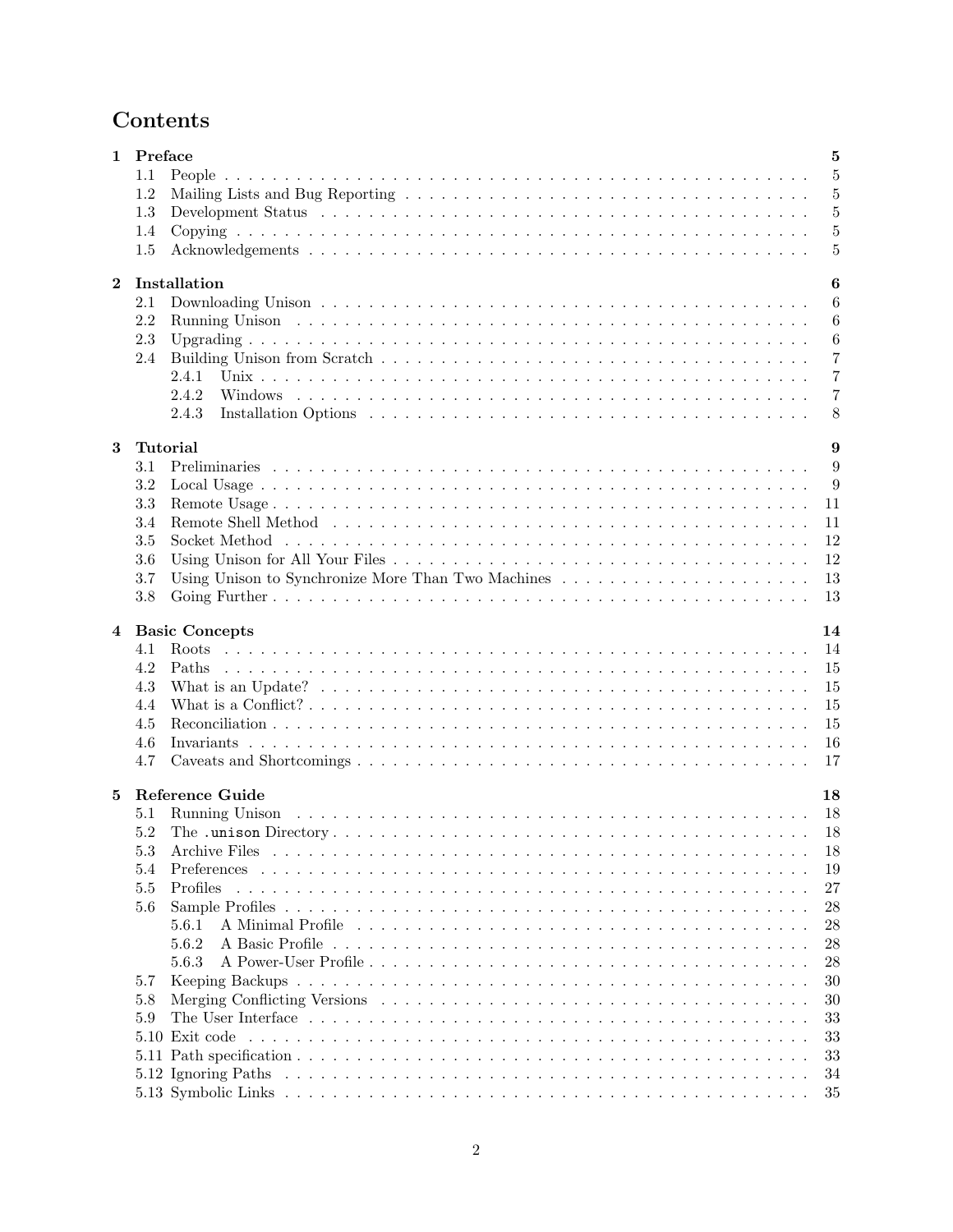| A Installing Ssh             | 38 |
|------------------------------|----|
|                              |    |
|                              |    |
| B Changes in Version 2.27.57 | 40 |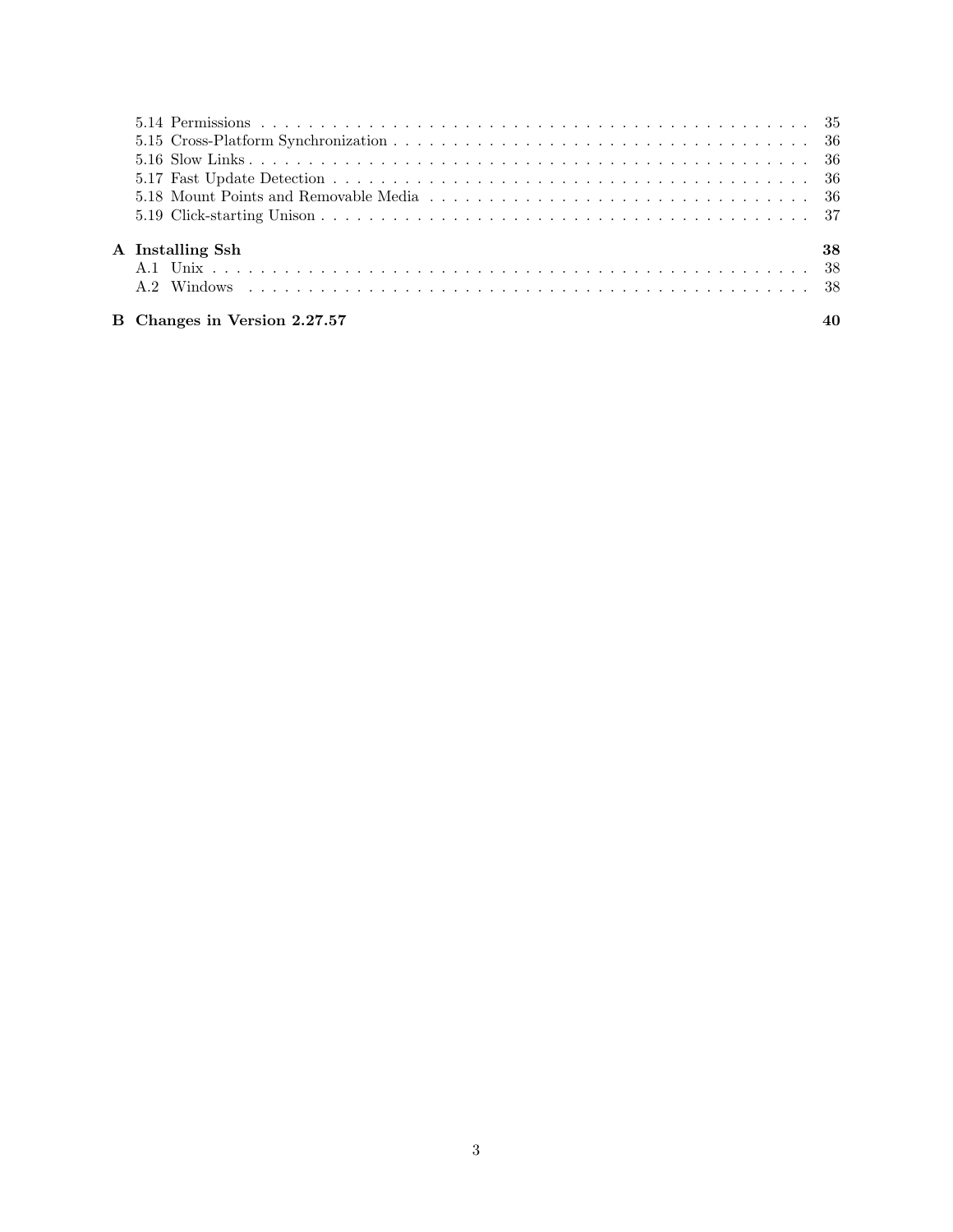# **Overview**

Unison is a file-synchronization tool for Unix and Windows. It allows two replicas of a collection of files and directories to be stored on different hosts (or different disks on the same host), modified separately, and then brought up to date by propagating the changes in each replica to the other.

Unison shares a number of features with tools such as configuration management packages (CVS, PRCS, etc.), distributed filesystems (Coda, etc.), uni-directional mirroring utilities (rsync, etc.), and other synchronizers (Intellisync, Reconcile, etc). However, there are several points where it differs:

- Unison runs on both Windows (95, 98, NT, 2k, and XP) and Unix (OSX, Solaris, Linux, etc.) systems. Moreover, Unison works across platforms, allowing you to synchronize a Windows laptop with a Unix server, for example.
- Unlike a distributed filesystem, Unison is a user-level program: there is no need to modify the kernel or to have superuser privileges on either host.
- Unlike simple mirroring or backup utilities, Unison can deal with updates to both replicas of a distributed directory structure. Updates that do not conflict are propagated automatically. Conflicting updates are detected and displayed.
- Unison works between any pair of machines connected to the internet, communicating over either a direct socket link or tunneling over an encrypted ssh connection. It is careful with network bandwidth, and runs well over slow links such as PPP connections. Transfers of small updates to large files are optimized using a compression protocol similar to rsync.
- Unison has a clear and precise specification, described below.
- Unison is resilient to failure. It is careful to leave the replicas and its own private structures in a sensible state at all times, even in case of abnormal termination or communication failures.
- Unison is free; full source code is available under the GNU Public License.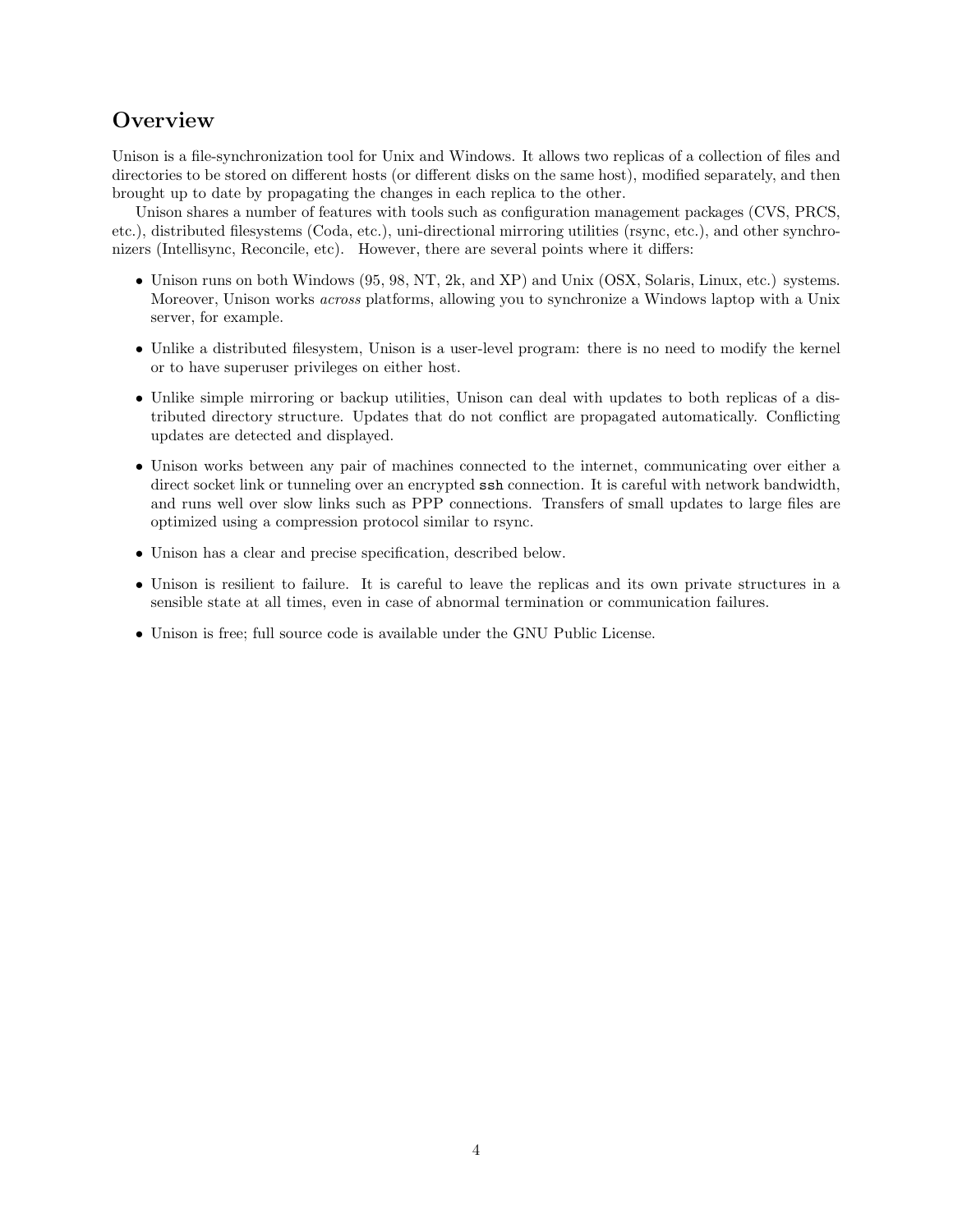# 1 Preface

## 1.1 People

Benjamin Pierce leads the Unison project. The current version of Unison was designed and implemented by Trevor Jim, Benjamin Pierce, and Jérôme Vouillon, with Alan Schmitt, Malo Denielou, Zhe Yang, Sylvain Gommier, and Matthieu Goulay. The Mac user interface was started by Trevor Jim and enormously improved by Ben Willmore. Our implementation of the rsync protocol was built by Norman Ramsey and Sylvain Gommier. It is is based on Andrew Tridgell's thesis work and inspired by his rsync utility. The mirroring and merging functionality was implemented by Sylvain Roy, improved by Malo Denielou, and improved yet further by Stéphane Lescuyer. Jacques Garrigue contributed the original Gtk version of the user interface; the Gtk2 version was built by Stephen Tse. Sundar Balasubramaniam helped build a prototype implementation of an earlier synchronizer in Java. Insik Shin and Insup Lee contributed design ideas to this implementation. Cedric Fournet contributed to an even earlier prototype.

## 1.2 Mailing Lists and Bug Reporting

Mailing Lists: Moderated mailing lists are available for bug reporting, announcements of new versions, discussions among users, and discussions among developers. See http://www.cis.upenn.edu/~ bcpierce/unison/lists.html for more information.

#### 1.3 Development Status

Unison is no longer under active development as a research project. (Our research efforts are now focused on a follow-on project called Harmony, described at http://www.cis.upenn.edu/~ bcpierce/harmony.) At this point, there is no one whose job it is to maintain Unison, fix bugs, or answer questions.

However, the original developers are all still using Unison daily. It will continue to be maintained and supported for the foreseeable future, and we will occasionally release new versions with bug fixes, small improvements, and contributed patches.

Reports of bugs affecting correctness or safety are of interest to many people and will generally get high priority. Other bug reports will be looked at as time permits. Bugs should be reported to the users list at unison-users@yahoogroups.com.

Feature requests are welcome, but will probably just be added to the ever-growing todo list. They should also be sent to unison-users@yahoogroups.com.

Patches are even more welcome. They should be sent to unison-hackers@lists.seas.upenn.edu. (Since safety and robustness are Unison's most important properties, patches will be held to high standards of clear design and clean coding.) If you want to contribute to Unison, start by downloading the developer tarball from the download page. For some details on how the code is organized, etc., see the file CONTRIB.

# 1.4 Copying

Unison is free software. You are free to change and redistribute it under the terms of the GNU General Public License. Please see the file COPYING in the Unison distribution for more information.

#### 1.5 Acknowledgements

Work on Unison has been supported by the National Science Foundation under grants CCR-9701826 and ITR-0113226, Principles and Practice of Synchronization, and by University of Pennsylvania's Institute for Research in Cognitive Science (IRCS).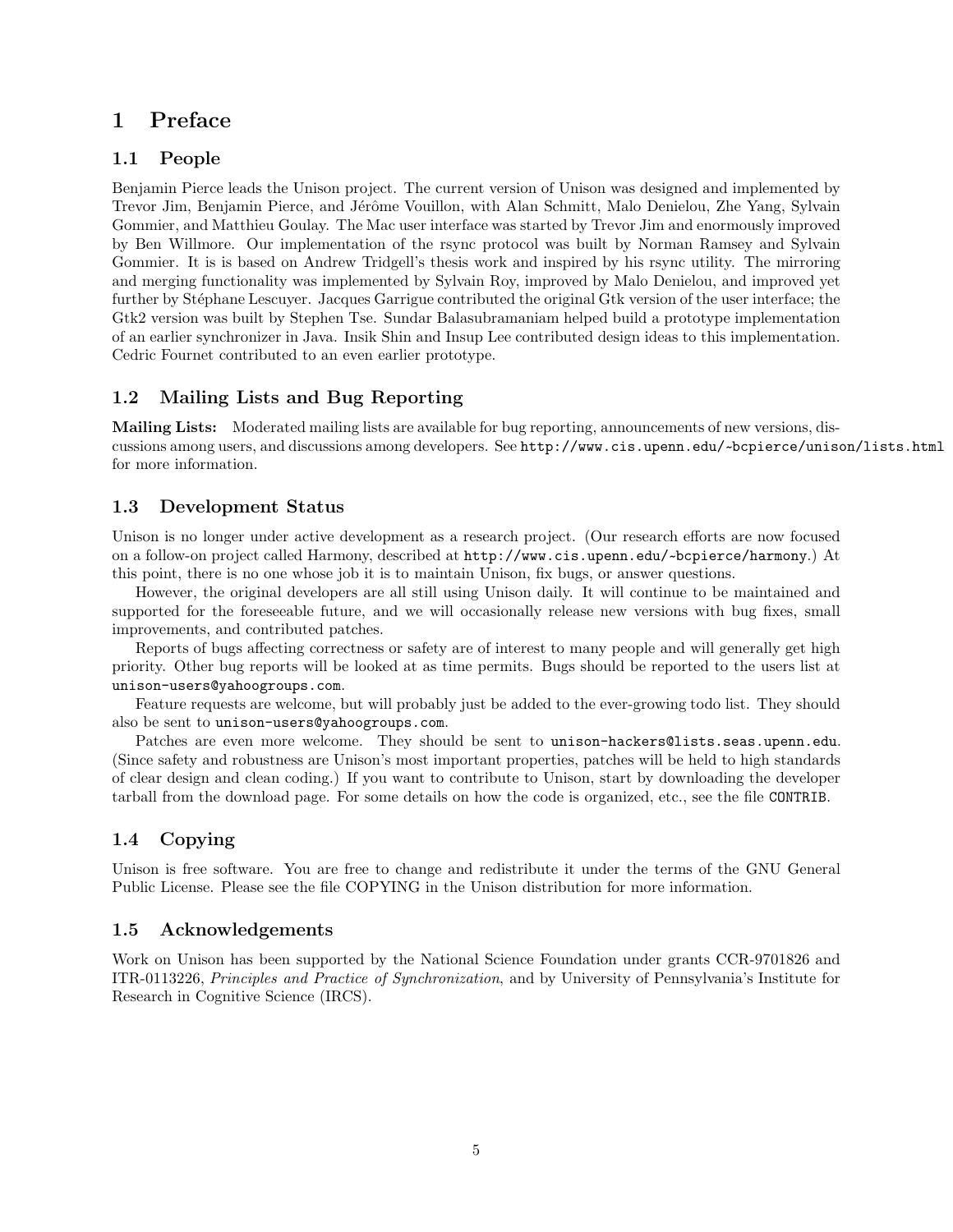# 2 Installation

Unison is designed to be easy to install. The following sequence of steps should get you a fully working installation in a few minutes. If you run into trouble, you may find the suggestions on the Frequently Asked Questions  $page<sup>1</sup>$  helpful. Pre-built binaries are available for a variety of platforms.

Unison can be used with either of two user interfaces:

- 1. a simple textual interface, suitable for dumb terminals (and running from scripts), and
- 2. a more sophisticated grapical interface, based on Gtk2.

You will need to install a copy of Unison on every machine that you want to synchronize. However, you only need the version with a graphical user interface (if you want a GUI at all) on the machine where you're actually going to display the interface (the *client* machine). Other machines that you synchronize with can get along just fine with the textual version.

#### 2.1 Downloading Unison

The Unison download site lives under http://www.cis.upenn.edu/~ bcpierce/unison.

If a pre-built binary of Unison is available for the client machine's architecture, just download it and put it somewhere in your search path (if you're going to invoke it from the command line) or on your desktop (if you'll be click-starting it).

The executable file for the graphical version (with a name including **gtkui**) actually provides *both* interfaces: the graphical one appears by default, while the textual interface can be selected by including -ui text on the command line. The textui executable provides just the textual interface.

If you don't see a pre-built executable for your architecture, you'll need to build it yourself. See Section 2.4 [Building Unison]. There are also a small number of contributed ports to other architectures that are not maintained by us. See the Contributed Ports page<sup>2</sup> to check what's available.

Check to make sure that what you have downloaded is really executable. Either click-start it, or type unison -version at the command line.

Unison can be used in three different modes: with different directories on a single machine, with a remote machine over a direct socket connection, or with a remote machine using ssh for authentication and secure transfer. If you intend to use the last option, you may need to install ssh; see Section A [Installing Ssh].

#### 2.2 Running Unison

Once you've got Unison installed on at least one system, read Section 3 [Tutorial] of the user manual (or type unison -doc tutorial) for instructions on how to get started.

## 2.3 Upgrading

Upgrading to a new version of Unison is as simple as throwing away the old binary and installing the new one.

Before upgrading, it is a good idea to run the old version one last time, to make sure all your replicas are completely synchronized. A new version of Unison will sometimes introduce a different format for the archive files used to remember information about the previous state of the replicas. In this case, the old archive will be ignored (not deleted  $-$  if you roll back to the previous version of Unison, you will find the old archives intact), which means that any differences between the replicas will show up as conflicts that need to be resolved manually.

<sup>1</sup>http://www.cis.upenn.edu/~ bcpierce/unison/faq.html

<sup>2</sup>http://www.cis.upenn.edu/~ bcpierce/unison/download.html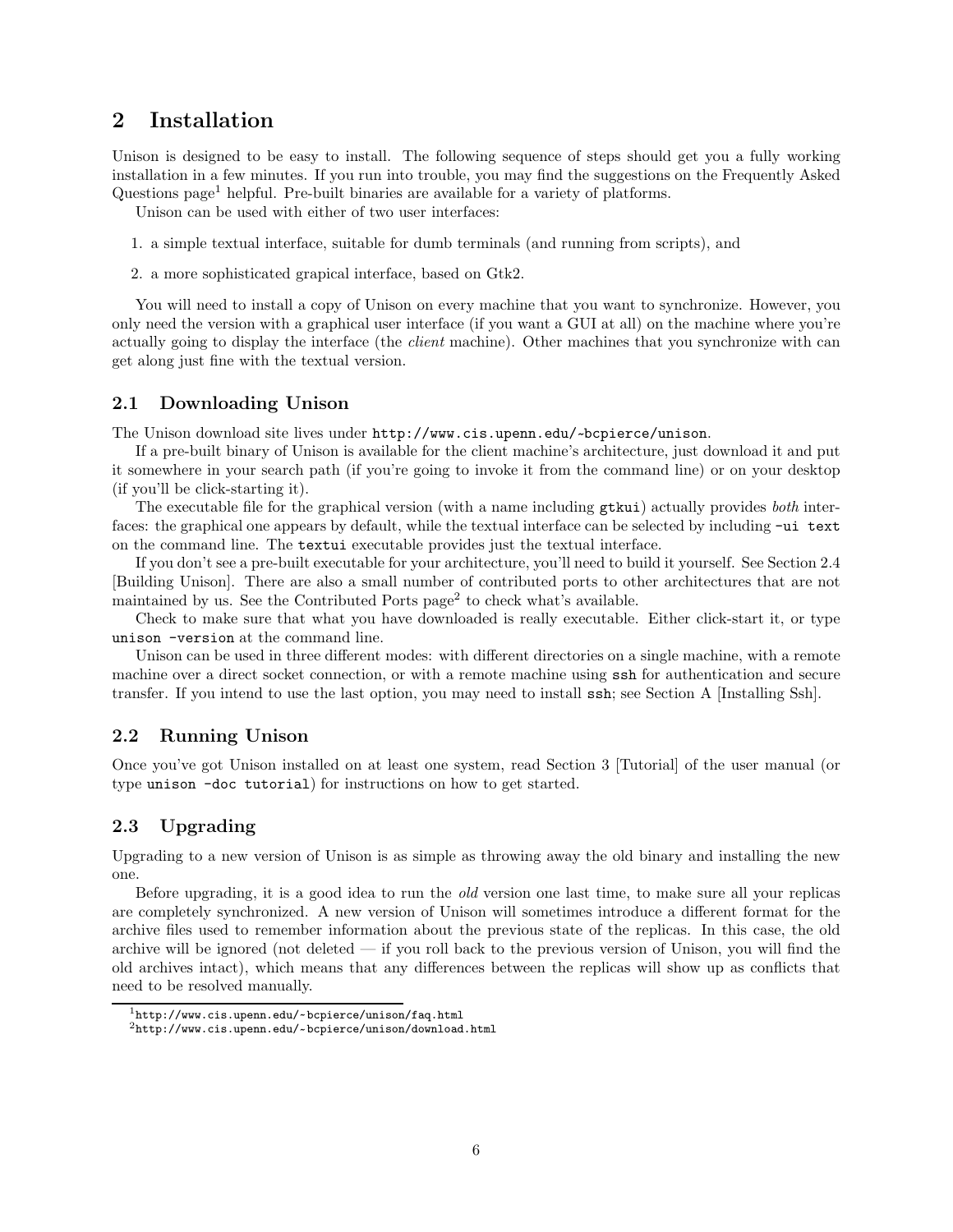#### 2.4 Building Unison from Scratch

If a pre-built image is not available, you will need to compile it from scratch; the sources are available from the same place as the binaries.

In principle, Unison should work on any platform to which OCaml has been ported and on which the Unix module is fully implemented. It has been tested on many flavors of Windows (98, NT, 2000, XP) and Unix (OS X, Solaris, Linux, FreeBSD), and on both 32- and 64-bit architectures.

#### 2.4.1 Unix

You'll need the Objective Caml compiler (version 3.07 or later), which is available from  $\text{http://cam.l.inria.fr.}$ Building and installing OCaml on Unix systems is very straightforward; just follow the instructions in the distribution. You'll probably want to build the native-code compiler in addition to the bytecode compiler, as Unison runs much faster when compiled to native code, but this is not absolutely necessary. (Quick start: on many systems, the following sequence of commands will get you a working and installed compiler: first do make world opt, then su to root and do make install.)

You'll also need the GNU make utility, standard on many Unix systems. (Type make --version to check that you've got the GNU version.)

Once you've got OCaml installed, grab a copy of the Unison sources, unzip and untar them, change to the new unison directory, and type "make UISTYLE=text." The result should be an executable file called unison. Type ./unison to make sure the program is executable. You should get back a usage message.

If you want to build the graphical user interface, you will need to install two additional things:

- The Gtk2 libraries. These areavailable from  $http://www.getk.org$  and are standard on many Unix installations.
- The lablgtk2 OCaml library. Grab the developers' tarball from

```
http://wwwfun.kurims.kyoto-u.ac.jp/soft/olabl/lablgtk.html,
```
untar it, and follow the instructions to build and install it.

(Quick start: make configure, then make, then make opt, then su and make install.)

Now build unison. If your search paths are set up correctly, simply typing make again should build a unison executable with a Gtk2 graphical interface. (In previous releases of Unison, it was necessary to add UISTYLE=gtk2 to the 'make' command above. This requirement has been removed: the makefile should detect automatically when lablgtk2 is present and set this flag automatically.)

Put the unison executable somewhere in your search path, either by adding the Unison directory to your PATH variable or by copying the executable to some standard directory where executables are stored.

#### 2.4.2 Windows

Although the binary distribution should work on any version of Windows, some people may want to build Unison from scratch on those systems too.

Bytecode version: The simpler but slower compilation option to build a Unison executable is to build a bytecode version. You need first install Windows version of the OCaml compiler (version 3.07 or later, available from http://caml.inria.fr). Then grab a copy of Unison sources and type

#### make NATIVE=false

to compile the bytecode. The result should be an executable file called unison.exe.

Native version: Building a more efficient, native version of Unison on Windows requires a little more work. See the file INSTALL.win32 in the source code distribution.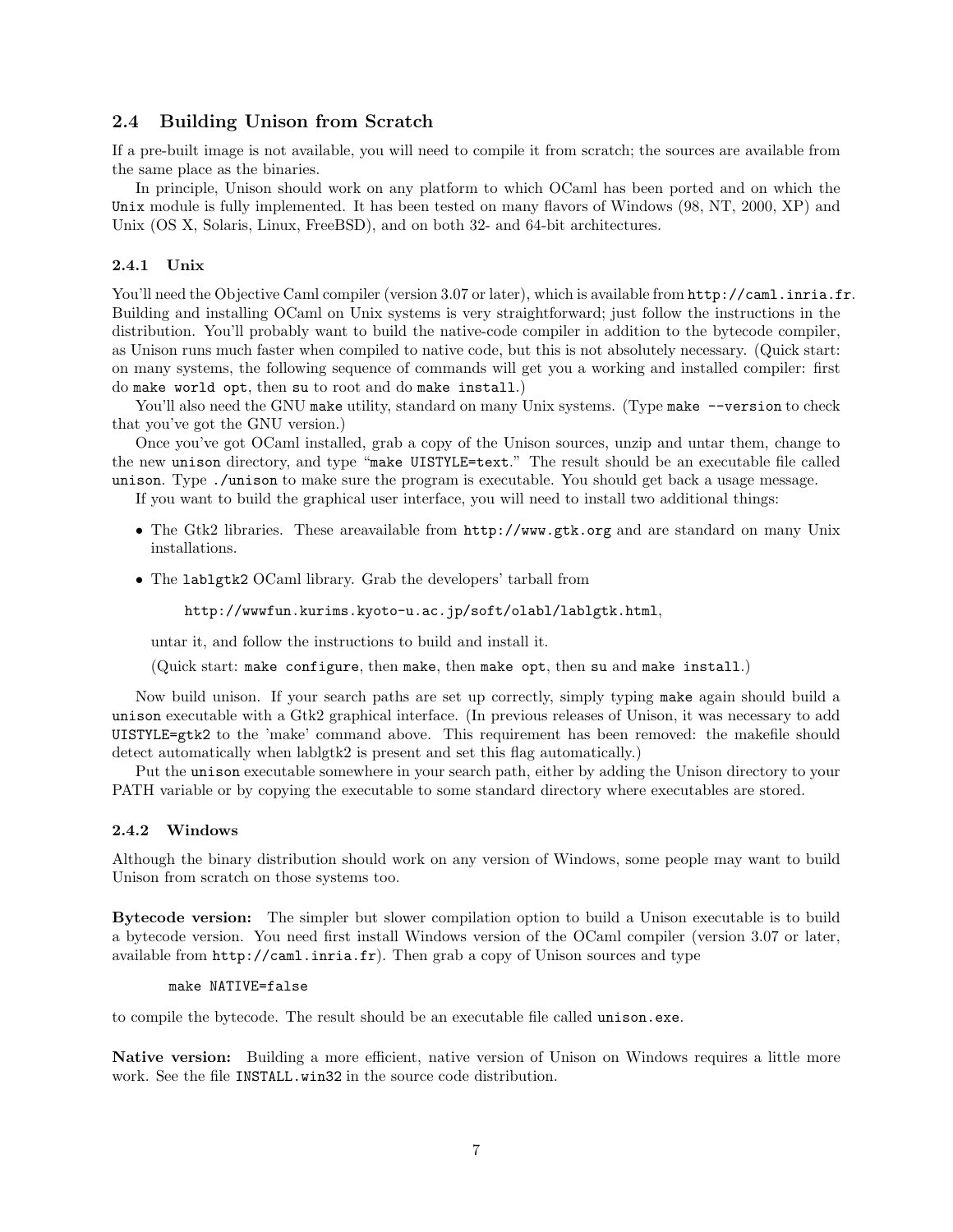#### 2.4.3 Installation Options

The Makefile in the distribution includes several switches that can be used to control how Unison is built. Here are the most useful ones:

- Building with NATIVE=true uses the native-code OCaml compiler, yielding an executable that will run quite a bit faster. We use this for building distribution versions.
- Building with make DEBUGGING=true generates debugging symbols.
- Building with make STATIC=true generates a (mostly) statically linked executable. We use this for building distribution versions, for portability.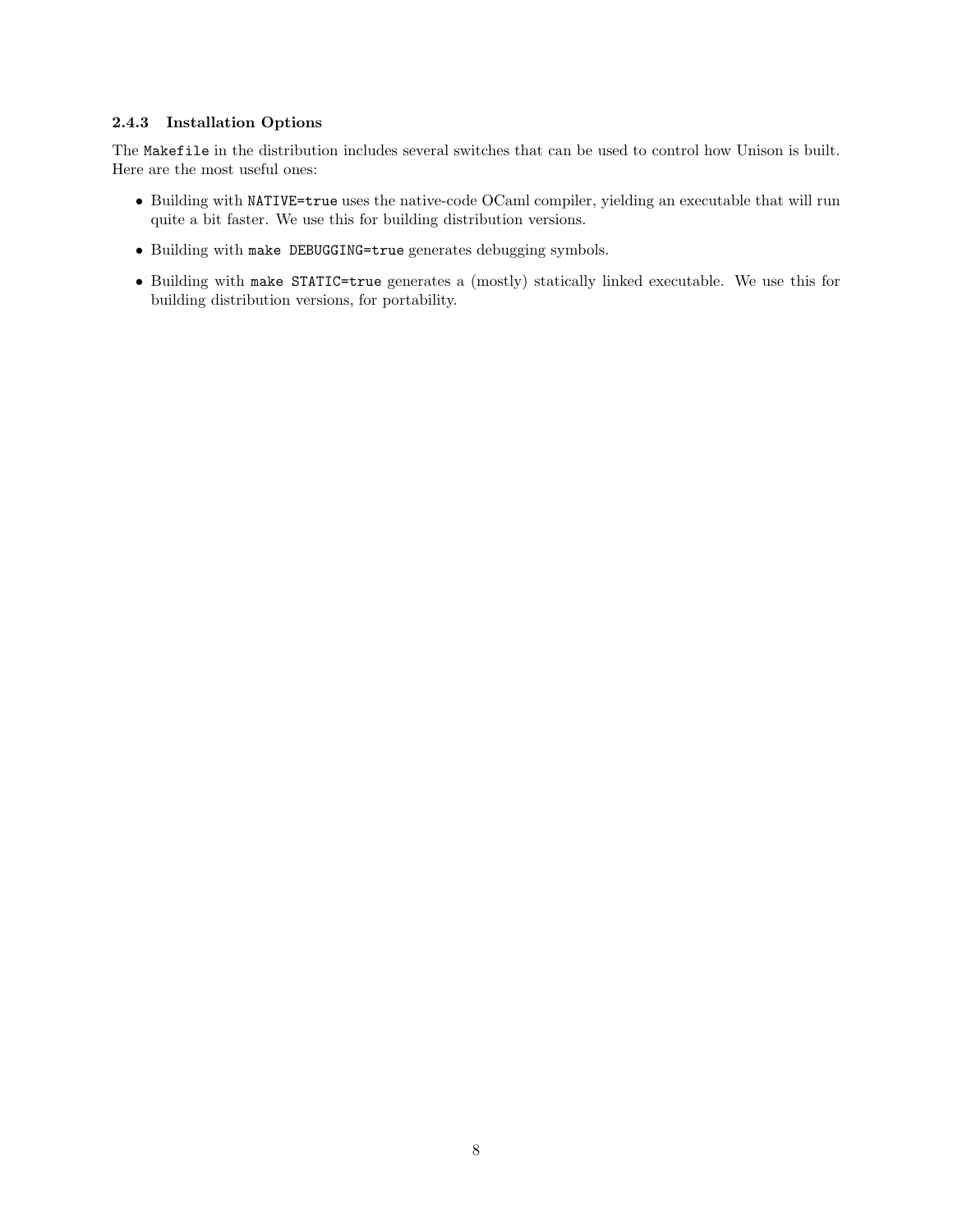# 3 Tutorial

## 3.1 Preliminaries

Unison can be used with either of two user interfaces:

- 1. a straightforward textual interface and
- 2. a more sophisticated graphical interface

The textual interface is more convenient for running from scripts and works on dumb terminals; the graphical interface is better for most interactive use. For this tutorial, you can use either. If you are running Unison from the command line, just typing unison will select either the text or the graphical interface, depending on which has been selected as default when the executable you are running was built. You can force the text interface even if graphical is the default by adding  $-\overline{\mathrm{u}}\ \mathrm{text}$ . The other command-line arguments to both versions are identical.

The graphical version can also be run directly by clicking on its icon, but this may require a little setup (see Section 5.19 [Click-starting Unison]). For this tutorial, we assume that you're starting it from the command line.

Unison can synchronize files and directories on a single machine, or between two machines on a network. (The same program runs on both machines; the only difference is which one is responsible for displaying the user interface.) If you're only interested in a single-machine setup, then let's call that machine the *client*. If you're synchronizing two machines, let's call them client and server.

### 3.2 Local Usage

Let's get the client machine set up first and see how to synchronize two directories on a single machine.

Follow the instructions in Section 2 [Installation] to either download or build an executable version of Unison, and install it somewhere on your search path. (If you just want to use the textual user interface, download the appropriate textui binary. If you just want to the graphical interface—or if you will use both interfaces [the gtkui binary actually has both compiled in]—then download the gtkui binary.)

Create a small test directory a.tmp containing a couple of files and/or subdirectories, e.g.,

```
mkdir a.tmp
touch a.tmp/a a.tmp/b
mkdir a.tmp/d
touch a.tmp/d/f
```
Copy this directory to b.tmp:

cp -r a.tmp b.tmp

Now try synchronizing **a.tmp** and **b.tmp.** (Since they are identical, synchronizing them won't propagate any changes, but Unison will remember the current state of both directories so that it will be able to tell next time what has changed.) Type:

```
unison a.tmp b.tmp
```
#### Textual Interface:

You should see a message notifying you that all the files are actually equal and then get returned to the command line.

#### Graphical Interface:

You should get a big empty window with a message at the bottom notifying you that all files are identical. Choose the Exit item from the File menu to get back to the command line.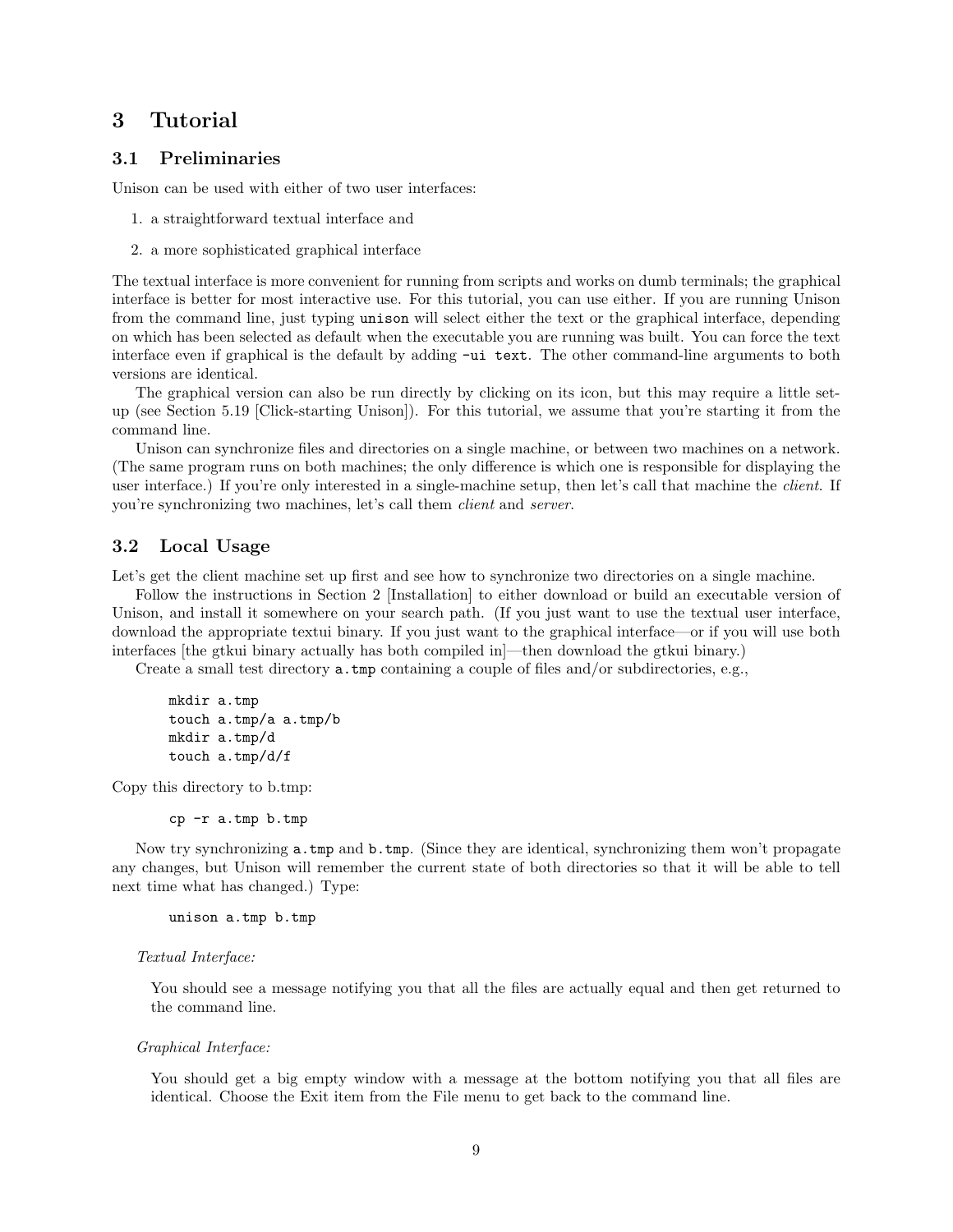Next, make some changes in a.tmp and/or b.tmp. For example:

```
rm a.tmp/a
echo "Hello" > a.tmp/b
echo "Hello" > b.tmp/b
date > b . \text{tmp}/cecho "Hi there" > a.tmp/d/h
echo "Hello there" > b.tmp/d/h
```
Run Unison again:

unison a.tmp b.tmp

This time, the user interface will display only the files that have changed. If a file has been modified in just one replica, then it will be displayed with an arrow indicating the direction that the change needs to be propagated. For example,

<--- new file c [f]

indicates that the file c has been modified only in the second replica, and that the default action is therefore to propagate the new version to the first replica. To follw Unison's recommendation, press the "f" at the prompt.

If both replicas are modified and their contents are different, then the changes are in conflict:  $\langle -\rangle$  is displayed to indicate that Unison needs guidance on which replica should override the other.

```
new file <-?-> new file d/h []
```
By default, neither version will be propagated and both replicas will remain as they are.

If both replicas have been modified but their new contents are the same (as with the file b), then no propagation is necessary and nothing is shown. Unison simply notes that the file is up to date.

These display conventions are used by both versions of the user interface. The only difference lies in the way in which Unison's default actions are either accepted or overriden by the user.

#### Textual Interface:

The status of each modified file is displayed, in turn. When the copies of a file in the two replicas are not identical, the user interface will ask for instructions as to how to propagate the change. If some default action is indicated (by an arrow), you can simply press Return to go on to the next changed file. If you want to do something different with this file, press " $\zeta$ " or ">" to force the change to be propagated from right to left or from left to right, or else press "/" to skip this file and leave both replicas alone. When it reaches the end of the list of modified files, Unison will ask you one more time whether it should proceed with the updates that have been selected.

When Unison stops to wait for input from the user, pressing "?" will always give a list of possible responses and their meanings.

#### Graphical Interface:

The main window shows all the files that have been modified in either a.tmp or b.tmp. To override a default action (or to select an action in the case when there is no default), first select the file, either by clicking on its name or by using the up- and down-arrow keys. Then press either the left-arrow or "">" key (to cause the version in b.tmp to propagate to a.tmp) or the right-arrow or " $\geq$ " key (which makes the a.tmp version override b.tmp).

Every keyboard command can also be invoked from the menus at the top of the user interface. (Conversely, each menu item is annotated with its keyboard equivalent, if it has one.)

When you are satisfied with the directions for the propagation of changes as shown in the main window, click the "Go" button to set them in motion. A check sign will be displayed next to each filename when the file has been dealt with.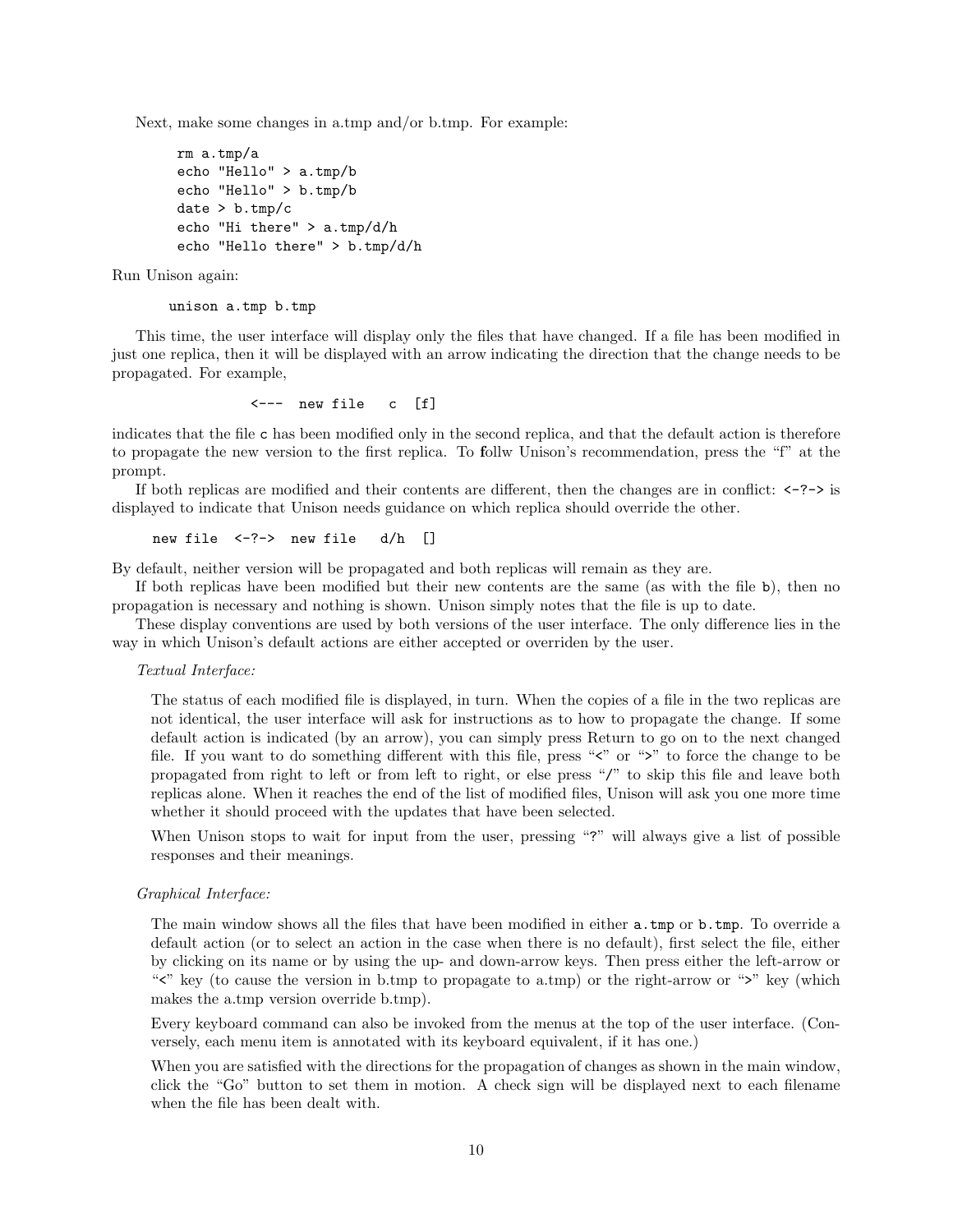#### 3.3 Remote Usage

Next, we'll get Unison set up to synchronize replicas on two different machines.

Follow the instructions in the Installation section to download or build an executable version of Unison on the server machine, and install it somewhere on your search path. (It doesn't matter whether you install the textual or graphical version, since the copy of Unison on the server doesn't need to display any user interface at all.)

It is important that the version of Unison installed on the server machine is the same as the version of Unison on the client machine. But some flexibility on the version of Unison at the client side can be achieved by using the -addversionno option; see Section 5.4 [Preferences].

Now there is a decision to be made. Unison provides two methods for communicating between the client and the server:

- Remote shell method: To use this method, you must have some way of invoking remote commands on the server from the client's command line, using a facility such as ssh. This method is more convenient (since there is no need to manually start a "unison server" process on the server) and also more secure (especially if you use ssh).
- Socket method: This method requires only that you can get TCP packets from the client to the server and back. A draconian firewall can prevent this, but otherwise it should work anywhere.

Decide which of these you want to try, and continue with Section 3.4 [Remote Shell Method] or Section 3.5 [Socket Method], as appropriate.

#### 3.4 Remote Shell Method

The standard remote shell facility on Unix systems is ssh, which provides the same functionality as the older rsh but much better security. Ssh is available from ftp://ftp.cs.hut.fi/pub/ssh/; up-to-date binaries for some architectures can also be found at ftp://ftp.faqs.org/ssh/contrib. See section A.2 for installation instructions for the Windows version.

Running ssh requires some coordination between the client and server machines to establish that the client is allowed to invoke commands on the server; please refer to the or ssh documentation for information on how to set this up. The examples in this section use ssh, but you can substitute rsh for ssh if you wish.

First, test that we can invoke Unison on the server from the client. Typing

```
ssh remotehostname unison -version
```
should print the same version information as running

```
unison -version
```
locally on the client. If remote execution fails, then either something is wrong with your ssh setup (e.g., "permission denied") or else the search path that's being used when executing commands on the server doesn't contain the unison executable (e.g., "command not found").

Create a test directory a.tmp in your home directory on the client machine.

Test that the local unison client can start and connect to the remote server. Type

unison -testServer a.tmp ssh://remotehostname/a.tmp

Now cd to your home directory and type:

```
unison a.tmp ssh://remotehostname/a.tmp
```
The result should be that the entire directory a.tmp is propagated from the client to your home directory on the server.

After finishing the first synchronization, change a few files and try synchronizing again. You should see similar results as in the local case.

If your user name on the server is not the same as on the client, you need to specify it on the command line: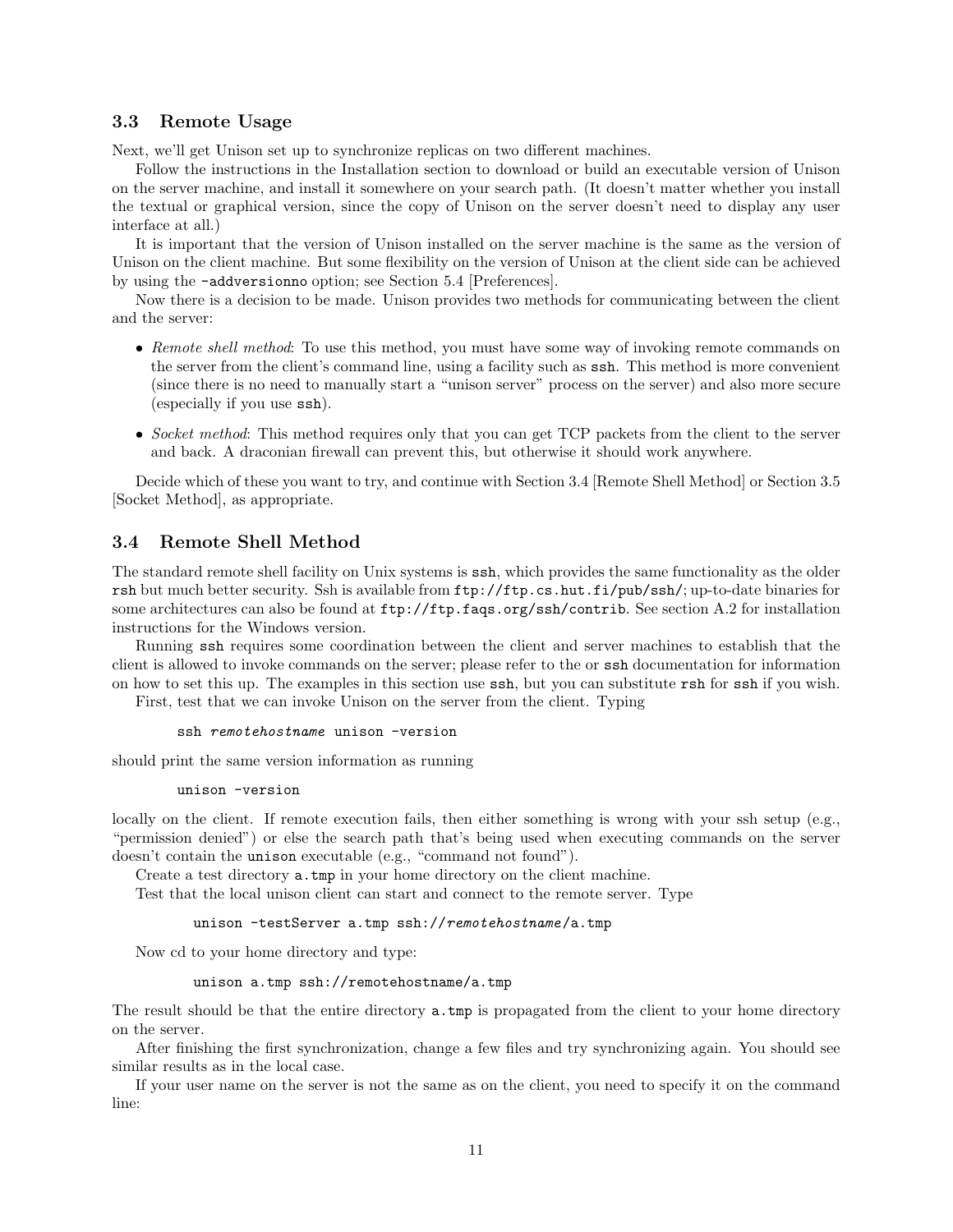#### Notes:

• If you want to put a.tmp some place other than your home directory on the remote host, you can give an absolute path for it by adding an extra slash between remotehostname and the beginning of the path:

unison a.tmp ssh://remotehostname//absolute/path/to/a.tmp

• You can give an explicit path for the unison executable on the server by using the command-line option -servercmd /full/path/name/of/unison or adding servercmd=/full/path/name/of/unison to your profile (see Section 5.5 [Profile]). Similarly, you can specify a explicit path for the ssh program using the -sshcmd option. Extra arguments can be passed to ssh by setting the -sshargs preference.

#### 3.5 Socket Method

Warning: The socket method is insecure: not only are the texts of your changes transmitted over the network in unprotected form, it is also possible for anyone in the world to connect to the server process and read out the contents of your filesystem! (Of course, to do this they must understand the protocol that Unison uses to communicate between client and server, but all they need for this is a copy of the Unison sources.) The socket method is provided only for expert users with specific needs; everyone else should use the ssh method.

To run Unison over a socket connection, you must start a Unison daemon process on the server. This process runs continuously, waiting for connections over a given socket from client machines running Unison and processing their requests in turn.

To start the daemon, type

unison -socket NNNN

on the server machine, where NNNN is the socket number that the daemon should listen on for connections from clients. (NNNN can be any large number that is not being used by some other program; if NNNN is already in use, Unison will exit with an error message.) Note that paths specified by the client will be interpreted relative to the directory in which you start the server process; this behavior is different from the ssh case, where the path is relative to your home directory on the server.

Create a test directory a.tmp in your home directory on the client machine. Now type:

unison a.tmp socket://remotehostname:NNNN/a.tmp

The result should be that the entire directory a.tmp is propagated from the client to the server (a.tmp will be created on the server in the directory that the server was started from). After finishing the first synchronization, change a few files and try synchronizing again. You should see similar results as in the local case.

Since the socket method is not used by many people, its functionality is rather limited. For example, the server can only deal with one client at a time.

#### 3.6 Using Unison for All Your Files

Once you are comfortable with the basic operation of Unison, you may find yourself wanting to use it regularly to synchronize your commonly used files. There are several possible ways of going about this:

- 1. Synchronize your whole home directory, using the Ignore facility (see Section 5.12 [Ignore]) to avoid synchronizing temporary files and things that only belong on one host.
- 2. Create a subdirectory called shared (or current, or whatever) in your home directory on each host, and put all the files you want to synchronize into this directory.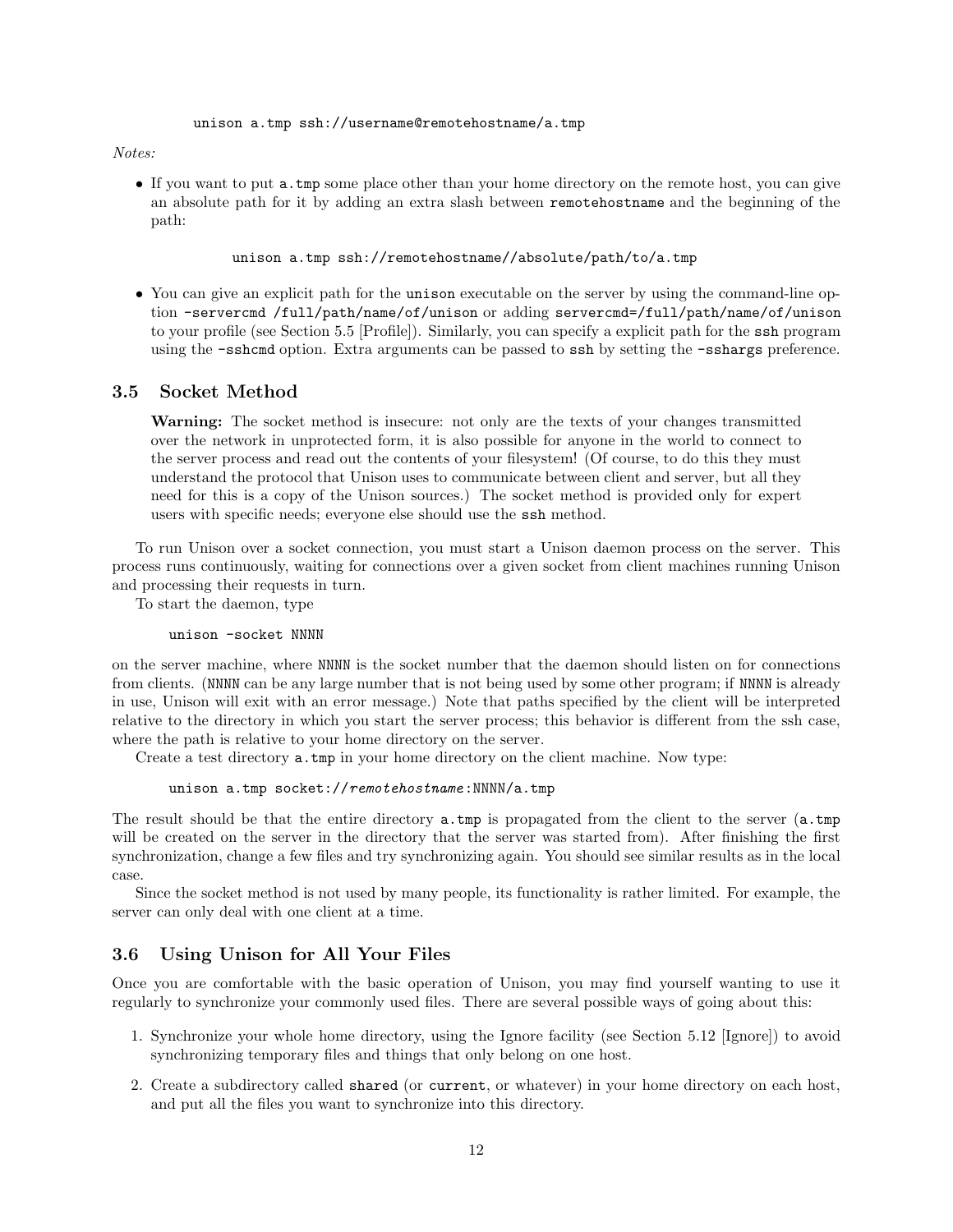- 3. Create a subdirectory called shared (or current, or whatever) in your home directory on each host, and put *links to* all the files you want to synchronize into this directory. Use the follow preference (see Section 5.13 [Symbolic Links]) to make Unison treat these links as transparent.
- 4. Make your home directory the root of the synchronization, but tell Unison to synchronize only some of the files and subdirectories within it on any given run. This can be accomplished by using the -path switch on the command line:

unison /home/username ssh://remotehost//home/username -path shared

The -path option can be used as many times as needed, to synchronize several files or subdirectories:

```
unison /home/username ssh://remotehost//home/username \
   -path shared \
   -path pub \
   -path .netscape/bookmarks.html
```
These -path arguments can also be put in your preference file. See Section 5.4 [Preferences] for an example.

Most people find that they only need to maintain a profile (or profiles) on one of the hosts that they synchronize, since Unison is always initiated from this host. (For example, if you're synchronizing a laptop with a fileserver, you'll probably always run Unison on the laptop.) This is a bit different from the usual situation with asymmetric mirroring programs like rdist, where the mirroring operation typically needs to be initiated from the machine with the most recent changes. Section 5.5 [Profile] covers the syntax of Unison profiles, together with some sample profiles.

Some tips on improving Unison's performance can be found on the Frequently Asked Questions page<sup>3</sup>.

#### 3.7 Using Unison to Synchronize More Than Two Machines

Unison is designed for synchronizing pairs of replicas. However, it is possible to use it to keep larger groups of machines in sync by performing multiple pairwise synchronizations.

If you need to do this, the most reliable way to set things up is to organize the machines into a "star topology," with one machine designated as the "hub" and the rest as "spokes," and with each spoke machine synchronizing only with the hub. The big advantage of the star topology is that it eliminates the possibility of confusing "spurious conflicts" arising from the fact that a separate archive is maintained by Unison for every pair of hosts that it synchronizes.

#### 3.8 Going Further

On-line documentation for the various features of Unison can be obtained either by typing

unison -doc topics

at the command line, or by selecting the Help menu in the graphical user interface. The on-line information and the printed manual are essentially identical.

If you use Unison regularly, you should subscribe to one of the mailing lists, to receive announcements of new versions. See Section 1.2 [Mailing Lists].

 $^3$ http://www.cis.upenn.edu/~bcpierce/unison/faq.html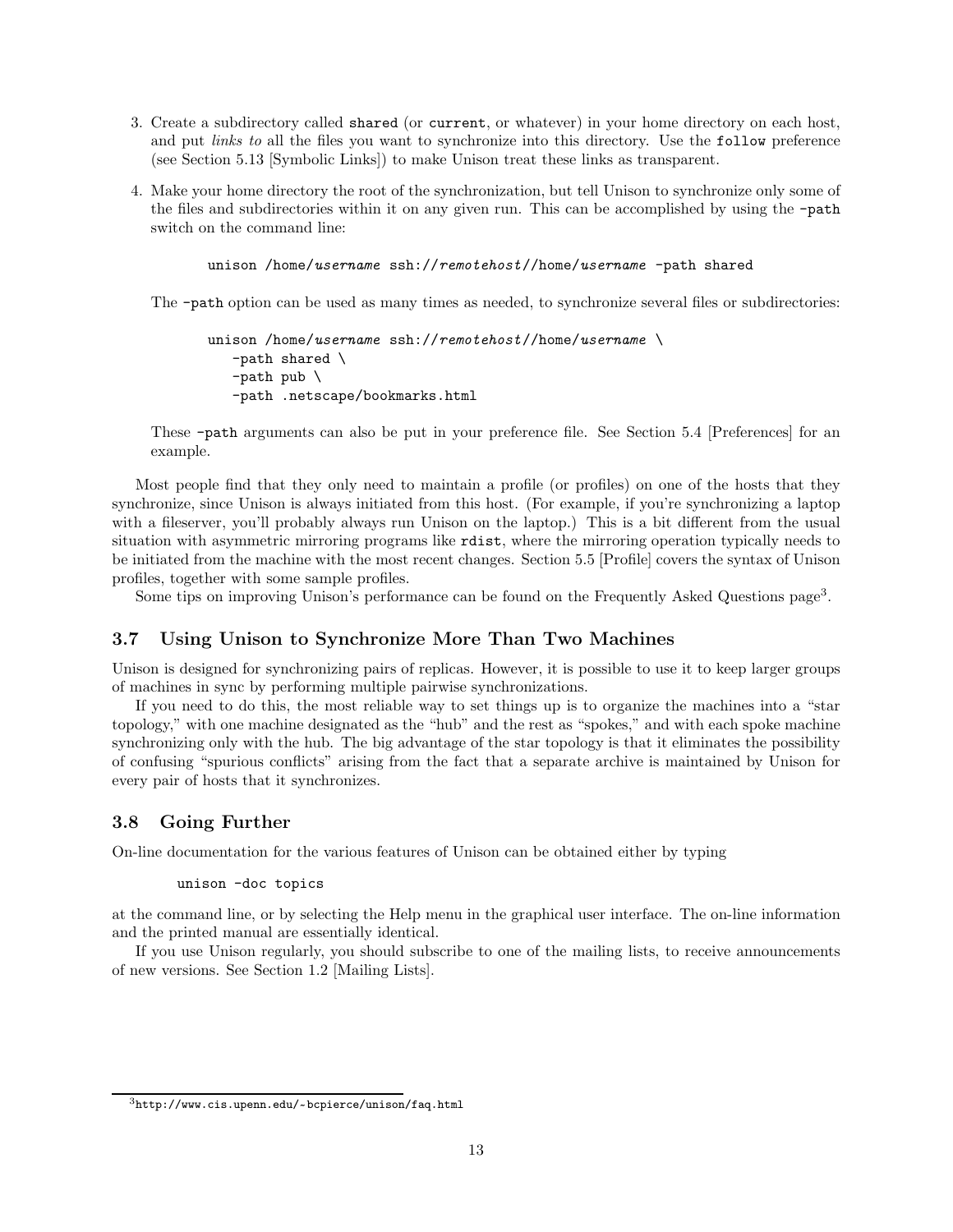# 4 Basic Concepts

To understand how Unison works, it is necessary to discuss a few straightforward concepts. These concepts are developed more rigorously and at more length in a number of papers, available at  ${\tt http://www.cis.upenn.edu/~bepiere.com/}$ But the informal presentation here should be enough for most users.

## 4.1 Roots

A replica's root tells Unison where to find a set of files to be synchronized, either on the local machine or on a remote host. For example,

```
relative/path/of/root
```
specifies a local root relative to the directory where Unison is started, while

```
/absolute/path/of/root
```
specifies a root relative to the top of the local filesystem, independent of where Unison is running. Remote roots can begin with  $\sin\frac{1}{1}$ ,  $\sin\frac{1}{1}$  to indicate that the remote server should be started with rsh or ssh:

```
ssh://remotehost//absolute/path/of/root
rsh://user@remotehost/relative/path/of/root
```
If the remote server is already running (in the socket mode), then the syntax

```
socket://remotehost:portnum //absolute/path/of/root
socket://remotehost:portnum /relative/path/of/root
```
is used to specify the hostname and the port that the client Unison should use to contact it. The syntax for roots is based on that of URIs (described in RFC 2396). The full grammar is:

```
replica ::= [protocol:]//[user@][host][:port][/path]| path
protocol :: = file| socket
         | ssh
         | rsh
user : := [-a-zA-Z0-9] +host : := [-a-zA-Z0-9.]+port :: = [0-9]+
```
When path is given without any protocol prefix, the protocol is assumed to be file:. Under Windows, it is possible to synchronize with a remote directory using the file: protocol over the Windows Network Neighborhood. For example,

#### unison foo //host/drive/bar

synchronizes the local directory foo with the directory drive:\bar on the machine host, provided that host is accessible via Network Neighborhood. When the file: protocol is used in this way, there is no need for a Unison server to be running on the remote host. However, running Unison this way is only a good idea if the remote host is reached by a very fast network connection, since the full contents of every file in the remote replica will have to be transferred to the local machine to detect updates.

The names of roots are canonized by Unison before it uses them to compute the names of the corresponding archive files, so //saul//home/bcpierce/common and //saul.cis.upenn.edu/common will be recognized as the same replica under different names.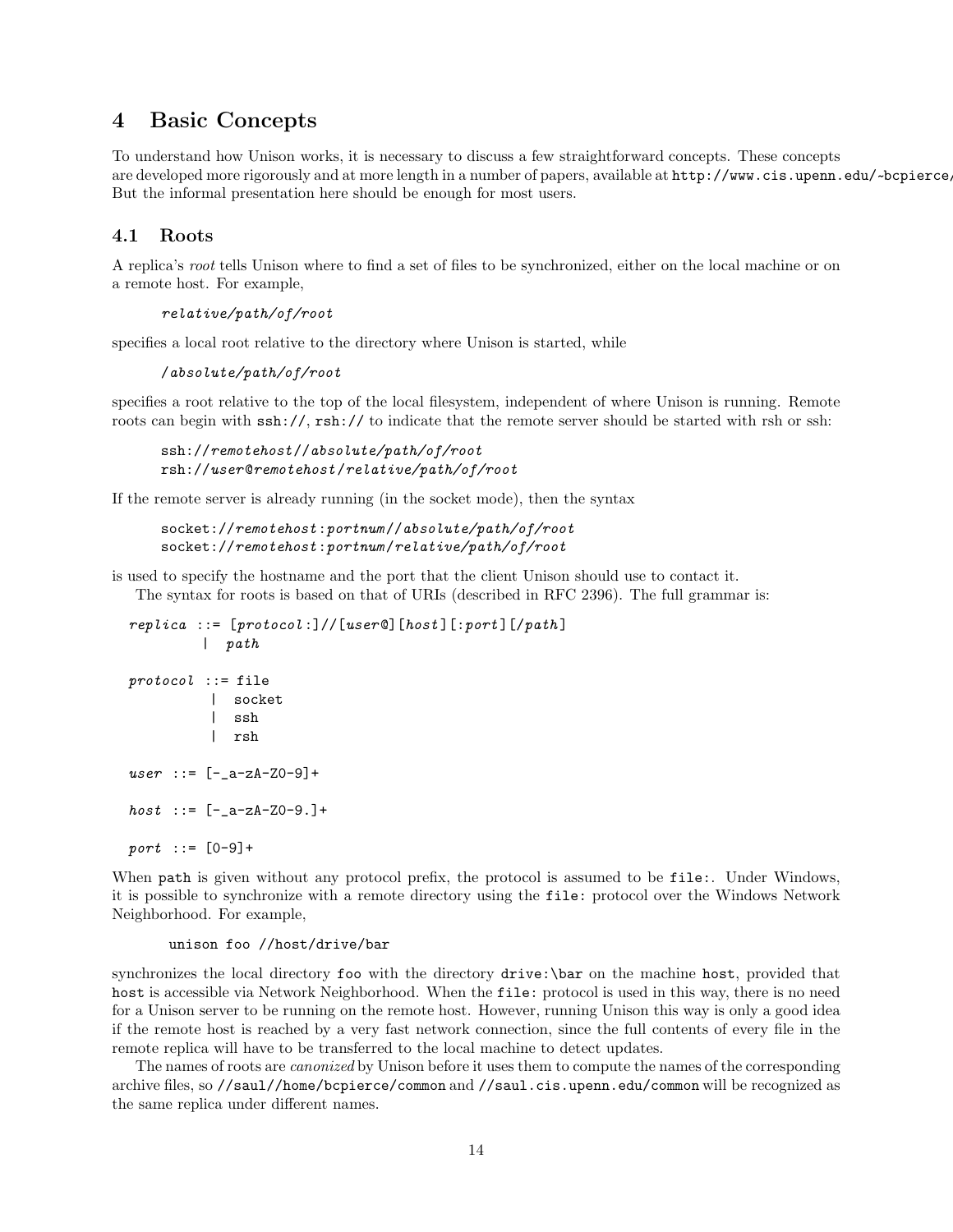## 4.2 Paths

A path refers to a point within a set of files being synchronized; it is specified relative to the root of the replica.

Formally, a path is just a sequence of names, separated by /. Note that the path separator character is always a forward slash, no matter what operating system Unison is running on. Forward slashes are converted to backslashes as necessary when paths are converted to filenames in the local filesystem on a particular host. (For example, suppose that we run Unison on a Windows system, synchronizing the local root  $c:\preccurlyeq$  with the root ssh://saul.cis.upenn.edu/home/bcpierce on a Unix server. Then the path current/todo.txt refers to the file c:\pierce\current\todo.txt on the client and /home/bcpierce/current/todo.txt on the server.)

The empty path (i.e., the empty sequence of names) denotes the whole replica. Unison displays the empty path as "[root]."

If p is a path and q is a path beginning with p, then q is said to be a *descendant* of p. (Each path is also a descendant of itself.)

#### 4.3 What is an Update?

The *contents* of a path **p** in a particular replica could be a file, a directory, a symbolic link, or absent (if **p** does not refer to anything at all in that replica). More specifically:

- If p refers to an ordinary file, then the contents of p are the actual contents of this file (a string of bytes) plus the current permission bits of the file.
- If p refers to a symbolic link, then the contents of p are just the string specifying where the link points.
- If p refers to a directory, then the contents of p are just the token "DIRECTORY" plus the current permission bits of the directory.
- If p does not refer to anything in this replica, then the contents of p are the token "ABSENT."

Unison keeps a record of the contents of each path after each successful synchronization of that path (i.e., it remembers the contents at the last moment when they were the same in the two replicas).

We say that a path is *updated* (in some replica) if its current contents are different from its contents the last time it was successfully synchronized. Note that whether a path is updated has nothing to do with its last modification time—Unison considers only the contents when determining whether an update has occurred. This means that touching a file without changing its contents will not be recognized as an update. A file can even be changed several times and then changed back to its original contents; as long as Unison is only run at the end of this process, no update will be recognized.

What Unison actually calculates is a close approximation to this definition; see Section 4.7 [Caveats and Shortcomings].

#### 4.4 What is a Conflict?

A path is said to be conflicting if the following conditions all hold:

- 1. it has been updated in one replica,
- 2. it or any of its descendants has been updated in the other replica, and
- 3. its contents in the two replicas are not identical.

#### 4.5 Reconciliation

Unison operates in several distinct stages: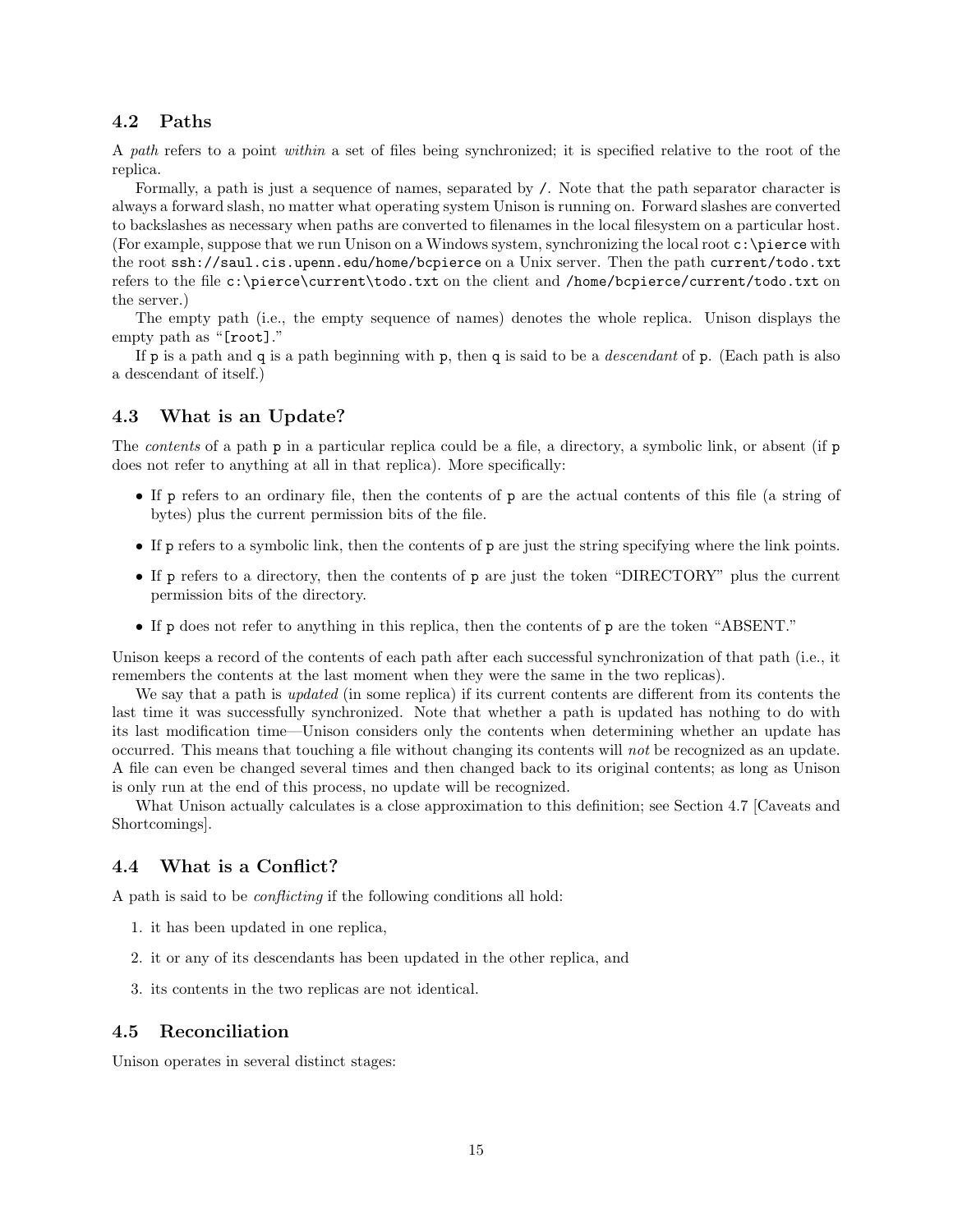- 1. On each host, it compares its archive file (which records the state of each path in the replica when it was last synchronized) with the current contents of the replica, to determine which paths have been updated.
- 2. It checks for "false conflicts" paths that have been updated on both replicas, but whose current values are identical. These paths are silently marked as synchronized in the archive files in both replicas.
- 3. It displays all the updated paths to the user. For updates that do not conflict, it suggests a default action (propagating the new contents from the updated replica to the other). Conflicting updates are just displayed. The user is given an opportunity to examine the current state of affairs, change the default actions for nonconflicting updates, and choose actions for conflicting updates.
- 4. It performs the selected actions, one at a time. Each action is performed by first transferring the new contents to a temporary file on the receiving host, then atomically moving them into place.
- 5. It updates its archive files to reflect the new state of the replicas.

#### 4.6 Invariants

Given the importance and delicacy of the job that it performs, it is important to understand both what a synchronizer does under normal conditions and what can happen under unusual conditions such as system crashes and communication failures.

Unison is careful to protect both its internal state and the state of the replicas at every point in this process. Specifically, the following guarantees are enforced:

- At every moment, each path in each replica has either (1) its *original* contents (i.e., no change at all has been made to this path), or (2) its *correct* final contents (i.e., the value that the user expected to be propagated from the other replica).
- At every moment, the information stored on disk about Unison's private state can be either (1) unchanged, or (2) updated to reflect those paths that have been successfully synchronized.

The upshot is that it is safe to interrupt Unison at any time, either manually or accidentally. [Caveat: the above is almost true there are occasionally brief periods where it is not (and, because of shortcoming of the Posix filesystem API, cannot be); in particular, when it is copying a file onto a directory or vice versa, it must first move the original contents out of the way. If Unison gets interrupted during one of these periods, some manual cleanup may be required. In this case, a file called DANGER.README will be left in your home directory, containing information about the operation that was interrupted. The next time you try to run Unison, it will notice this file and warn you about it.]

If an interruption happens while it is propagating updates, then there may be some paths for which an update has been propagated but which have not been marked as synchronized in Unison's archives. This is no problem: the next time Unison runs, it will detect changes to these paths in both replicas, notice that the contents are now equal, and mark the paths as successfully updated when it writes back its private state at the end of this run.

If Unison is interrupted, it may sometimes leave temporary working files (with suffix .tmp) in the replicas. It is safe to delete these files. Also, if the backups flag is set, Unison will leave around old versions of files that it overwrites, with names like file.0.unison.bak. These can be deleted safely when they are no longer wanted.

Unison is not bothered by clock skew between the different hosts on which it is running. It only performs comparisons between timestamps obtained from the same host, and the only assumption it makes about them is that the clock on each system always runs forward.

If Unison finds that its archive files have been deleted (or that the archive format has changed and they cannot be read, or that they don't exist because this is the first run of Unison on these particular roots), it takes a conservative approach: it behaves as though the replicas had both been completely empty at the point of the last synchronization. The effect of this is that, on the first run, files that exist in only one replica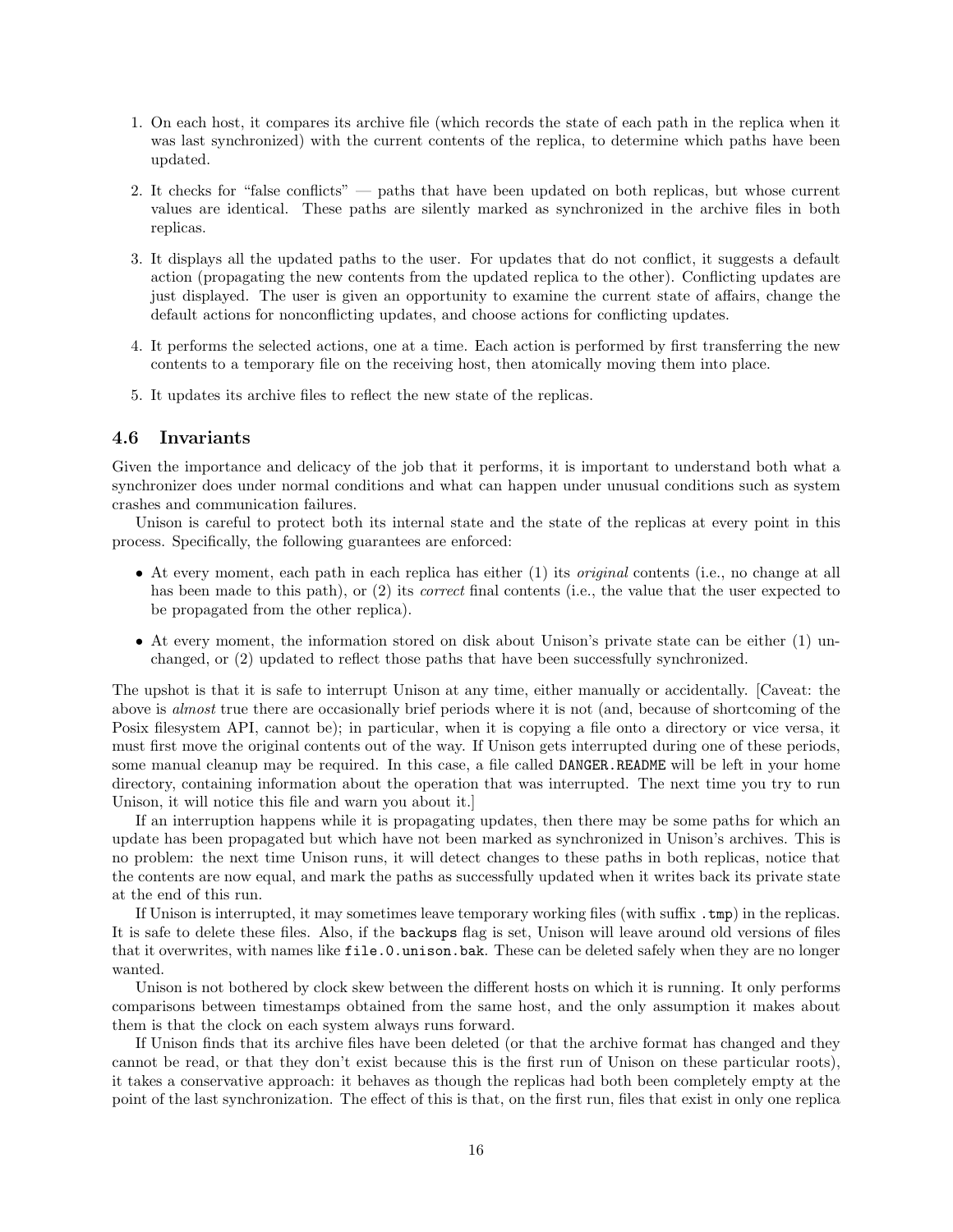will be propagated to the other, while files that exist in both replicas but are unequal will be marked as conflicting.

Touching a file without changing its contents should never affect whether or not Unison does an update. (When running with the fastcheck preference set to true—the default on Unix systems—Unison uses file modtimes for a quick first pass to tell which files have definitely not changed; then, for each file that might have changed, it computes a fingerprint of the file's contents and compares it against the last-synchronized contents. Also, the -times option allows you to synchronize file times, but it does not cause identical files to be changed; Unison will only modify the file times.)

It is safe to "brainwash" Unison by deleting its archive files on both replicas. The next time it runs, it will assume that all the files it sees in the replicas are new.

It is safe to modify files while Unison is working. If Unison discovers that it has propagated an out-of-date change, or that the file it is updating has changed on the target replica, it will signal a failure for that file. Run Unison again to propagate the latest change.

Changes to the ignore patterns from the user interface (e.g., using the 'i' key) are immediately reflected in the current profile.

#### 4.7 Caveats and Shortcomings

Here are some things to be careful of when using Unison.

• In the interests of speed, the update detection algorithm may (depending on which OS architecture that you run Unison on) actually use an approximation to the definition given in Section 4.3 [What is an Update?].

In particular, the Unix implementation does not compare the actual contents of files to their previous contents, but simply looks at each file's inode number and modtime; if neither of these have changed, then it concludes that the file has not been changed.

Under normal circumstances, this approximation is safe, in the sense that it may sometimes detect "false updates" will never miss a real one. However, it is possible to fool it, for example by using retouch to change a file's modtime back to a time in the past.

• If you synchronize between a single-user filesystem and a shared Unix server, you should pay attention to your permission bits: by default, Unison will synchronize permissions verbatim, which may leave group-writable files on the server that could be written over by a lot of people.

You can control this by setting your umask on both computers to something like 022, masking out the "world write" and "group write" permission bits.

Unison does not synchronize the setuid and setgid bits, for security.

- The graphical user interface is single-threaded. This means that if Unison is performing some longrunning operation, the display will not be repainted until it finishes. We recommend not trying to do anything with the user interface while Unison is in the middle of detecting changes or propagating files.
- Unison does not understand hard links.
- It is important to be a little careful when renaming directories containing "ignore"d files.

For example, suppose Unison is synchronizing directory A between the two machines called the "local" and the "remote" machine; suppose directory A contains a subdirectory D; and suppose D on the local machine contains a file or subdirectory P that matches an ignore directive in the profile used to synchronize. Thus path  $A/D/P$  exists on the local machine but not on the remote machine.

If D is renamed to D' on the remote machine, and this change is propagated to the local machine, all such files or subdirectories P will be deleted. This is because Unison sees the rename as a delete and a separate create: it deletes the old directory (including the ignored files) and creates a new one (not including the ignored files, since they are completely invisible to it).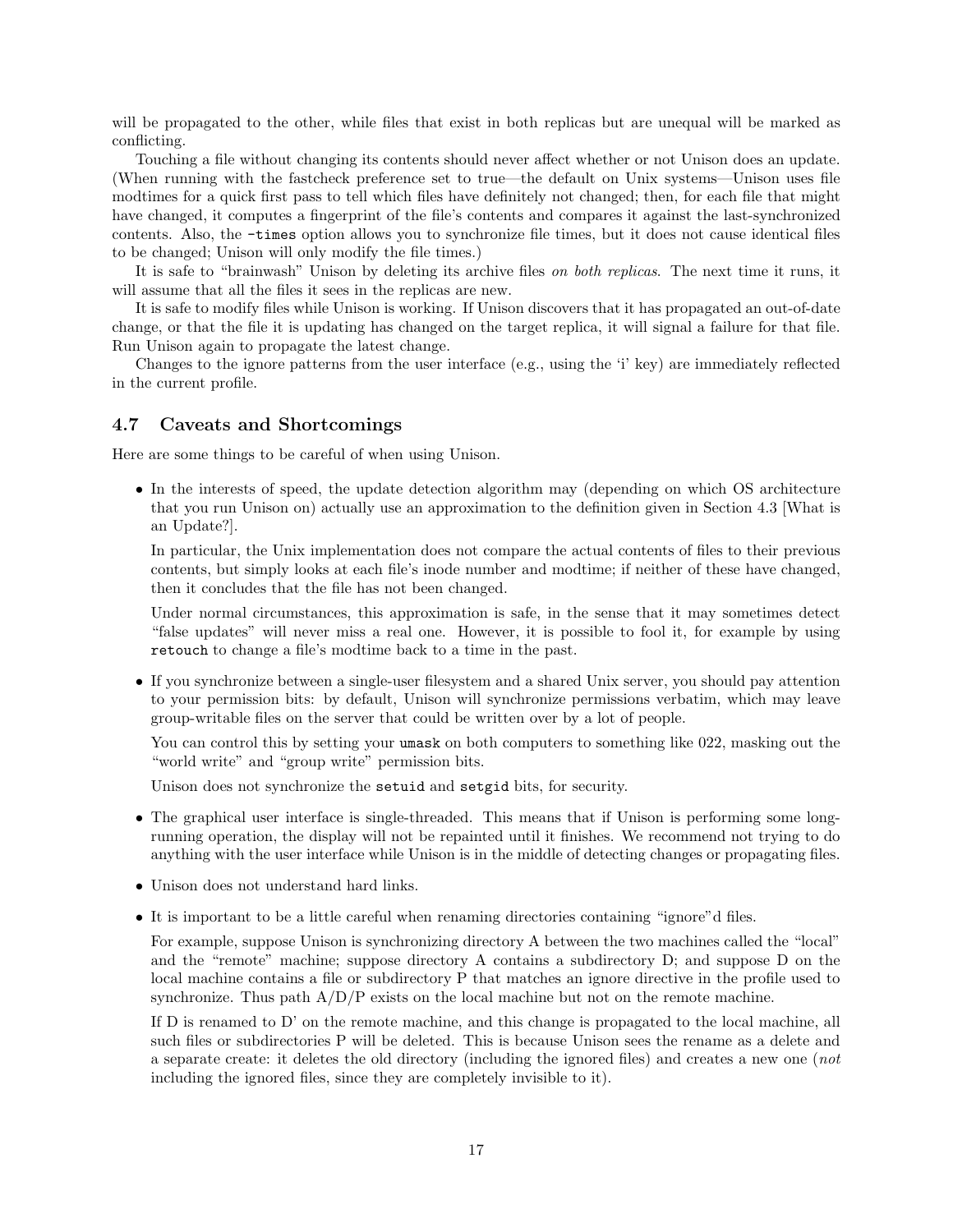# 5 Reference Guide

This section covers the features of Unison in detail.

#### 5.1 Running Unison

There are several ways to start Unison.

- Typing "unison profile" on the command line. Unison will look for a file profile.prf in the .unison directory. If this file does not specify a pair of roots, Unison will prompt for them and add them to the information specified by the profile.
- Typing "unison profile root1 root2" on the command line. In this case, Unison will use  $profile$ , which should not contain any root directives.
- Typing "unison root1 root2" on the command line. This has the same effect as typing "unison" default root1 root2."
- Typing just "unison" (or invoking Unison by clicking on a desktop icon). In this case, Unison will ask for the profile to use for synchronization (or create a new one, if necessary).

#### 5.2 The .unison Directory

Unison stores a variety of information in a private directory on each host. If the environment variable UNISON is defined, then its value will be used as the name of this directory. If UNISON is not defined, then the name of the directory depends on which operating system you are using. In Unix, the default is to use \$HOME/.unison. In Windows, if the environment variable USERPROFILE is defined, then the directory will be \$USERPROFILE\.unison; otherwise if HOME is defined, it will be \$HOME\.unison; otherwise, it will be c:\.unison.

The archive file for each replica is found in the .unison directory on that replica's host. Profiles (described below) are always taken from the .unison directory on the client host.

Note that Unison maintains a completely different set of archive files for each pair of roots.

We do not recommend synchronizing the whole . unison directory, as this will involve frequent propagation of large archive files. It should be safe to do it, though, if you really want to. Synchronizing just the profile files in the .unison directory is definitely OK.

#### 5.3 Archive Files

The name of the archive file on each replica is calculated from

- the *canonical names* of all the hosts (short names like saul are converted into full addresses like saul.cis.upenn.edu),
- the paths to the replicas on all the hosts (again, relative pathnames, symbolic links, etc. are converted into full, absolute paths), and
- an internal version number that is changed whenever a new Unison release changes the format of the information stored in the archive.

This method should work well for most users. However, it is occasionally useful to change the way archive names are generated. Unison provides two ways of doing this.

The function that finds the canonical hostname of the local host (which is used, for example, in calculating the name of the archive file used to remember which files have been synchronized) normally uses the gethostname operating system call. However, if the environment variable UNISONLOCALHOSTNAME is set, its value will be used instead. This makes it easier to use Unison in situations where a machine's name changes frequently (e.g., because it is a laptop and gets moved around a lot).

A more powerful way of changing archive names is provided by the rootalias preference. The preference file may contain any number of lines of the form: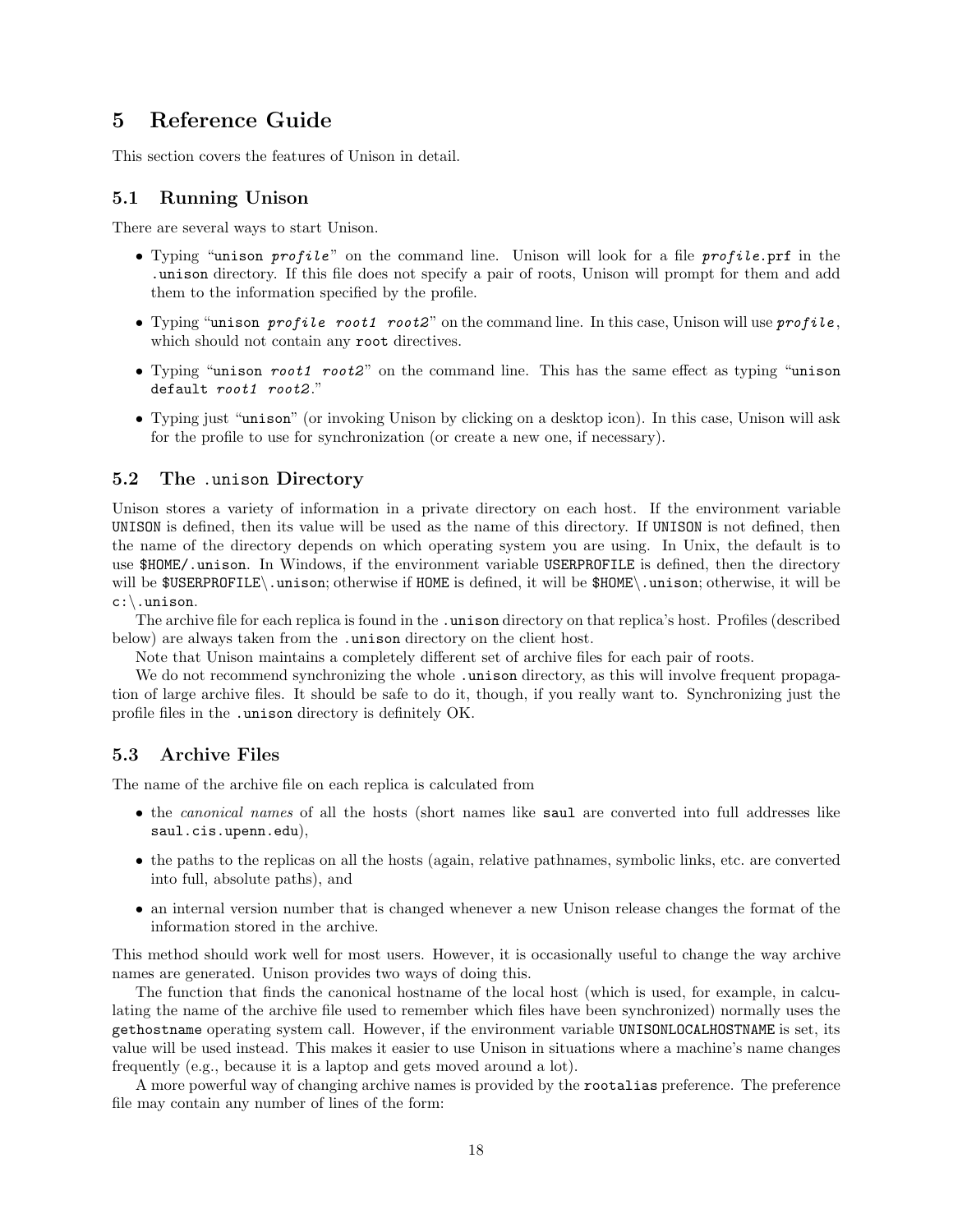rootalias =  $//hotnameA//path-to-replicaA -> //hostnameB//path-to-replicaB$ 

When calculating the name of the archive files for a given pair of roots, Unison replaces any root that matches the left-hand side of any rootalias rule by the corresponding right-hand side.

So, if you need to relocate a root on one of the hosts, you can add a rule of the form:

rootalias =  $//new-hostname//new-path$  ->  $//old-hostname//old-path$ 

Warning: The rootalias option is dangerous and should only be used if you are sure you know what you're doing. In particular, it should only be used if you are positive that either (1) both the original root and the new alias refer to the same set of files, or (2) the files have been relocated so that the original name is now invalid and will never be used again. (If the original root and the alias refer to different sets of files, Unison's update detector could get confused.) After introducing a new rootalias, it is a good idea to run Unison a few times interactively (with the batch flag off, etc.) and carefully check that things look reasonable—in particular, that update detection is working as expected.

#### 5.4 Preferences

Many details of Unison's behavior are configurable by user-settable "preferences."

Some preferences are boolean-valued; these are often called *flags*. Others take numeric or string arguments, indicated in the preferences list by n or xxx. Most of the string preferences can be given several times; the arguments are accumulated into a list internally.

There are two ways to set the values of preferences: temporarily, by providing command-line arguments to a particular run of Unison, or permanently, by adding commands to a *profile* in the .unison directory on the client host. The order of preferences (either on the command line or in preference files) is not significant. On the command line, preferences and other arguments (the profile name and roots) can be intermixed in any order.

To set the value of a preference p from the command line, add an argument -p (for a boolean flag) or -p n or -p xxx (for a numeric or string preference) anywhere on the command line. To set a boolean flag to false on the command line, use -p=false.

Here are all the preferences supported by Unison. This list can be obtained by typing unison -help.

```
Usage: unison [options]
    or unison root1 root2 [options]
    or unison profilename [options]
```
#### Options:

```
-addprefsto xxx file to add new prefs to
-addversionno add version number to name of unison executable on server
-auto automatically accept default actions
-backup xxx add a pattern to the backup list
-backupcurrent xxx add a pattern to the backupcurrent list
-backupcurrentnot xxx add a pattern to the backupcurrentnot list
-backupdir xxx Directory for storing centralized backups
-backuplocation xxx where backups are stored ('local' or 'central')
-backupnot xxx add a pattern to the backupnot list
-backupprefix xxx prefix for the names of backup files
-backups keep backup copies of all files (see also 'backup')
-backupsuffix xxx a suffix to be added to names of backup files
-batch batch mode: ask no questions at all
-confirmbigdeletes request confirmation for whole-replica deletes
-confirmmerge ask for confirmation before commiting results of a merge
-contactquietly Suppress the 'contacting server' message during startup
-debug xxx debug module xxx ('all' -> everything, 'verbose' -> more)
-doc xxx show documentation ('-doc topics' lists topics)
```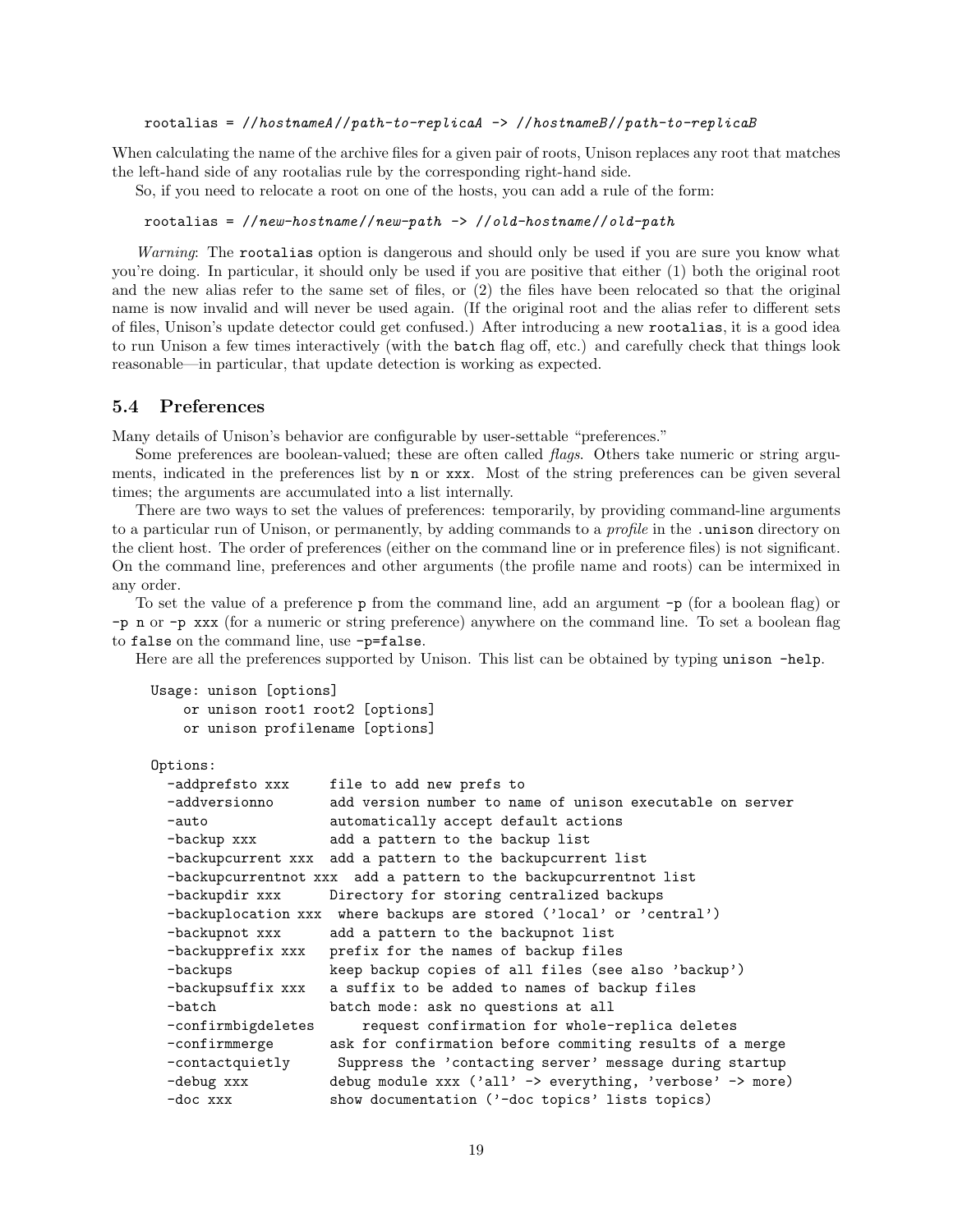-dumbtty do not try to change terminal settings in text UI -fastcheck xxx do fast update detection ('true', 'false', or 'default') -follow xxx add a pattern to the follow list -force xxx force changes from this replica to the other -forcepartial xxx add a pattern to the forcepartial list -group synchronize group -height n height (in lines) of main window in graphical interface -host xxx bind the socket to this host name in server socket mode -ignore xxx add a pattern to the ignore list -ignorecase xxx ignore upper/lowercase in filenames ('true', 'false', or 'default') -ignorelocks ignore locks left over from previous run (dangerous!) -ignorenot xxx add a pattern to the ignorenot list -immutable xxx add a pattern to the immutable list -immutablenot xxx add a pattern to the immutablenot list -key xxx define a keyboard shortcut for this profile (in some UIs) -killserver kill server when done (even when using sockets) -label xxx provide a descriptive string label for this profile -log record actions in file specified by logfile preference -logfile xxx Log file name -maxbackups n anumber of backed up versions of a file -maxthreads n maximum number of simultaneous file transfers -merge xxx add a pattern to the merge list -mountpoint xxx abort if this path does not exist -numericids don't map uid/gid values by user/group names -owner synchronize owner -path xxx **path** to synchronize -perms n **part of the permissions which is synchronized** -prefer xxx choose this replica's version for conflicting changes -preferpartial xxx add a pattern to the preferpartial list -pretendwin Use creation times for detecting updates -repeat xxx synchronize repeatedly (text interface only) -retry n **re-try failed synchronizations N** times (text interface only) -root xxx root of a replica -rootalias xxx Register alias for canonical root names -rsrc xxx synchronize resource forks and HFS meta-data ('true', 'false', or 'default') -rsync activate the rsync transfer mode -selftest run internal tests and exit -servercmd xxx name of unison executable on remote server -showarchive show name of archive and 'true names' (for rootalias) of roots -silent **print nothing** (except error messages) -socket xxx act as a server on a socket -sortbysize list changed files by size, not name -sortfirst xxx add a pattern to the sortfirst list -sortlast xxx add a pattern to the sortlast list -sortnewfirst list new before changed files -sshargs xxx other arguments (if any) for remote shell command -sshcmd xxx path to the ssh executable -terse suppress status messages -testserver exit immediately after the connection to the server -times synchronize modification times -ui xxx select user interface ('text' or 'graphic'); command-line only -version print version and exit -xferbycopying optimize transfers using local copies, if possible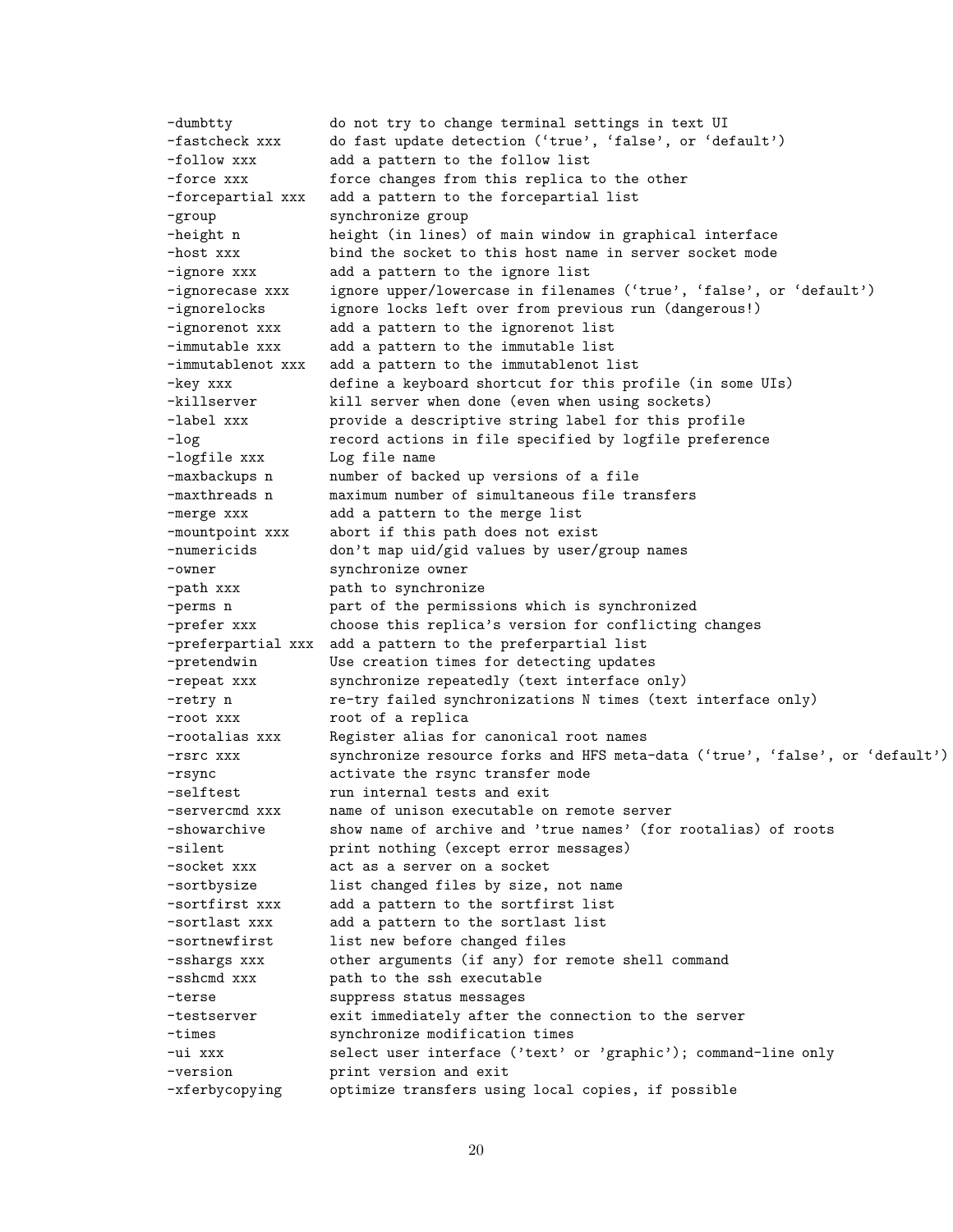Here, in more detail, are what they do. Many are discussed in even greater detail in other sections of the manual.

- addprefsto xxx By default, new preferences added by Unison (e.g., new ignore clauses) will be appended to whatever preference file Unison was told to load at the beginning of the run. Setting the preference addprefsto *filename* makes Unison add new preferences to the file named *filename* instead.
- addversionno When this flag is set to true, Unison will use unison-currentversionnumber instead of just unison as the remote server command. This allows multiple binaries for different versions of unison to coexist conveniently on the same server: whichever version is run on the client, the same version will be selected on the server.
- auto When set to true, this flag causes the user interface to skip asking for confirmations on non-conflicting changes. (More precisely, when the user interface is done setting the propagation direction for one entry and is about to move to the next, it will skip over all non-conflicting entries and go directly to the next conflict.)
- backup xxx Including the preference -backup pathspec causes Unison to keep backup files for each path that matches *pathspec*. These backup files are kept in the directory specified by the backuplocation preference. The backups are named according to the backupprefix and backupsuffix preferences. The number of versions that are kept is determined by the maxbackups preference.

The syntax of pathspec is described in Section 5.11 [Path Specification].

backupcurrent xxx Including the preference -backupcurrent pathspec causes Unison to keep a backup of the *current* version of every file matching *pathspec*. This file will be saved as a backup with version number 000. Such backups can be used as inputs to external merging programs, for instance. See the documentatation for the merge preference. For more details, see Section 5.8 [Merging Conflicting Versions].

The syntax of pathspec is described in Section 5.11 [Path Specification].

- backupcurrentnot xxx Exceptions to backupcurrent, like the ignorenot preference.
- backupdir xxx If this preference is set, Unison will use it as the name of the directory used to store backup files specified by the backup preference, when backuplocation is set to central. It is checked after the UNISONBACKUPDIR environment variable.
- backuplocation xxx This preference determines whether backups should be kept locally, near the original files, or in a central directory specified by the backupdir preference. If set to local, backups will be kept in the same directory as the original files, and if set to central, backupdir will be used instead.
- backupnot xxx The values of this preference specify paths or individual files or regular expressions that should not be backed up, even if the backup preference selects them—i.e., it selectively overrides backup. The same caveats apply here as with ignore and t ignorenot.
- backupprefix xxx When a backup for a file NAME is created, it is stored in a directory specified by backuplocation, in a file called backupprefixNAMEbackupsuffix. backupprefix can include a directory name (causing Unison to keep all backup files for a given directory in a subdirectory with this name), and both backupprefix and backupsuffix can contain the string\$VERSION, which will be replaced by the age of the backup (1 for the most recent, 2 for the second most recent, and so on...). This keyword is ignored if it appears in a directory name in the prefix; if it does not appear anywhere in the prefix or the suffix, it will be automatically placed at the beginning of the suffix.
- backups Setting this flag to true is equivalent to setting backuplocation to local and backup to Name \*.

backupsuffix xxx See backupprefix for full documentation.

batch When this is set to true, the user interface will ask no questions at all. Non-conflicting changes will be propagated; conflicts will be skipped.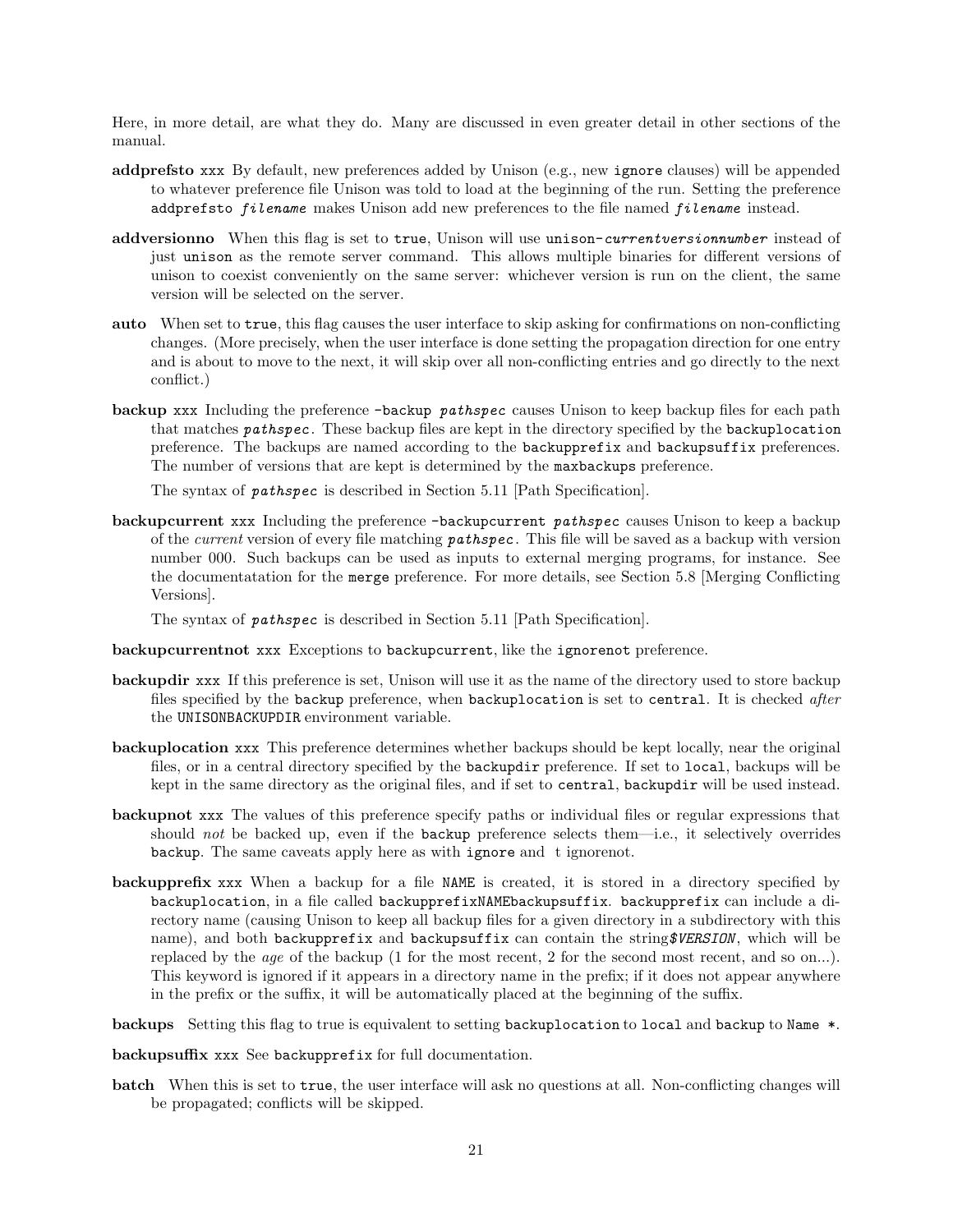- confirmbigdeletes When this is set to true, Unison will request an extra confirmation if it appears that the entire replica has been deleted, before propagating the change. If the batch flag is also set, synchronization will be aborted. When the path preference is used, the same confirmation will be requested for top-level paths. (At the moment, this flag only affects the text user interface.) See also the mountpoint preference.
- confirmmerge Setting this preference causes both the text and graphical interfaces to ask the user if the results of a merge command may be commited to the replica or not. Since the merge command works on temporary files, the user can then cancel all the effects of applying the merge if it turns out that the result is not satisfactory. In batch-mode, this preference has no effect.
- contactquietly If this flag is set, Unison will skip displaying the 'Contacting server' message (which some users find annoying) during startup.
- debug xxx This preference is used to make Unison print various sorts of information about what it is doing internally on the standard error stream. It can be used many times, each time with the name of a module for which debugging information should be printed. Possible arguments for debug can be found by looking for calls to Util.debug in the sources (using, e.g., grep). Setting -debug all causes information from all modules to be printed (this mode of usage is the first one to try, if you are trying to understand something that Unison seems to be doing wrong); -debug verbose turns on some additional debugging output from some modules (e.g., it will show exactly what bytes are being sent across the network).
- diff xxx. This preference can be used to control the name and command-line arguments of the system utility used to generate displays of file differences. The default is 'diff  $-u$  CURRENT2 CURRENT1'. If the value of this preference contains the substrings CURRENT1 and CURRENT2, these will be replaced by the names of the files to be diffed. If not, the two filenames will be appended to the command. In both cases, the filenames are suitably quoted.
- doc xxx The command-line argument -doc secname causes unison to display section secname of the manual on the standard output and then exit. Use -doc all to display the whole manual, which includes exactly the same information as the printed and HTML manuals, modulo formatting. Use -doc topics to obtain a list of the names of the various sections that can be printed.
- dumbtty When set to true, this flag makes the text mode user interface avoid trying to change any of the terminal settings. (Normally, Unison puts the terminal in 'raw mode', so that it can do things like overwriting the current line.) This is useful, for example, when Unison runs in a shell inside of Emacs. When dumbtty is set, commands to the user interface need to be followed by a carriage return before Unison will execute them. (When it is off, Unison recognizes keystrokes as soon as they are typed.)

This preference has no effect on the graphical user interface.

- dumparchives When this preference is set, Unison will create a file unison.dump on each host, containing a text summary of the archive, immediately after loading it.
- fastcheck xxx When this preference is set to true, Unison will use the modification time and length of a file as a 'pseudo inode number' when scanning replicas for updates, instead of reading the full contents of every file. Under Windows, this may cause Unison to miss propagating an update if the modification time and length of the file are both unchanged by the update. However, Unison will never *overwrite* such an update with a change from the other replica, since it always does a safe check for updates just before propagating a change. Thus, it is reasonable to use this switch under Windows most of the time and occasionally run Unison once with fastcheck set to false, if you are worried that Unison may have overlooked an update. The default value of the preference is auto, which causes Unison to use fast checking on Unix replicas (where it is safe) and slow checking on Windows replicas. For backward compatibility, yes, no, and default can be used in place of true, false, and auto. See Section 5.17 [Fast Checking] for more information.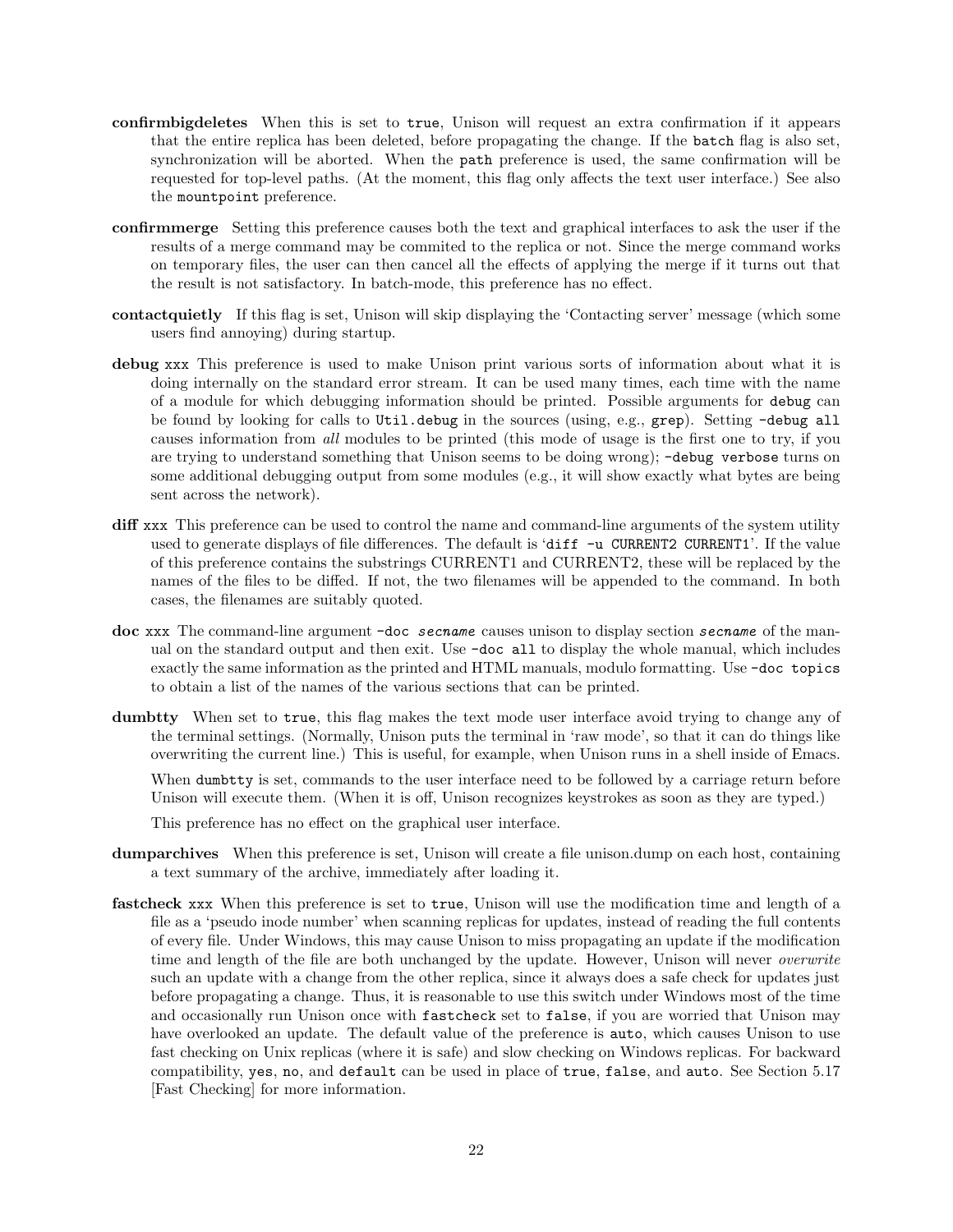- follow xxx Including the preference -follow *pathspec* causes Unison to treat symbolic links matching pathspec as 'invisible' and behave as if the object pointed to by the link had appeared literally at this position in the replica. See Section 5.13 [Symbolic Links] for more details. The syntax of pathspec> is described in Section 5.11 [Path Specification].
- force xxx Including the preference -force root causes Unison to resolve all differences (even non-conflicting changes) in favor of root . This effectively changes Unison from a synchronizer into a mirroring utility.

You can also specify -force newer (or -force older) to force Unison to choose the file with the later (earlier) modtime. In this case, the -times preference must also be enabled.

This preference is overridden by the forcepartial preference.

This preference should be used only if you are *sure* you know what you are doing!

forcepartial xxx Including the preference forcepartial PATHSPEC -> root causes Unison to resolve all differences (even non-conflicting changes) in favor of root for the files in PATHSPEC (see Section 5.11) [Path Specification] for more information). This effectively changes Unison from a synchronizer into a mirroring utility.

You can also specify for cepartial PATHSPEC -> newer (or forcepartial PATHSPEC older) to force Unison to choose the file with the later (earlier) modtime. In this case, the  $-\tau$  times preference must also be enabled.

This preference should be used only if you are *sure* you know what you are doing!

- group When this flag is set to true, the group attributes of the files are synchronized. Whether the group names or the group identifiers are synchronizeddepends on the preference numerids.
- height n Used to set the height (in lines) of the main window in the graphical user interface.
- ignore xxx Including the preference -ignore pathspec causes Unison to completely ignore paths that match *pathspec* (as well as their children). This is useful for avoiding synchronizing temporary files, object files, etc. The syntax of pathspec is described in Section 5.11 [Path Specification], and further details on ignoring paths is found in Section 5.12 [Ignoring Paths].
- ignorecase xxx When set to true, this flag causes Unison to treat filenames as case insensitive—i.e., files in the two replicas whose names differ in (upper- and lower-case) 'spelling' are treated as the same file. When the flag is set to false, Unison will treat all filenames as case sensitive. Ordinarily, when the flag is set to t default, filenames are automatically taken to be case-insensitive if either host is running Windows or OSX. In rare circumstances it is useful to set the flag manually (e.g. when running Unison on a Unix system with a FAT [Windows] volume mounted).
- ignorelocks When this preference is set, Unison will ignore any lock files that may have been left over from a previous run of Unison that was interrupted while reading or writing archive files; by default, when Unison sees these lock files it will stop and request manualintervention. This option should be set only if you are *positive* that no other instance of Unison might be concurrently accessing the same archive files (e.g., because there was only one instance of unison running and it has just crashed or you have just killed it). It is probably not a good idea to set this option in a profile: it is intended for command-line use.
- ignorenot xxx This preference overrides the preference ignore. It gives a list of patterns (in the same format as ignore) for paths that should definitely not be ignored, whether or not they happen to match one of the ignore patterns.

Note that the semantics of ignore and ignorenot is a little counter-intuitive. When detecting updates, Unison examines paths in depth-first order, starting from the roots of the replicas and working downwards. Before examining each path, it checks whether it matches ignore and does not match ignore not; in this case it skips this path and all its descendants. This means that, if some parent of a given path matches an ignore pattern, then it will be skipped even if the path itself matches an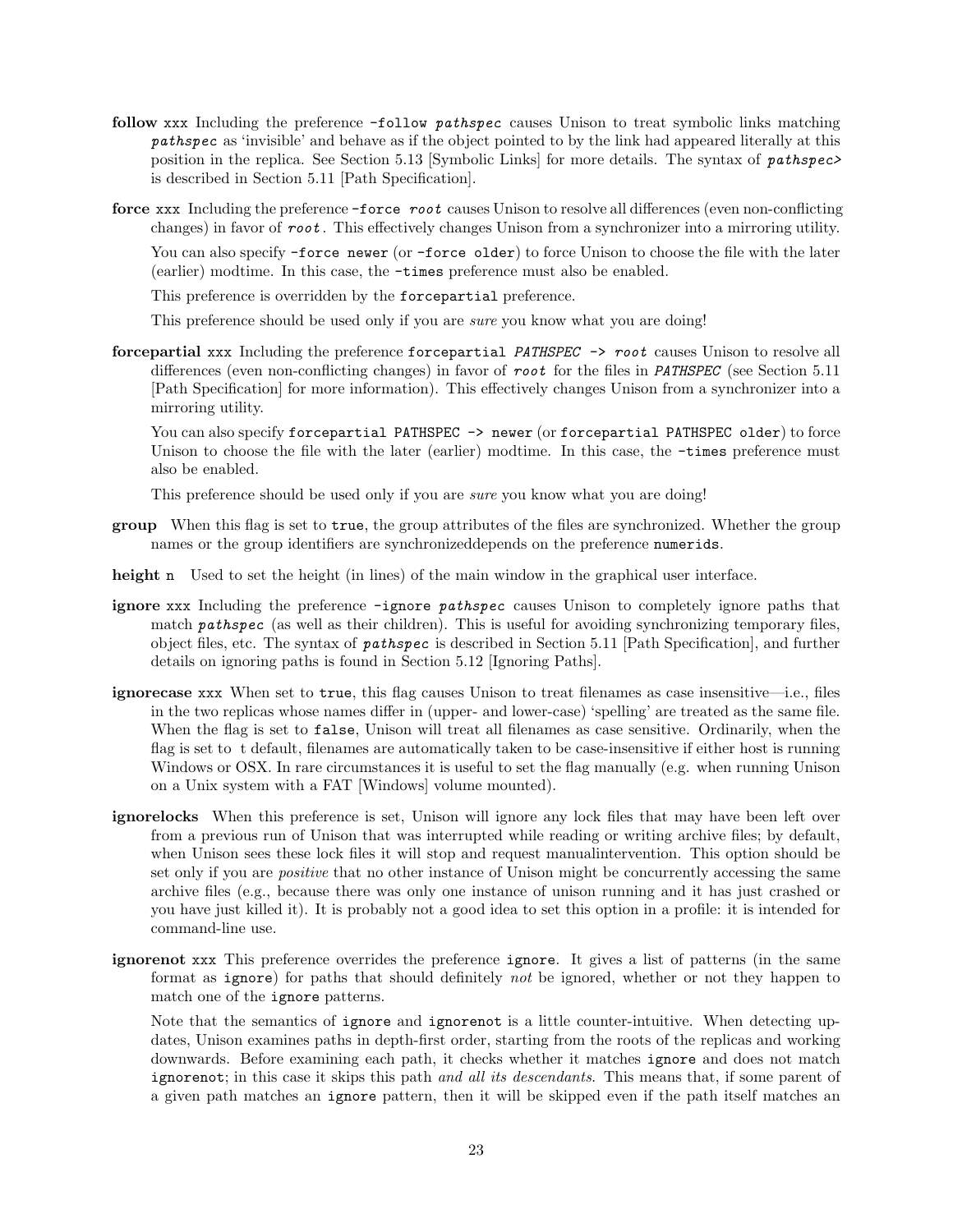ignorenot pattern. In particular, putting ignore  $=$  Path  $*$  in your profile and then using t ignorenot to select particular paths to be synchronized will not work. Instead, you should use the path preference to choose particular paths to synchronize.

immutable xxx This preference specifies paths for directories whose children are all immutable files — i.e., once a file has been created, its contents never changes. When scanning for updates, Unison does not check whether these files have been modified; this can speed update detection significantly (in particular, for mail directories).

immutablenot xxx This preference overrides immutable.

- key xxx Used in a profile to define a numeric key (0-9) that can be used in the graphical user interface to switch immediately to this profile.
- killserver When set to true, this flag causes Unison to kill the remote server process when the synchronization is finished. This behavior is the default for ssh connections, so this preference is not normally needed when running over ssh; it is provided so that socket-mode servers can be killed off after a single run of Unison, rather than waiting to accept future connections. (Some users prefer to start a remote socket server for each run of Unison, rather than leaving one running all the time.)
- label xxx Used in a profile to provide a descriptive string documenting its settings. (This is useful for users that switch between several profiles, especially using the 'fast switch' feature of the graphical user interface.)
- log When this flag is set, Unison will log all changes to the filesystems on a file.
- logfile xxx By default, logging messages will be appended to the file unison.log in your HOME directory. Set this preference if you prefer another file.
- maxbackups n This preference specifies the number of backup versions that will be kept by unison, for each path that matches the predicate backup. The default is 2.
- maxthreads n This preference controls how much concurrency is allowed during the transport phase. Normally, it should be set reasonably high (default is 20) to maximize performance, but when Unison is used over a low-bandwidth link it may be helpful to set it lower (e.g. to 1) so that Unison doesn't soak up all the available bandwidth.
- merge xxx This preference can be used to run a merge program which will create a new version for each of the files and the backup, with the last backup and the both replicas. Setting the merge preference for a path will also cause this path to be backed up, just like t backup. The syntax of *pathspec*>cmd is described in Section 5.11 [Path Specification], and further details on Merging functions are present in Section 5.8 [Merging files].
- mountpoint xxx Including the preference -mountpoint PATH causes Unison to double-check, at the end of update detection, that PATH exists and abort if it does not. This is useful when Unison is used to synchronize removable media. This preference can be given more than once. See Section 5.18 [Mount Points].
- numericids When this flag is set to true, groups and users are synchronized numerically, rather than by name.

The special uid 0 and the special group 0 are never mapped via user/group names even if this preference is not set.

owner When this flag is set to true, the owner attributes of the files are synchronized. Whether the owner names or the owner identifiers are synchronizeddepends on the preference extttnumerids.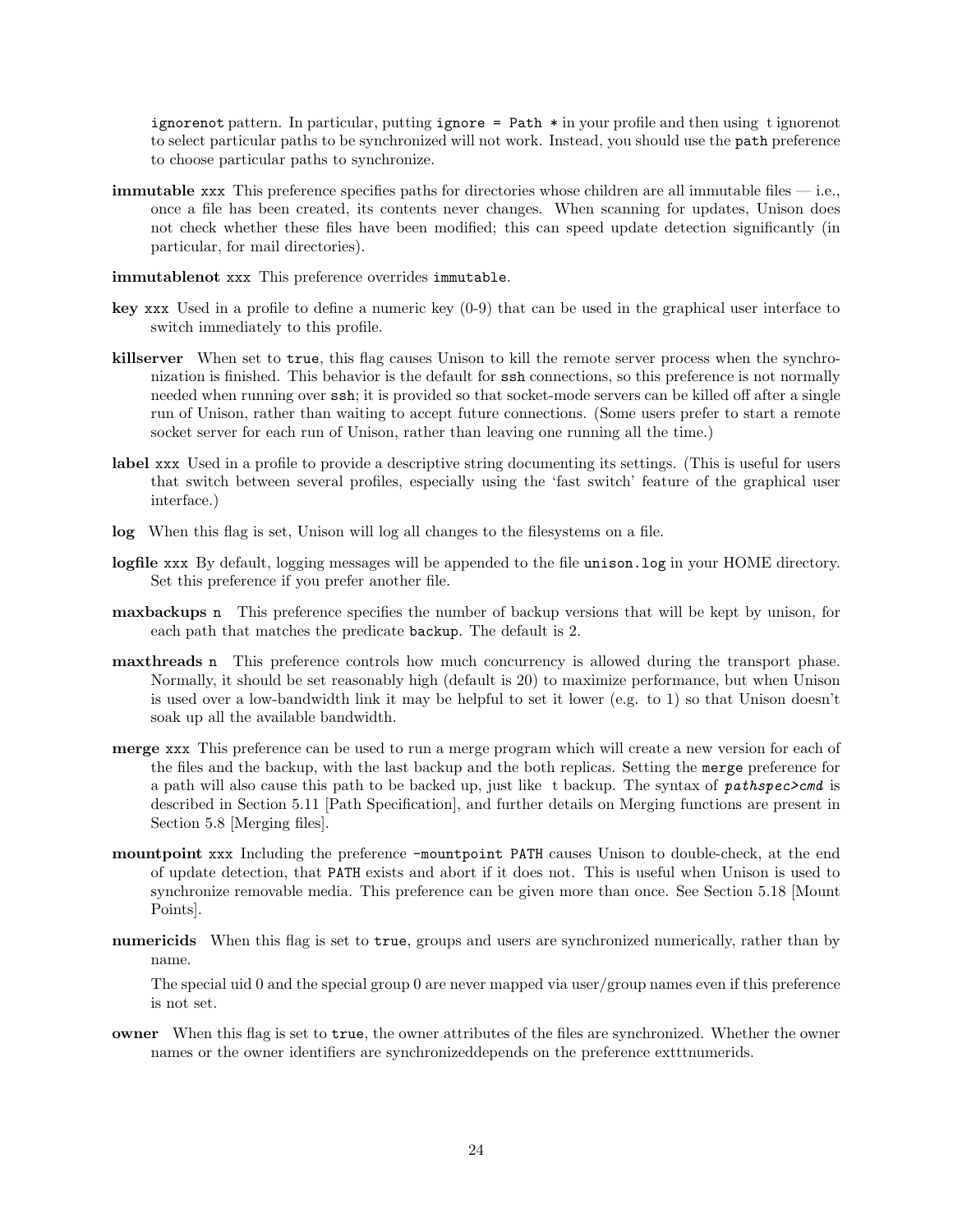- path xxx When no path preference is given, Unison will simply synchronize the two entire replicas, beginning from the given pair of roots. If one or more path preferences are given, then Unison will synchronize only these paths and their children. (This is useful for doing a fast sync of just one directory, for example.) Note that path preferences are intepreted literally—they are not regular expressions.
- perms n The integer value of this preference is a mask indicating which permission bits should be synchronized. It is set by default to 0o1777: all bits but the set-uid and set-gid bits are synchronised (synchronizing theses latter bits can be a security hazard). If you want to synchronize all bits, you can set the value of this preference to  $-1$ .
- prefer xxx Including the preference -prefer root causes Unison always to resolve conflicts in favor of root, rather than asking for guidance from the user. (The syntax of root is the same as for the root preference, plus the special values newer and older.)

This preference is overridden by the preferpartial preference.

This preference should be used only if you are *sure* you know what you are doing!

preferpartial xxx Including the preference preferpartial PATHSPEC -> root causes Unison always to resolve conflicts in favor of  $root$ , rather than asking for guidance from the user, for the files in PATHSPEC (see Section 5.11 [Path Specification] for more information). (The syntax of root is the same as for the root preference, plus the special values newer and older.)

This preference should be used only if you are *sure* you know what you are doing!

- pretendwin When set to true, this preference makes Unison use Windows-style fast update detection (using file creation times as "pseudo-inode-numbers"), even when running on a Unix system. This switch should be used with care, as it is less safe than the standard update detection method, but it can be useful for synchronizing VFAT filesystems (which do not support inode numbers) mounted on Unix systems. The fastcheck option should also be set to true.
- repeat xxx Setting this preference causes the text-mode interface to synchronize repeatedly, rather than doing it just once and stopping. If the argument is a number, Unison will pause for that many seconds before beginning again.
- retry n Setting this preference causes the text-mode interface to try again to synchronize updated paths where synchronization fails. Each such path will be tried N times.
- root xxx Each use of this preference names the root of one of the replicas for Unison to synchronize. Exactly two roots are needed, so normal modes of usage are either to give two values for root in the profile, or to give no values in the profile and provide two on the command line. Details of the syntax of roots can be found in Section 4.1 [Roots].

The two roots can be given in either order; Unison will sort them into a canonical order before doing anything else. It also tries to 'canonize' the machine names and paths that appear in the roots, so that, if Unison is invoked later with a slightly different name for the same root, it will be able to locate the correct archives.

- rootalias xxx When calculating the name of the archive files for a given pair of roots, Unison replaces any roots matching the left-hand side of any rootalias rule by the corresponding right-hand side.
- rshargs xxx The string value of this preference will be passed as additional arguments (besides the host name and the name of the Unison executable on the remote system) to the rsh command used to invoke the remote server.
- rshcmd xxx This preference can be used to explicitly set the name of the rsh executable (e.g., giving a full path name), if necessary.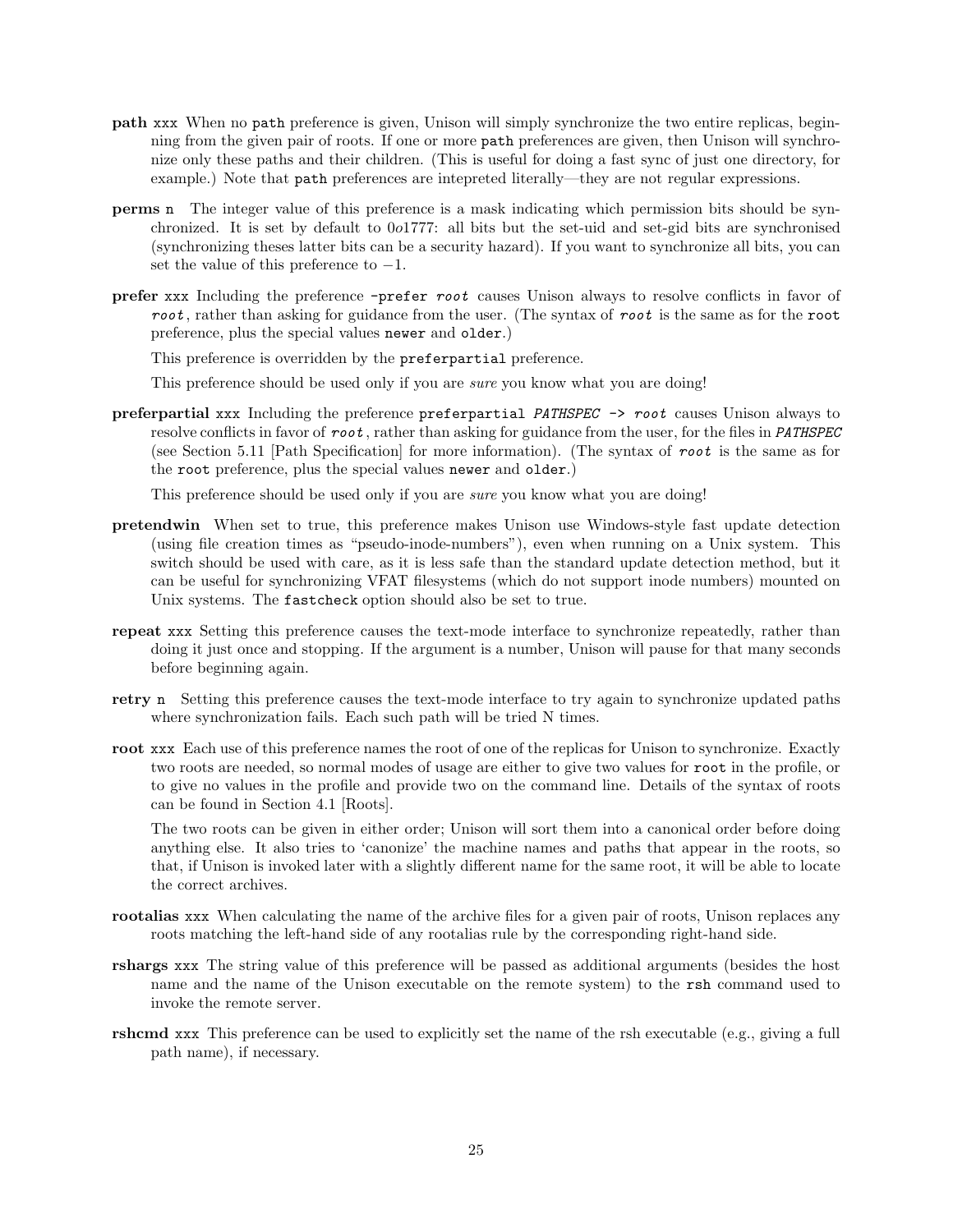- rsrc xxx When set to true, this flag causes Unison to synchronize resource forks and HFS meta-data. On filesystems that do not natively support resource forks, this data is stored in Carbon-compatible . AppleDouble files. When the flag is set to false, Unison will not synchronize these data. Ordinarily, the flag is set to default, and these data are automatically synchronized if either host is running OSX. In rare circumstances it is useful to set the flag manually.
- rsync Unison uses the 'rsync algorithm' for 'diffs-only' transfer of updates to large files. Setting this flag to false makes Unison use whole-file transfers instead. Under normal circumstances, there is no reason to do this, but if you are having trouble with repeated 'rsync failure' errors, setting it to false should permit you to synchronize the offending files.
- selftest Run internal tests and exit. This option is mostly for developers and must be used carefully: in particular, it will delete the contents of both roots, so that it can install its own files for testing. This flag only makes sense on the command line. When it is provided, no preference file is read: all preferences must be specified on thecommand line. Also, since the self-test procedure involves overwriting the roots and backup directory, the names of the roots and of the backupdir preference must include the string "test" or else the tests will be aborted. (If these are not given on the command line, dummy subdirectories in the current directory will be created automatically.)
- servercmd xxx This preference can be used to explicitly set the name of the Unison executable on the remote server (e.g., giving a full path name), if necessary.
- showarchive When this preference is set, Unison will print out the 'true names'of the roots, in the same form as is expected by the rootaliaspreference.
- silent When this preference is set to true, the textual user interface will print nothing at all, except in the case of errors. Setting silent to true automatically sets the batch preference to true.
- sortbysize When this flag is set, the user interface will list changed files by size (smallest first) rather than by name. This is useful, for example, for synchronizing over slow links, since it puts very large files at the end of the list where they will not prevent smaller files from being transferred quickly.

This preference (as well as the other sorting flags, but not the sorting preferences that require patterns as arguments) can be set interactively and temporarily using the 'Sort' menu in the graphical user interface.

- sortfirst xxx Each argument to sortfirst is a pattern *pathspec*, which describes a set of paths. Files matching any of these patterns will be listed first in the user interface. The syntax of pathspec is described in Section 5.11 [Path Specification].
- sortlast xxx Similar to sortfirst, except that files matching one of these patterns will be listed at the very end.
- sortnewfirst When this flag is set, the user interface will list newly created files before all others. This is useful, for example, for checking that newly created files are not 'junk', i.e., ones that should be ignored or deleted rather than synchronized.
- sshargs xxx The string value of this preference will be passed as additional arguments (besides the host name and the name of the Unison executable on the remote system) to the ssh command used to invoke the remote server.
- sshcmd xxx This preference can be used to explicitly set the name of the ssh executable (e.g., giving a full path name), if necessary.
- sshversion xxx This preference can be used to control which version of ssh should be used to connect to the server. Legal values are 1 and 2, which will cause unison to try to use ssh1 orssh2 instead of just ssh to invoke ssh. The default value is empty, which will make unison use whatever version of ssh is installed as the default 'ssh' command.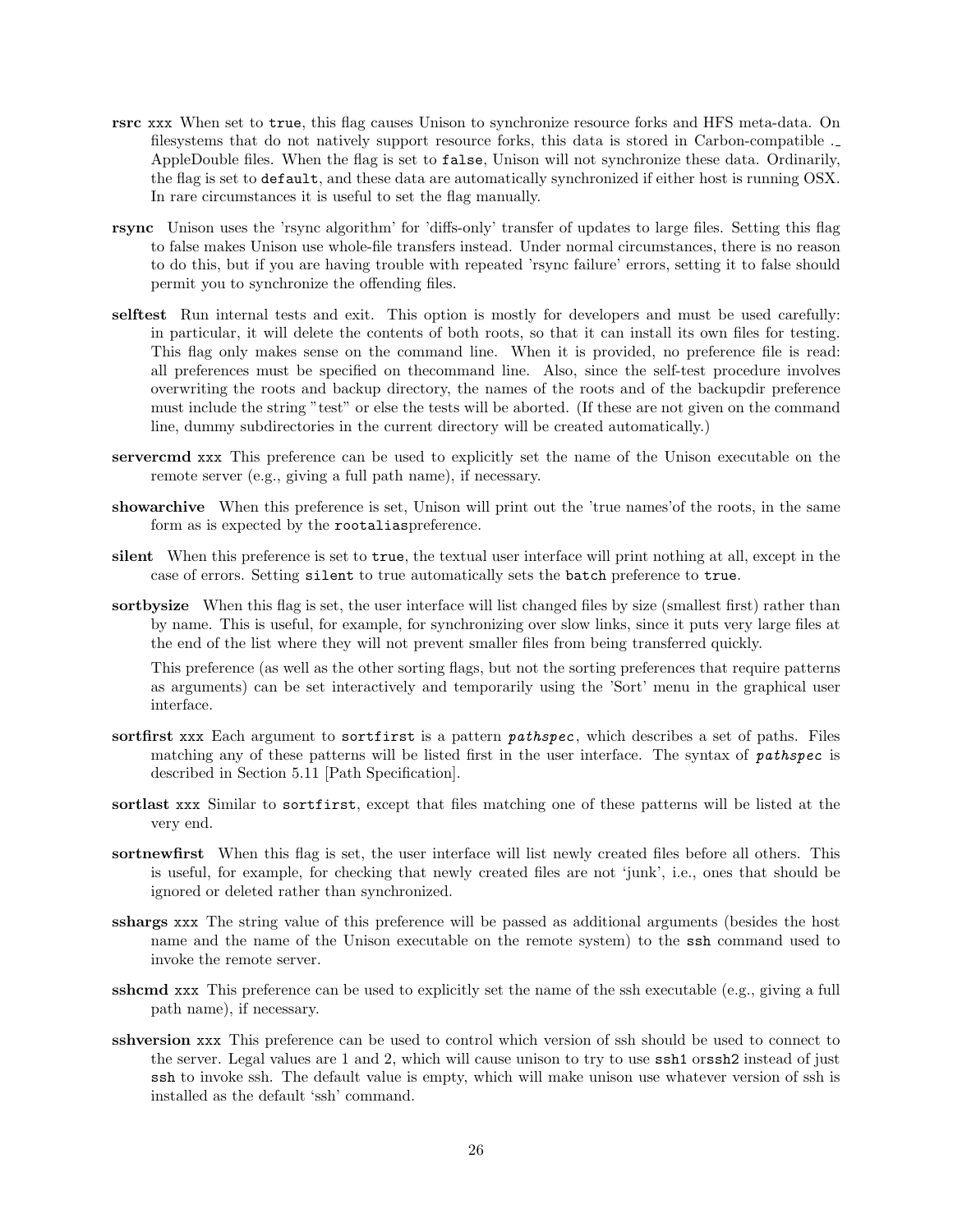- terse When this preference is set to true, the user interface will not print status messages.
- testserver Setting this flag on the command line causes Unison to attempt to connect to the remote server and, if successful, print a message and immediately exit. Useful for debugging installation problems. Should not be set in preference files.
- times When this flag is set to true, file modification times (but not directory modtimes) are propagated.
- ui xxx This preference selects either the graphical or the textual user interface. Legal values are graphic or text.

Because this option is processed specially during Unison's start-up sequence, it can only be used on the command line. In preference files it has no effect.

If the Unison executable was compiled with only a textual interface, this option has no effect. (The pre-compiled binaries are all compiled with both interfaces available.)

- version Print the current version number and exit. (This option only makes sense on the command line.)
- xferbycopying When this preference is set, Unison will try to avoid transferring file contents across the network by recognizing when a file with the required contents already exists in the target replica. This usually allows file moves to be propagated very quickly. The default value istrue.

#### 5.5 Profiles

A profile is a text file that specifies permanent settings for roots, paths, ignore patterns, and other preferences, so that they do not need to be typed at the command line every time Unison is run. Profiles should reside in the .unison directory on the client machine. If Unison is started with just one argument name on the command line, it looks for a profile called name .prf in the .unison directory. If it is started with no arguments, it scans the .unison directory for files whose names end in .prf and offers a menu (provided that the Unison executable is compiled with the graphical user interface). If a file named default.prf is found, its settings will be offered as the default choices.

To set the value of a preference p permanently, add to the appropriate profile a line of the form

p = true

for a boolean flag or

 $p = \langle value \rangle$ 

for a preference of any other type.

Whitespaces around p and xxx are ignored. A profile may also include blank lines and lines beginning with #; both are ignored.

When Unison starts, it first reads the profile and then the command line, so command-line options will override settings from the profile.

Profiles may also include lines of the form include name, which will cause the file name (or name .prf, if name does not exist in the .unison directory) to be read at the point, and included as if its contents, instead of the include line, was part of the profile. Include lines allows settings common to several profiles to be stored in one place.

A profile may include a preference '**label = desc**' to provide a description of the options selected in this profile. The string desc is listed along with the profile name in the profile selection dialog, and displayed in the top-right corner of the main Unison window in the graphical user interface.

The graphical user-interface also supports one-key shortcuts for commonly used profiles. If a profile contains a preference of the form 'key =  $n$ ', where n is a single digit, then pressing this digit key will cause Unison to immediately switch to this profile and begin synchronization again from scratch. In this case, all actions that have been selected for a set of changes currently being displayed will be discarded.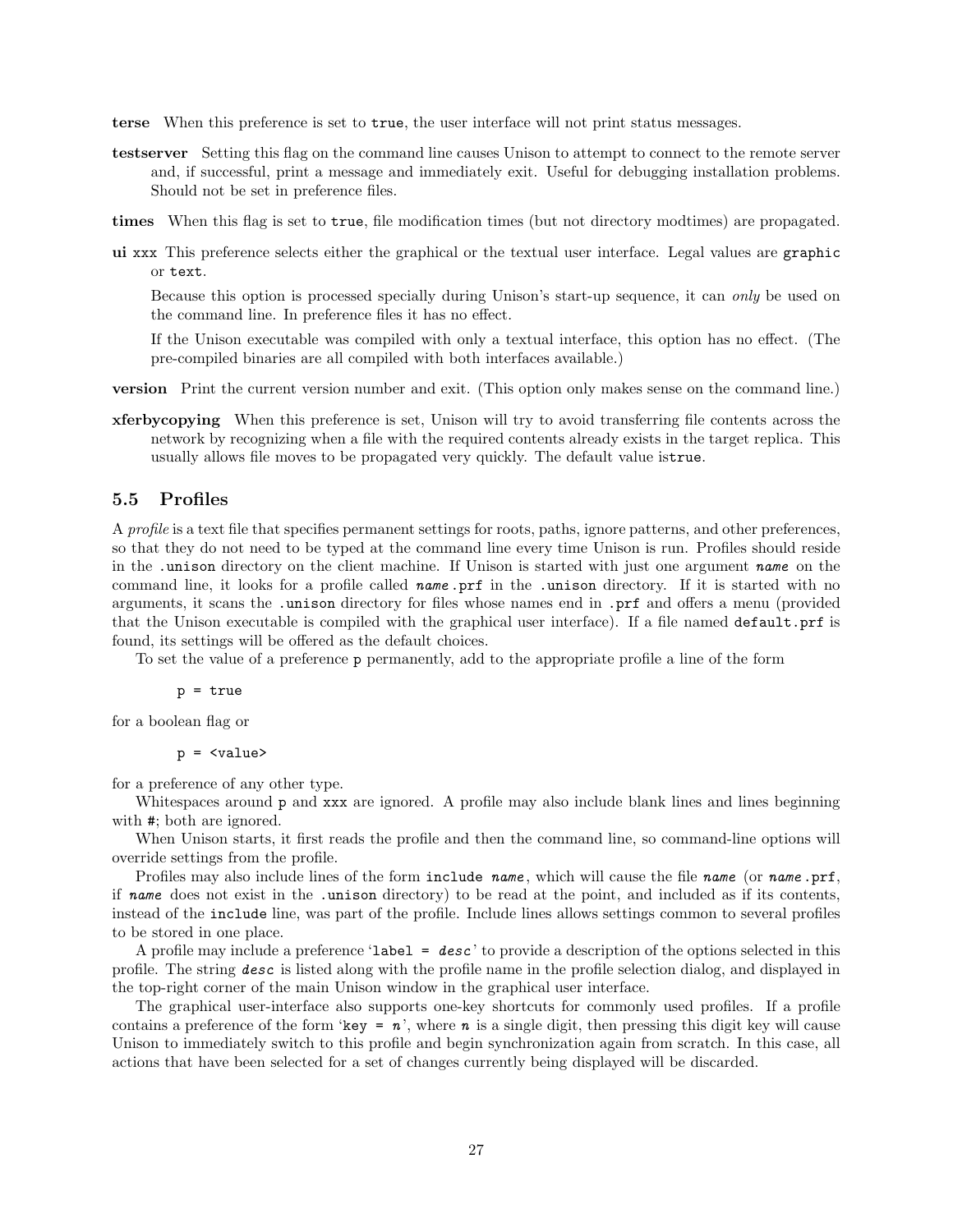#### 5.6 Sample Profiles

#### 5.6.1 A Minimal Profile

Here is a very minimal profile file, such as might be found in .unison/default.prf:

```
# Roots of the synchronization
root = /home/bcpierce
root = ssh://saul//home/bcpierce
# Paths to synchronize
path = current
path = common
path = .netscape/bookmarks.html
```
#### 5.6.2 A Basic Profile

Here is a more sophisticated profile, illustrating some other useful features.

```
# Roots of the synchronization
root = /home/bcpierce
root = ssh://saul//home/bcpierce
# Paths to synchronize
path = current
path = common
path = .netscape/bookmarks.html
# Some regexps specifying names and paths to ignore
ignore = Name temp.*
ignore = Name *ignore = Name : *^*ignore = Path */pilot/backup/Archive_*
ignore = Name *.o
ignore = Name *.tmp
# Window height
height = 37# Keep a backup copy of every file in a central location
backuplocation = central
backupdir = /home/bcpierce/backups
backup = Name *backupprefix = $VERSION.
backupsuffix =# Use this command for displaying diffs
diff = diff -y -W 79 --suppress-common-lines
# Log actions to the terminal
log = true
```
#### 5.6.3 A Power-User Profile

When Unison is used with large replicas, it is often convenient to be able to synchronize just a part of the replicas on a given run (this saves the time of detecting updates in the other parts). This can be accomplished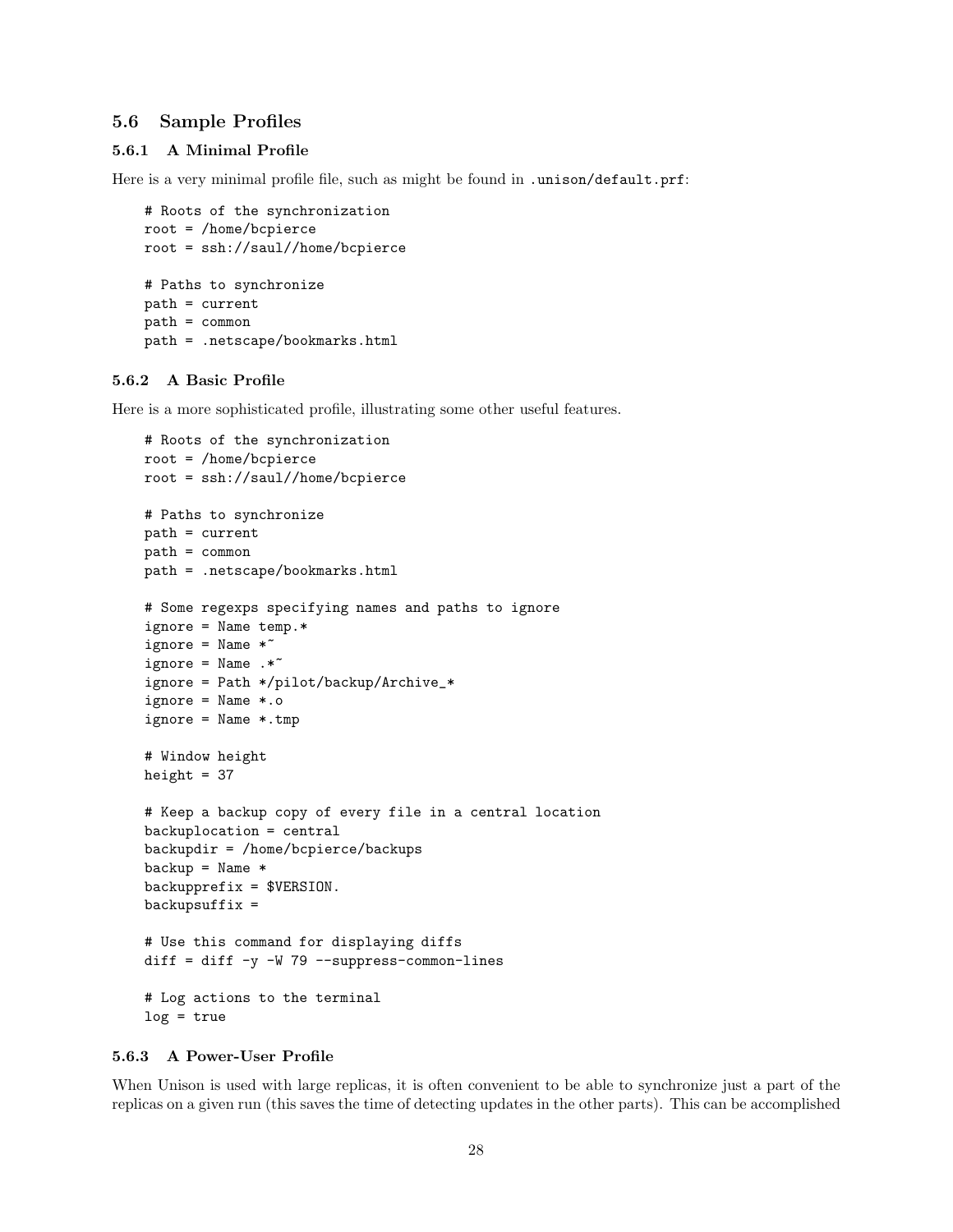by splitting up the profile into several parts  $-$  a common part containing most of the preference settings, plus one "top-level" file for each set of paths that need to be synchronized. (The include mechanism can also be used to allow the same set of preference settings to be used with different roots.)

The collection of profiles implementing this scheme might look as follows. The file default.prf is empty except for an include directive:

```
# Include the contents of the file common
include common
```
Note that the name of the common file is common, not common.prf; this prevents Unison from offering common as one of the list of profiles in the opening dialog (in the graphical UI).

The file common contains the real preferences:

```
# Roots of the synchronization
root = /home/bcpierce
root = ssh://saul//home/bcpierce
# (... other preferences ...)
# If any new preferences are added by Unison (e.g. 'ignore'
# preferences added via the graphical UI), then store them in the
# file 'common' rathen than in the top-level preference file
addprefsto = common
# Names and paths to ignore:
ignore = Name temp.*
ignore = Name *ignore = Name : *^*ignore = Path */pilot/backup/Archive_*
ignore = Name *.o
ignore = Name *.tmp
```
Note that there are no path preferences in common. This means that, when we invoke Unison with the default profile (e.g., by typing 'unison default' or just 'unison' on the command line), the whole replicas will be synchronized. (If we never want to synchronize the whole replicas, then **default**.prf would instead include settings for all the paths that are usually synchronized.)

To synchronize just part of the replicas, Unison is invoked with an alternate preference file—e.g., doing 'unison workingset', where the preference file workingset.prf contains

```
path = current/papers
path = Mail/inbox
path = Mail/drafts
include common
```
causes Unison to synchronize just the listed subdirectories.

The key preference can be used in combination with the graphical UI to quickly switch between different sets of paths. For example, if the file mail.prf contains

path = Mail batch = true  $key = 2$ include common

then pressing 2 will cause Unison to look for updates in the Mail subdirectory and (because the batch flag is set) immediately propagate any that it finds.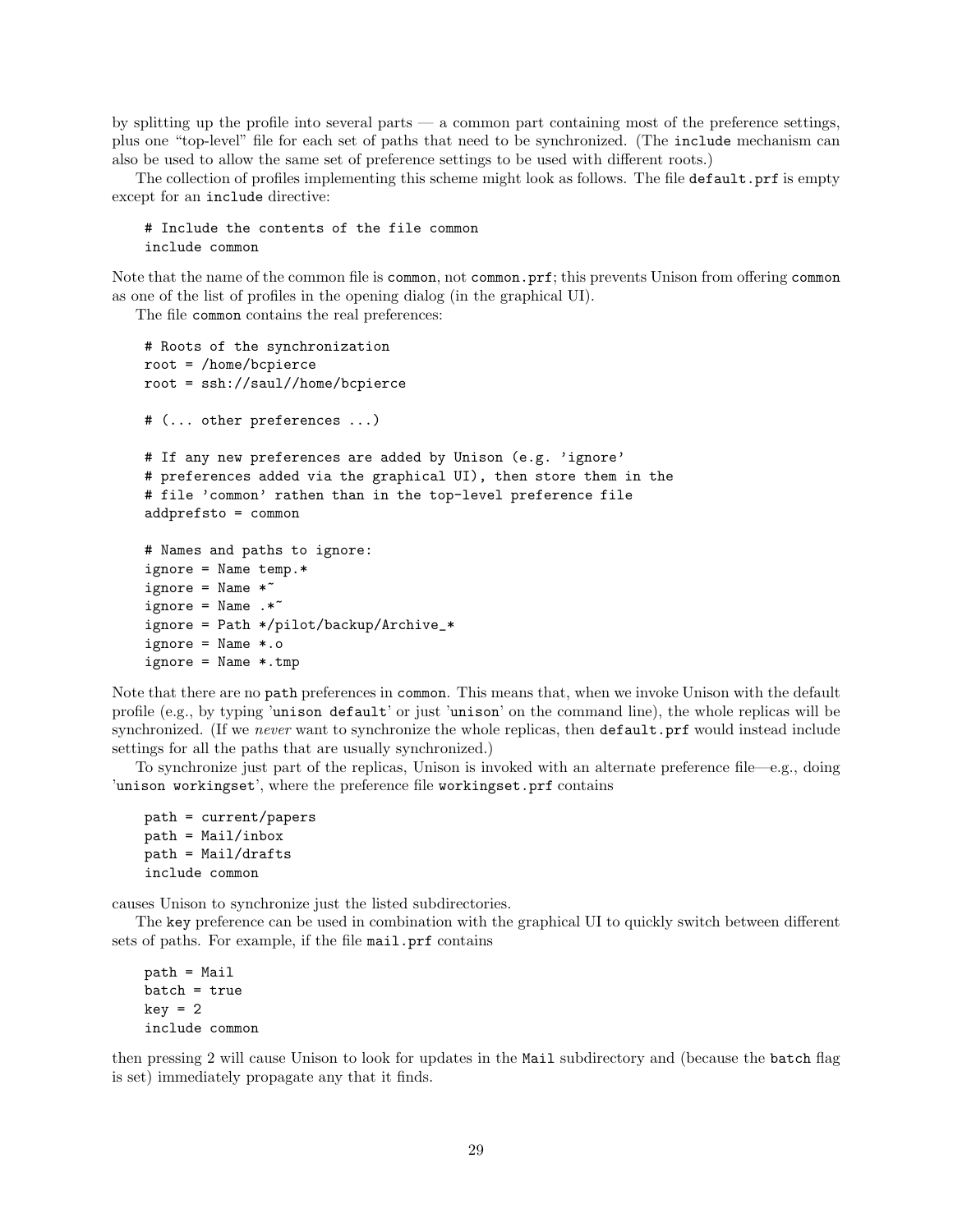#### 5.7 Keeping Backups

When Unison overwrites a file or directory by propagating a new version from the other replica, it can keep the old version around as a backup. There are several preferences that control precisely where these backups are stored and how they are named.

To enable backups, you must give one or more backup preferences. Each of these has the form

backup = <pathspec>

where  $\epsilon$  pathspec> has the same form as for the ignore preference. For example,

 $backup = Name *$ 

causes Unison to keep backups of all files and directories. The backupnot preference can be used to give a few exceptions: it specifies which files and directories should not be backed up, even if they match the backup pathspec.

It is important to note that the pathspec is matched against the path that is being updated by Unison, not its descendants. For example, if you set backup = Name \*.txt and then delete a whole directory named foo containing some text files, these files will not be backed up because Unison will just check that foo does not match \*.txt. Similarly, if the directory itself happened to be called foo.txt, then the whole directory and all the files in it will be backed up, regardless of their names.

Backup files can be stored either centrally or locally. This behavior is controlled by the preference backuplocation, whose value must be either central or local. (The default is central.)

When backups are stored locally, they are kept in the same directory as the original.

When backups are stored centrally, the directory used to hold them is controlled by the preference backupdir and the environment variable UNISONBACKUPDIR. (The environment variable is checked first.) If neither of these are set, then the directory .unison/backup in the user's home directory is used.

The preference maxbackups controls how many previous versions of each file are kept (including the current version).

By default, backup files are named .bak.VERSION.FILENAME, where FILENAME is the original filename and VERSION is the backup number (1 for the most recent, 2 for the next most recent, etc.). This can be changed by setting the preferences backupprefix and/or backupsuffix. If desired, backupprefix may include a directory prefix; this can be used with backuplocation = local to put all backup files for each directory into a single subdirectory. For example, setting

```
backuplocation = local
backupprefix = .unison/$VERSION.
background =
```
will put all backups in a local subdirectory named .unison. Also, note that the string \$VERSION in either backupprefix or backupsuffix (it must appear in one or the other) is replaced by the version number. This can be used, for example, to ensure that backup files retain the same extension as the originals.

For backward compatibility, the backups preference is also supported. It simply means backup = Name  $*$ and backuplocation = local.

#### 5.8 Merging Conflicting Versions

Unison can invoke external programs to merge conflicting versions of a file. The preference merge controls this process.

The merge preference may be given once or several times in a preference file (it can also be given on the command line, of course, but this tends to be awkward because of the spaces and special characters involved). Each instance of the preference looks like this:

merge = <PATHSPEC> -> <MERGECMD>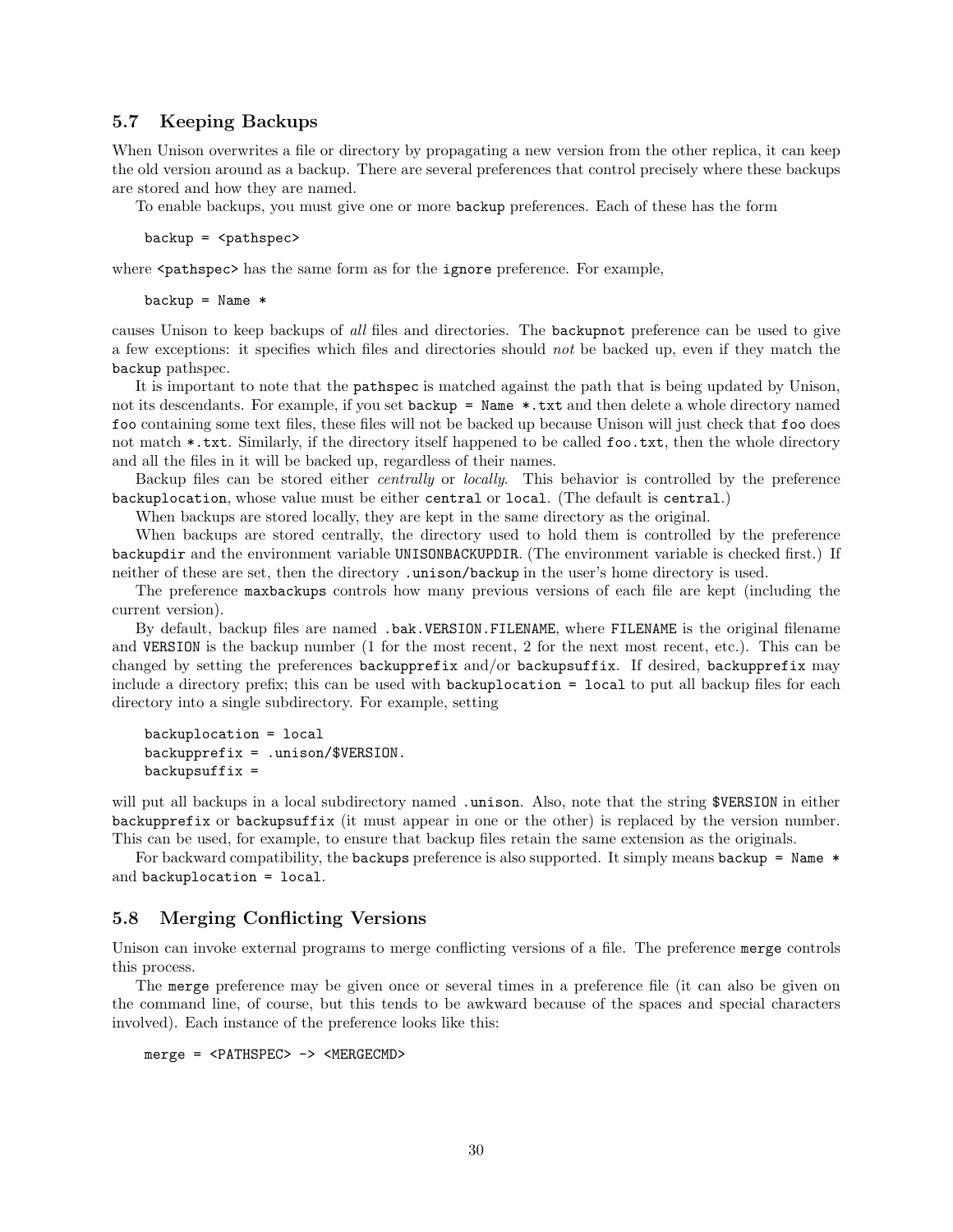The <PATHSPEC> here has exactly the same format as for the ignore preference (see Section 5.11 [Path specification]). For example, using "Name \*.txt" as the <PATHSPEC> tells Unison that this command should be used whenever a file with extension  $.txt$  needs to be merged.

Many external merging programs require as inputs not just the two files that need to be merged, but also a file containing the last synchronized version. You can ask Unison to keep a copy of the last synchronized version for some files using the backupcurrent preference. This preference is used in exactly the same way as backup and its meaning is similar, except that it causes backups to be kept of the current contents of each file after it has been synchronized by Unison, rather than the previous contents that Unison overwrote. These backups are kept on both replicas in the same place as ordinary backup files—i.e. according to the backuplocation and backupdir preferences. They are named like the original files if backupslocation is set to 'central' and otherwise, Unison uses the backupprefix and backupsuffix preferences and assumes a version number 000 for these backups.

The <MERGECMD> part of the preference specifies what external command should be invoked to merge files at paths matching the <PATHSPEC>. Within this string, several special substrings are recognized; these will be substituted with appropriate values before invoking a sub-shell to execute the command.

- CURRENT1 is replaced by the name of (a temporary copy of) the local variant of the file.
- CURRENT2 is replaced by the name of a temporary file, into which the contents of the remote variant of the file have been transferred by Unison prior to performing the merge.
- CURRENTARCH is replaced by the name of the backed up copy of the original version of the file (i.e., the file saved by Unison if the current filename matches the path specifications for the backupcurrent preference, as explained above), if one exists. If no archive exists and CURRENTARCH appears in the merge command, then an error is signalled.
- CURRENTARCHOPT is replaced by the name of the backed up copy of the original version of the file (i.e., its state at the end of the last successful run of Unison), if one exists, or the empty string if no archive exists.
- NEW is replaced by the name of a temporary file that Unison expects to be written by the merge program when it finishes, giving the desired new contents of the file.
- PATH is replaced by the path (relative to the roots of the replicas) of the file being merged.
- NEW1 and NEW2 are replaced by the names of temporary files that Unison expects to be written by the merge program when it is only able to partially merge the originals; in this case, NEW1 will be written back to the local replica and NEW2 to the remote replica; NEWARCH, if present, will be used as the "last common state" of the replicas. (These three options are provided for later compatibility with the Harmony data synchronizer.)

To accomodate the wide variety of programs that users might want to use for merging, Unison checks for several possible situations when the merge program exits:

- If the merge program exits with a non-zero status, then merge is considered to have failed and the replicas are not changed.
- If the file NEW has been created, it is written back to both replicas (and stored in the backup directory). Similarly, if just the file NEW1 has been created, it is written back to both replicas.
- If neither NEW nor NEW1 have been created, then Unison examines the temporary files CURRENT1 and CURRENT2 that were given as inputs to the merge program. If either has been changed (or both have been changed in identical ways), then its new contents are written back to both replicas. If either CURRENT1 or CURRENT2 has been deleted, then the contents of the other are written back to both replicas.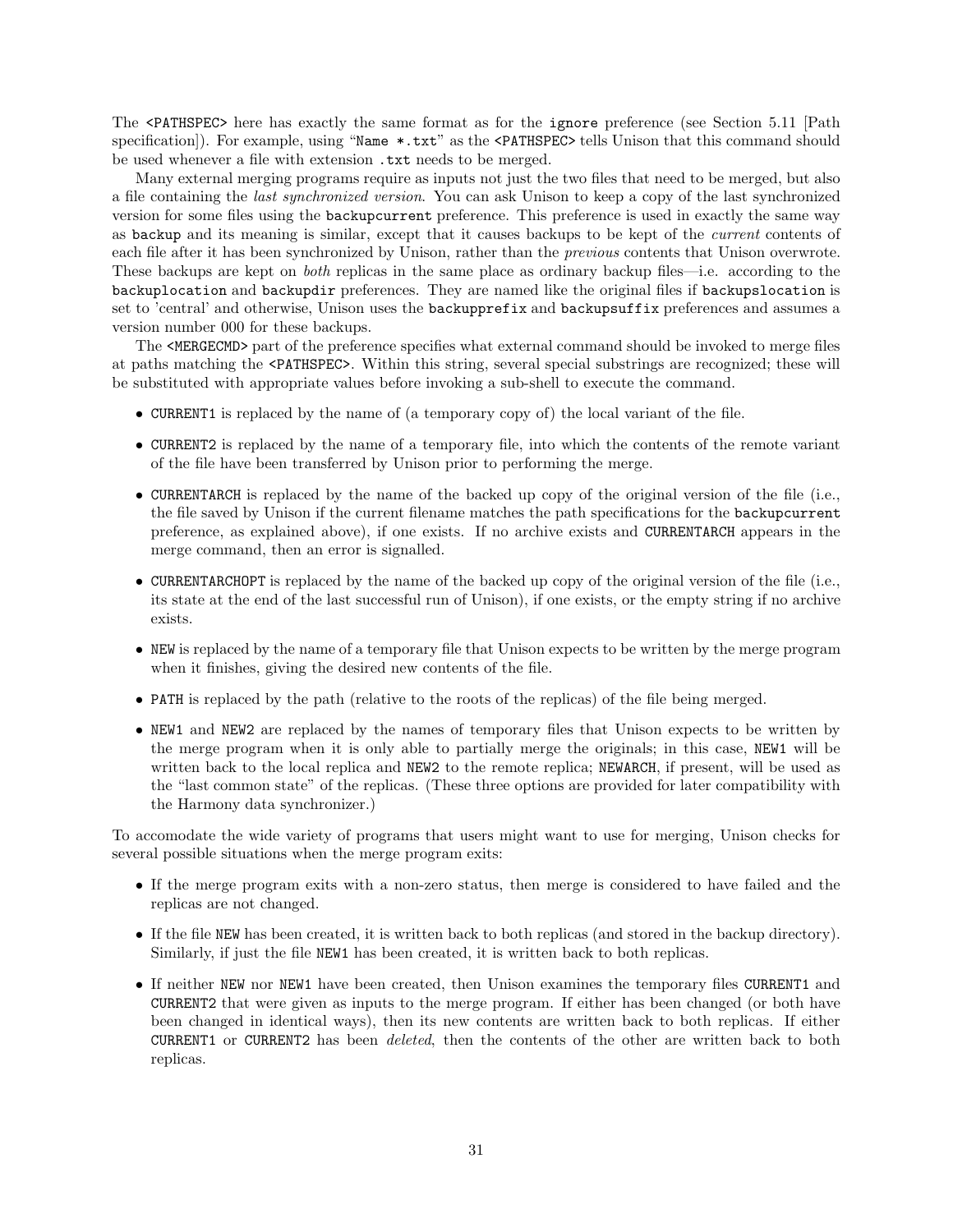- If the files NEW1, NEW2, and NEWARCH have all been created, they are written back to the local replica, remote replica, and backup directory, respectively. If the files NEW1, NEW2 have been created, but NEWARCH has not, then these files are written back to the local replica and remote replica, respectively. Also, if NEW1 and NEW2 have identical contents, then the same contents are stored as a backup (if the backupcurrent preference is set for this path) to reflect the fact that the path is currently in sync.
- If NEW1 and NEW2 (resp. CURRENT1 and CURRENT2) are created (resp. overwritten) with different contents but the merge command did not fail (i.e., it exited with status code 0), then we copy NEW1 (resp. CURRENT1) to the other replica and to the archive.

This behavior is a design choice made to handle the case where a merge command only synchronizes some specific contents between two files, skipping some irrelevant information (order between entries, for instance). We assume that, if the merge command exits normally, then the two resulting files are "as good as equal." (The reason we copy one on top of the other is to avoid Unison detecting that the files are unequal the next time it is run and trying again to merge them when, in fact, the merge program has already made them as similar as it is able to.)

If the confirmmerge preference is set and Unison is not run in batch mode, then Unison will always ask for confirmation before actually committing the results of the merge to the replicas.

A large number of external merging programs are available. For example, on Unix systems setting the merge preference to

merge = Name \*.txt -> diff3 CURRENT1 CURRENTARCH CURRENT2 -m > NEW

will tell Unison to use the external diff3 program for merging. Alternatively, users of emacs may find the following settings convenient:

merge = Name \*.txt -> emacs -q --eval '(ediff-merge-files-with-ancestor "CURRENT1" "CURRENT2" "CURRENTARCH" nil "NEW")'

(These commands are displayed here on two lines to avoid running off the edge of the page. In your preference file, each command should be written on a single line.)

Users running emacs under windows may find something like this useful:

merge = Name \* -> C:\Progra~1\Emacs\emacs\bin\emacs.exe -q --eval "(ediff-files """CURRENT1""" """CURRENT2""")"

Users running Mac OS X (you may need the Developer Tools installed to get the opendiff utility) may prefer

merge = Name \*.txt -> opendiff CURRENT1 CURRENT2 -ancestor CURRENTARCH -merge NEW

Here is a slightly more involved hack. The opendiff program can operate either with or without an archive file. A merge command of this form

```
merge = Name * .txt ->if [ CURRENTARCHOPTx = x ];
          then opendiff CURRENT1 CURRENT2 -merge NEW;
          else opendiff CURRENT1 CURRENT2 -ancestor CURRENTARCHOPT -merge NEW;
          fi
```
(still all on one line in the preference file!) will test whether an archive file exists and use the appropriate variant of the arguments to opendiff.

Ordinarily, external merge programs are only invoked when Unison is not running in batch mode. To specify an external merge program that should be used no matter the setting of the batch flag, use the mergebatch preference instead of merge.

Please post suggestions for other useful values of the merge preference to the unison-users mailing list—we'd like to give several examples here.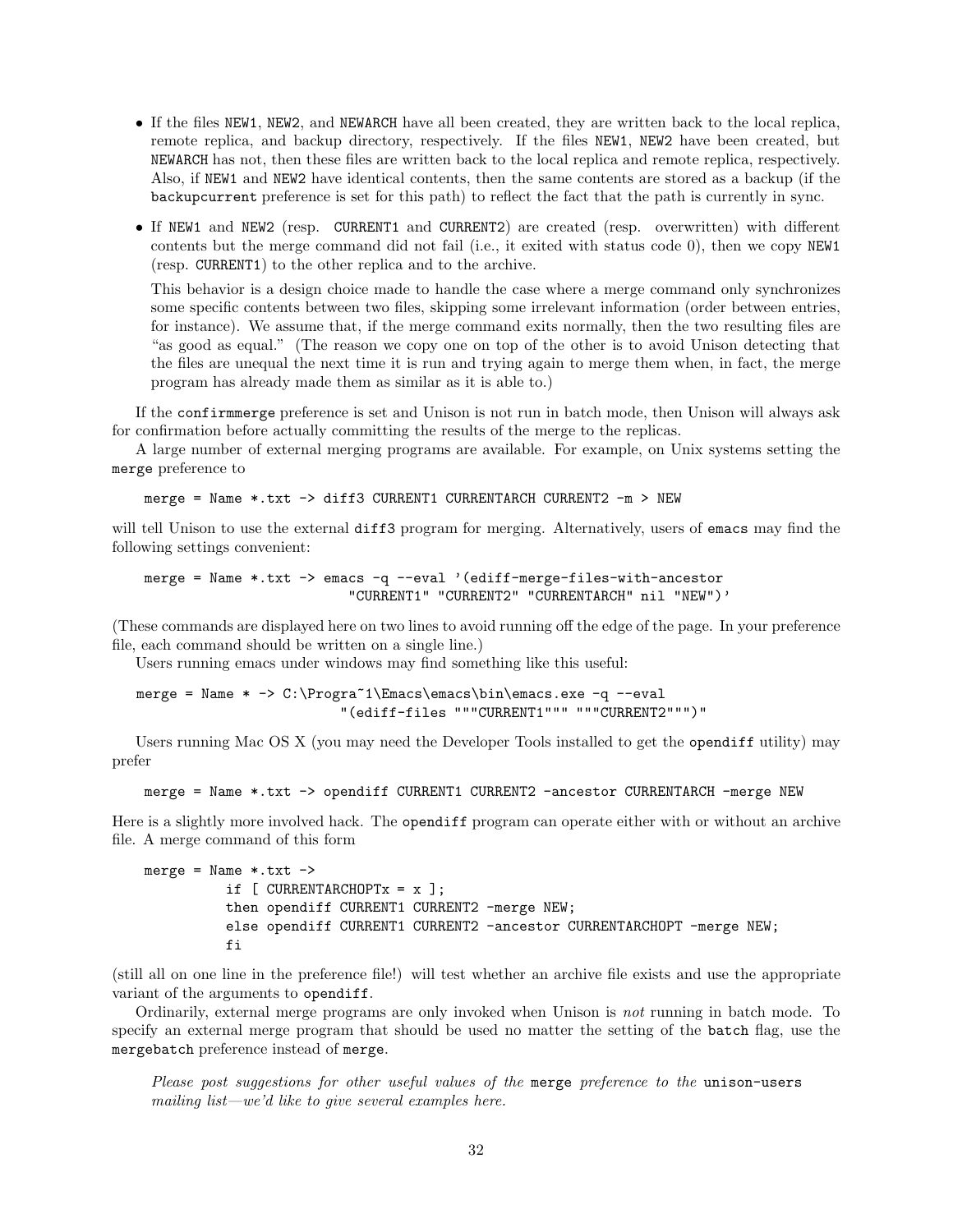## 5.9 The User Interface

Both the textual and the graphical user interfaces are intended to be mostly self-explanatory. Here are just a few tricks:

• By default, when running on Unix the textual user interface will try to put the terminal into the "raw mode" so that it reads the input a character at a time rather than a line at a time. (This means you can type just the single keystroke ">" to tell Unison to propagate a file from left to right, rather than ">  $Enter."$ )

There are some situations, though, where this will not work — for example, when Unison is running in a shell window inside Emacs. Setting the dumbtty preference will force Unison to leave the terminal alone and process input a line at a time.

# 5.10 Exit code

When running in the textual mode, Unison returns an exit status, which describes whether, and at which level, the synchronization was successful. The exit status could be useful when Unison is invoked from a script. Currently, there are four possible values for the exit status:

- 0 : successful synchronization; everything is up-to-date now.
- 1 : some files were skipped, but all file transfers were successful.
- 2 : non-fatal failures occurred during file transfer.
- 3 : a fatal error occurred, or the execution was interrupted.

The graphical interface does not return any useful information through the exit status.

# 5.11 Path specification

Several Unison preferences (e.g., ignore/ignorenot, follow, sortfirst/sortlast, backup, merge, etc.) specify individual paths or sets of paths. These preferences share a common syntax based on regularexpressions. Each preference is associated with a list of path patterns; the paths specified are those that match any one of the path pattern.

• Pattern preferences can be given on the command line, or, more often, stored in profiles, using the same syntax as other preferences. For example, a profile line of the form

#### ignore =  $pattern$

adds pattern to the list of patterns to be ignored.

• Each pattern can have one of three forms. The most general form is a Posix extended regular expression introduced by the keyword Regex. (The collating sequences and character classes of full Posix regexps are not currently supported).

#### Regex regexp

For convenience, two other styles of pattern are also recognized:

Name name

matches any path in which the last component matches **name**, while

Path path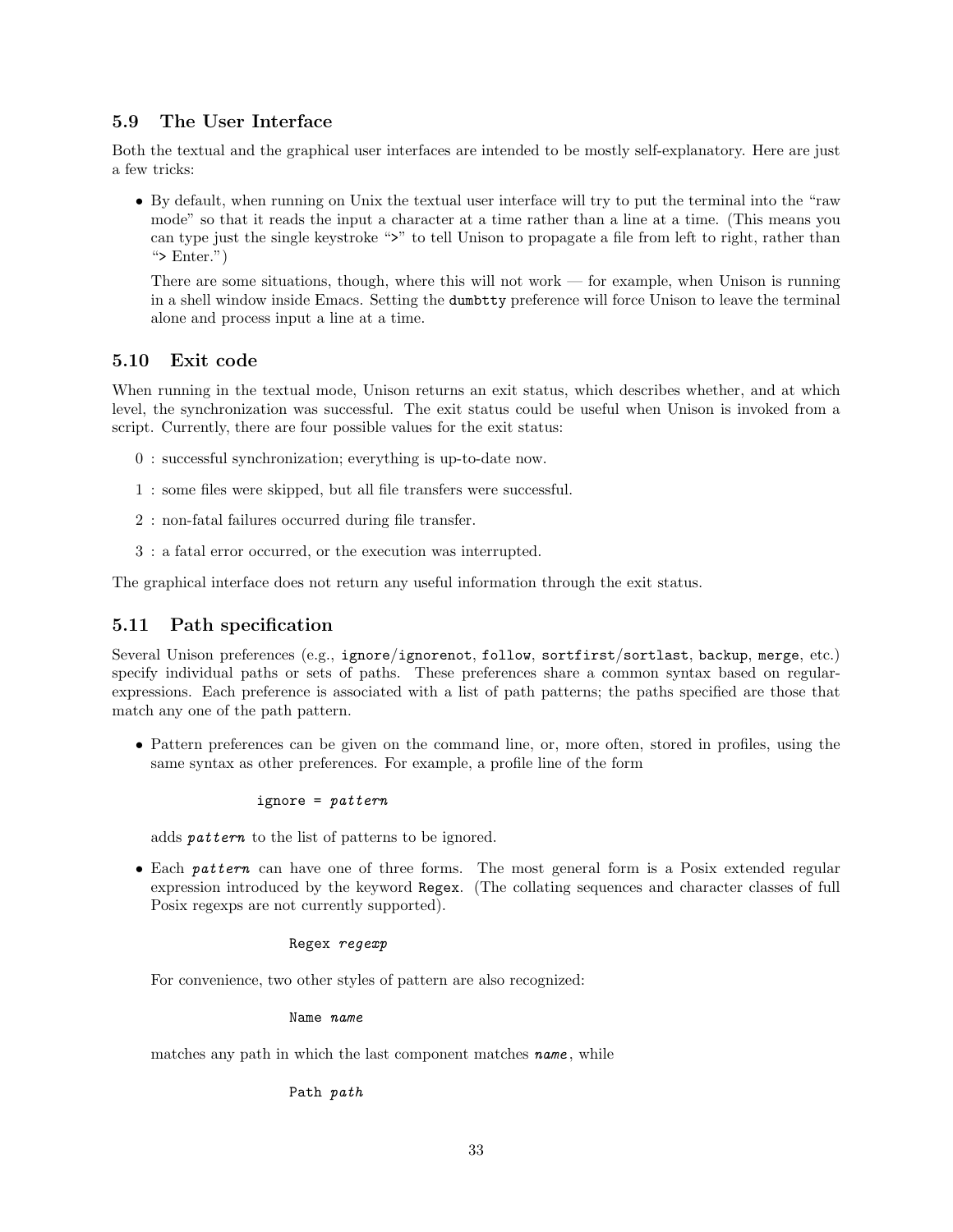matches exactly the path path. The name and path arguments of the latter forms of patterns are not regular expressions. Instead, standard "globbing" conventions can be used in name and path:

- a \* matches any sequence of characters not including / (and not beginning with ., when used at the beginning of a name )
- a ? matches any single character except / (and leading .)
- [xyz] matches any character from the set  $\{x, y, z\}$
- {a,bb,ccc} matches any one of a, bb, or ccc.
- The path separator in path patterns is always the forward-slash character " $\gamma$ " even when the client or server is running under Windows, where the normal separator character is a backslash. This makes it possible to use the same set of path patterns for both Unix and Windows file systems.

Some examples of path patterns appear in Section 5.12 [Ignoring Paths].

## 5.12 Ignoring Paths

Most users of Unison will find that their replicas contain lots of files that they don't ever want to synchronize — temporary files, very large files, old stuff, architecture-specific binaries, etc. They can instruct Unison to ignore these paths using patterns introduced in Section 5.11 [Path Patterns].

For example, the following pattern will make Unison ignore any path containing the name CVS or a name ending in .cmo:

$$
ignore = Name \{CVS, *, cmo\}
$$

The next pattern makes Unison ignore the path a/b:

ignore = Path a/b

Path patterns do *not* skip filesnames beginning with . (as Name patterns do). For example,

$$
ignore = Path * /tmp
$$

will include .foo/tmp in the set of ignore directories, as it is a path, not a name, that is ignored.

The following pattern makes Unison ignore any path beginning with a/b and ending with a name ending by .ml.

$$
ignore = Regex a/b/.*\\.ml
$$

Note that regular expression patterns are "anchored": they must match the whole path, not just a substring of the path.

Here are a few extra points regarding the ignore preference.

- If a directory is ignored, all its descendents will be too.
- The user interface provides some convenient commands for adding new patterns to be ignored. To ignore a particular file, select it and press "i". To ignore all files with the same extension, select it and press "E" (with the shift key). To ignore all files with the same name, no matter what directory they appear in, select it and press "N". These new patterns become permanent: they are immediately added to the current profile on disk.
- If you use the include directive to include a common collection of preferences in several top-level preference files, you will probably also want to set the addprefsto preference to the name of this file. This will cause any new ignore patterns that you add from inside Unison to be appended to this file, instead of whichever top-level preference file you started Unison with.
- Ignore patterns can also be specified on the command line, if you like (this is probably not very useful), using an option like -ignore 'Name temp.txt'.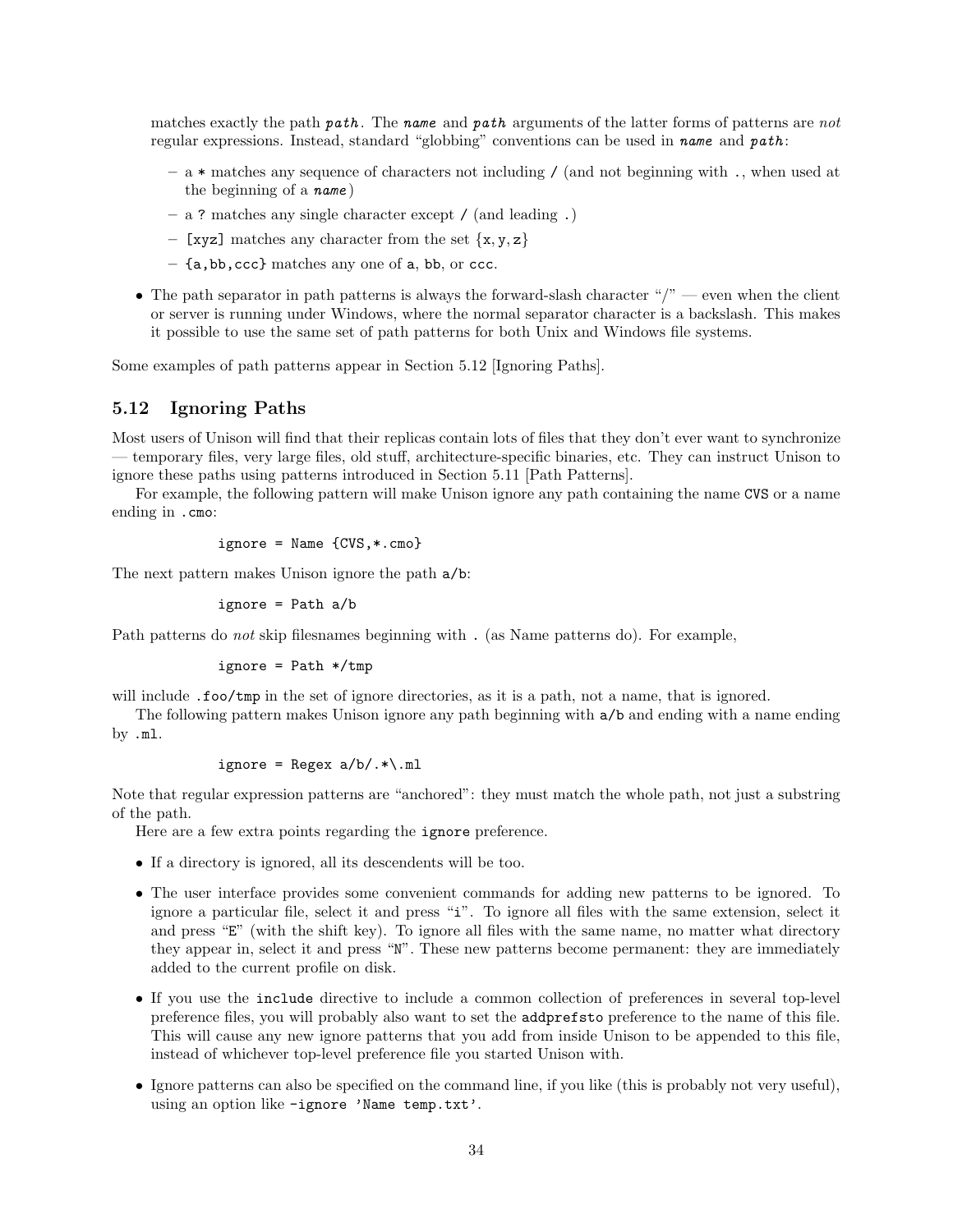- Be careful about renaming directories containing ignored files. Because Unison understands the rename as a delete plus a create, any ignored files in the directory will be lost (since they are invisible to Unison and therefore they do not get recreated in the new version of the directory).
- There is also an ignorenot preference, which specifies a set of patterns for paths that should not be ignored, even if they match an ignore pattern. However, the interaction of these two sets of patterns can be a little tricky. Here is exactly how it works:
	- Unison starts detecting updates from the root of the replicas—i.e., from the empty path. If the empty path matches an ignore pattern and does not match an ignorenot pattern, then the whole replica will be ignored. (For this reason, it is not a good idea to include Name \* as an ignore pattern. If you want to ignore everything except a certain set of files, use Name ?\*.)
	- If the root is a directory, Unison continues looking for updates in all the immediate children of the root. Again, if the name of some child matches an ignore pattern and does not match an ignorenot pattern, then this whole path *including everything below it* will be ignored.
	- If any of the non-ignored children are directories, then the process continues recursively.

# 5.13 Symbolic Links

Ordinarily, Unison treats symbolic links in Unix replicas as "opaque": it considers the contents of the link to be just the string specifying where the link points, and it will propagate changes in this string to the other replica.

It is sometimes useful to treat a symbolic link "transparently," acting as though whatever it points to were physically in the replica at the point where the symbolic link appears. To tell Unison to treat a link in this manner, add a line of the form

#### $follow = pathspec$

to the profile, where pathspec is a path pattern as described in Section 5.11 [Path Patterns].

Windows file systems do not support symbolic links; Unison will refuse to propagate an opaque symbolic link from Unix to Windows and flag the path as erroneous. When a Unix replica is to be synchronized with a Windows system, all symbolic links should match either an ignore pattern or a follow pattern.

# 5.14 Permissions

Synchronizing the permission bits of files is slightly tricky when two different filesytems are involved (e.g., when synchronizing a Windows client and a Unix server). In detail, here's how it works:

- When the permission bits of an existing file or directory are changed, the values of those bits that make sense on both operating systems will be propagated to the other replica. The other bits will not be changed.
- When a newly created file is propagated to a remote replica, the permission bits that make sense in both operating systems are also propagated. The values of the other bits are set to default values (they are taken from the current umask, if the receiving host is a Unix system).
- For security reasons, the Unix setuid and setgid bits are not propagated.
- The Unix owner and group ids are not propagated. (What would this mean, in general?) All files are created with the owner and group of the server process.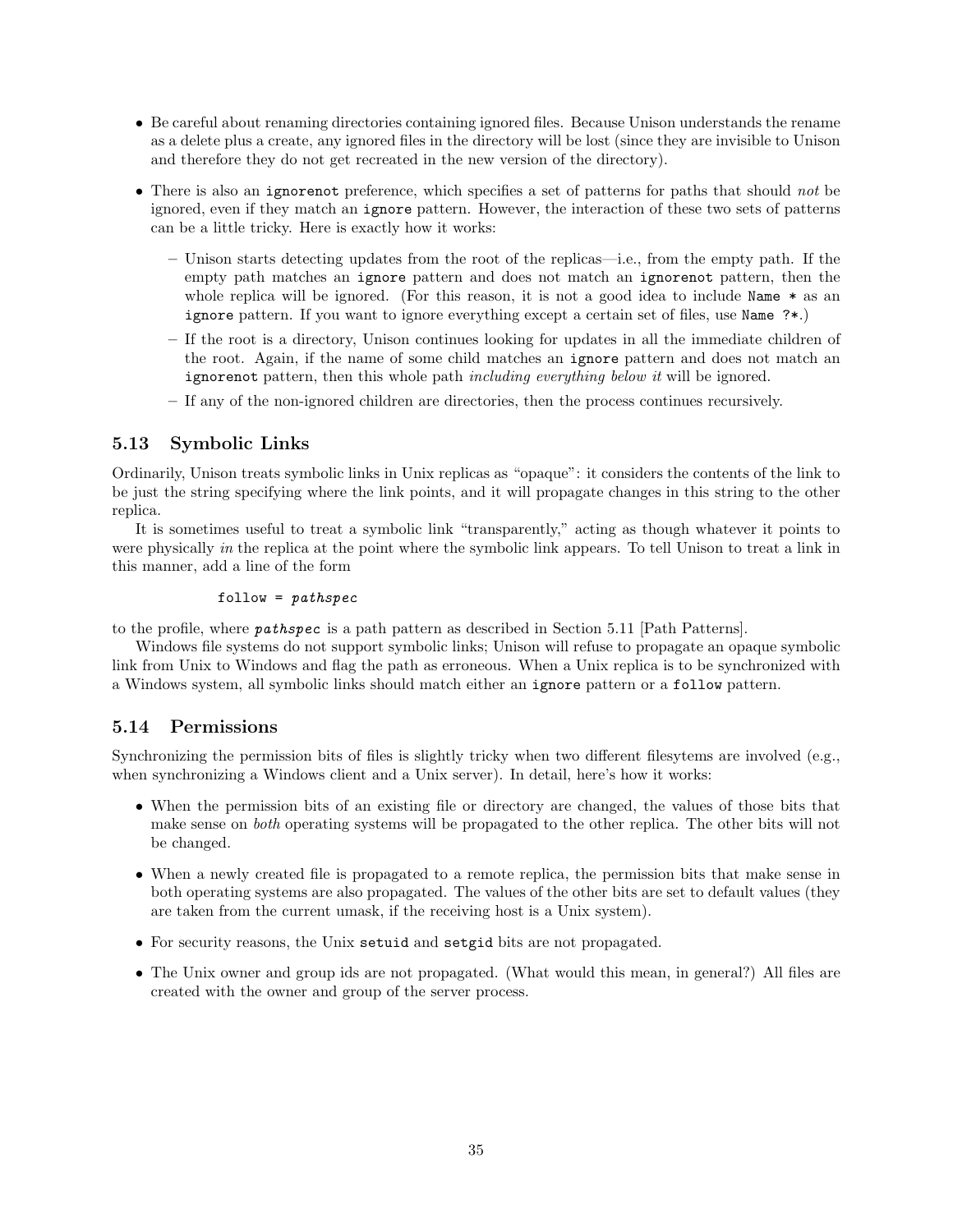#### 5.15 Cross-Platform Synchronization

If you use Unison to synchronize files between Windows and Unix systems, there are a few special issues to be aware of.

Case conflicts. In Unix, filenames are case sensitive: foo and FOO can refer to different files. In Windows, on the other hand, filenames are not case sensitive: foo and FOO can only refer to the same file. This means that a Unix foo and FOO cannot be synchronized onto a Windows system — Windows won't allow two different files to have the "same" name. Unison detects this situation for you, and reports that it cannot synchronize the files.

You can deal with a case conflict in a couple of ways. If you need to have both files on the Windows system, your only choice is to rename one of the Unix files to avoid the case conflict, and re-synchronize. If you don't need the files on the Windows system, you can simply disregard Unison's warning message, and go ahead with the synchronization; Unison won't touch those files. If you don't want to see the warning on each synchronization, you can tell Unison to ignore the files (see Section 5.12 [Ignore]).

**Illegal filenames.** Unix allows some filenames that are illegal in Windows. For example, colons  $(\cdot;\cdot)$ are not allowed in Windows filenames, but they are legal in Unix filenames. This means that a Unix file foo:bar can't be synchronized to a Windows system. As with case conflicts, Unison detects this situation for you, and you have the same options: you can either rename the Unix file and re-synchronize, or you can ignore it.

#### 5.16 Slow Links

Unison is built to run well even over relatively slow links such as modems and DSL connections.

Unison uses the "rsync protocol" designed by Andrew Tridgell and Paul Mackerras to greatly speed up transfers of large files in which only small changes have been made. More information about the rsync protocol can be found at the rsync web site (http://samba.anu.edu.au/rsync/).

If you are using Unison with ssh, you may get some speed improvement by enabling ssh's compression feature. Do this by adding the option "-rshargs  $-C$ " to the command line or "rshargs =  $-C$ " to your profile.

#### 5.17 Fast Update Detection

If your replicas are large and at least one of them is on a Windows system, you may find that Unison's default method for detecting changes (which involves scanning the full contents of every file on every sync—the only completely safe way to do it under Windows) is too slow. Unison provides a preference fastcheck that, when set to true, causes it to use file creation times as 'pseudo inode numbers' when scanning replicas for updates, instead of reading the full contents of every file.

When fastcheck is set to no, Unison will perform slow checking—re-scanning the contents of each file on each synchronization—on all replicas. When fastcheck is set to default (which, naturally, is the default), Unison will use fast checks on Unix replicas and slow checks on Windows replicas.

This strategy may cause Unison to miss propagating an update if the modification time and length of the file are both unchanged by the update. However, Unison will never overwrite such an update with a change from the other replica, since it always does a safe check for updates just before propagating a change. Thus, it is reasonable to use this switch most of the time and occasionally run Unison once with fastcheck set to no, if you are worried that Unison may have overlooked an update.

Fastcheck is (always) automatically disabled for files with extension .xls or .mpp, to prevent Unison from being confused by the habits of certain programs (Excel, in particular) of updating files without changing their modification times.

#### 5.18 Mount Points and Removable Media

Using Unison removable media such as USB drives can be dangerous unless you are careful. If you synchronize a directory that is stored on removable media when the media is not present, it will look to Unison as though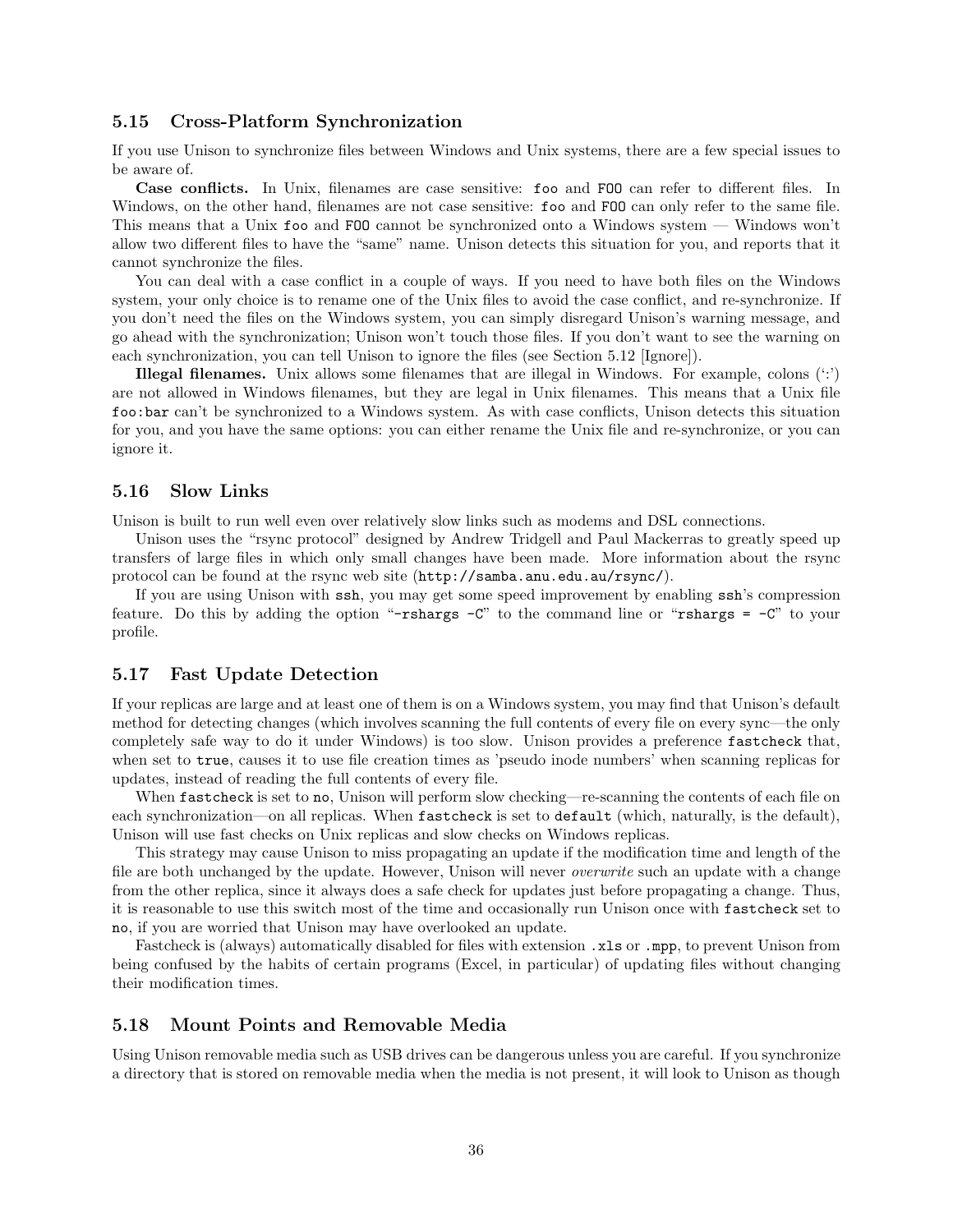the whole directory has been deleted, and it will proceed to delete the directory from the other replica probably not what you want!

To prevent accidents, Unison provides a preference called mountpoint. Including a line like

mountpoint =  $/mnt/foo$ 

in your preference file will cause Unison to check, after it finishes detecting updates, that something actually exists at the path /mnt/foo on both replicas; if it does not, the Unison run will abort.

## 5.19 Click-starting Unison

On Windows NT/2k/XP systems, the graphical version of Unison can be invoked directly by clicking on its icon. On Windows 95/98 systems, click-starting also works, as long as you are not using ssh. Due to an incompatibility with ocaml and Windows 95/98 that is not under our control, you must start Unison from a DOS window in Windows 95/98 if you want to use ssh.

When you click on the Unison icon, two windows will be created: Unison's regular window, plus a console window, which is used only for giving your password to ssh (if you do not use ssh to connect, you can ignore this window). When your password is requested, you'll need to activate the console window (e.g., by clicking in it) before typing. If you start Unison from a DOS window, Unison's regular window will appear and you will type your password in the DOS window you were using.

To use Unison in this mode, you must first create a profile (see Section 5.5 [Profile]). Use your favorite editor for this.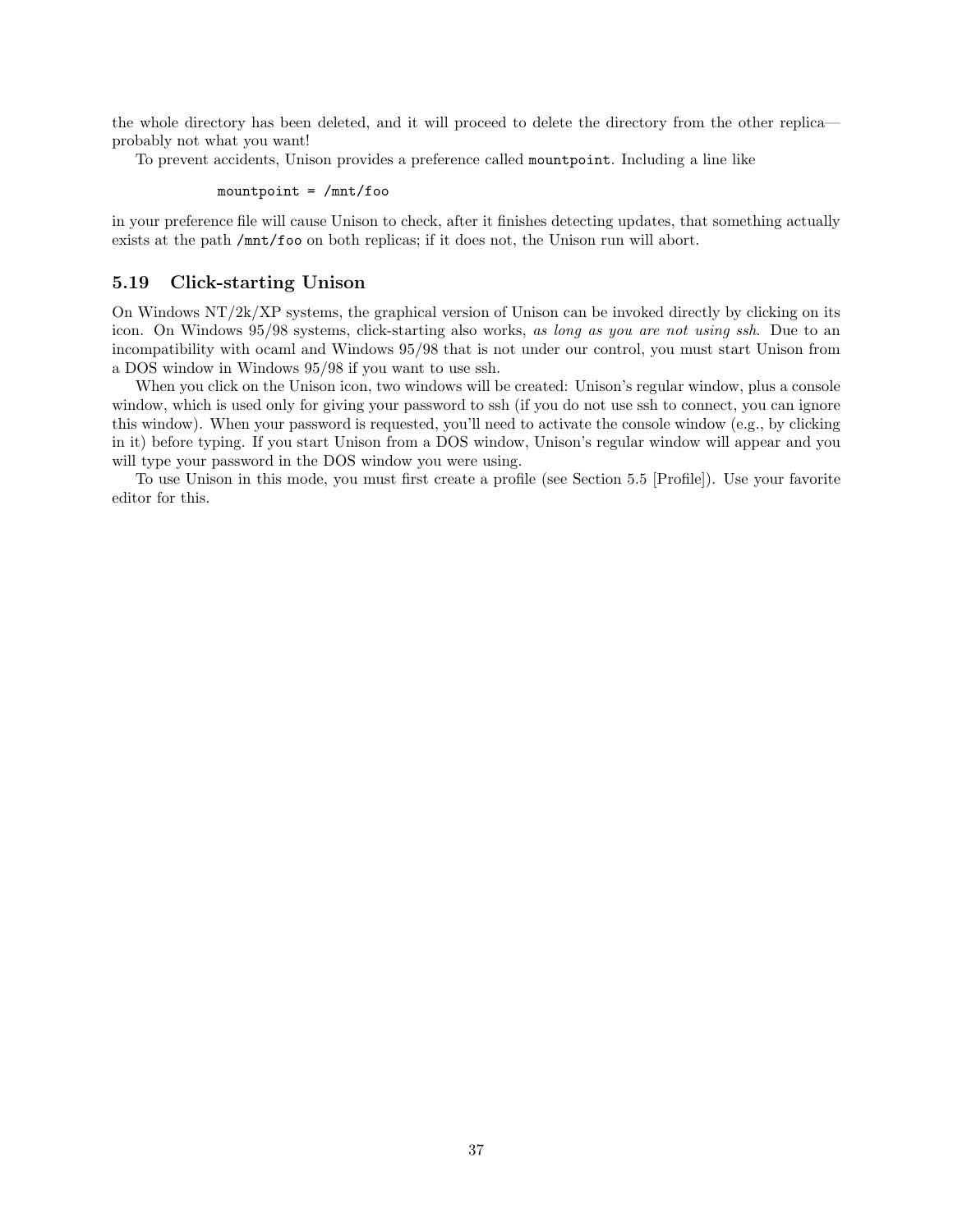# A Installing Ssh

Warning: These instructions may be out of date. More current information can be found the Unison Wiki<sup>4</sup>. Your local host will need just an ssh client; the remote host needs an ssh server (or daemon), which is available on Unix systems. Unison is known to work with ssh version 1.2.27 (Unix) and version 1.2.14 (Windows); other versions may or may not work.

# A.1 Unix

Most modern Unix installations come with ssh pre-installed.

## A.2 Windows

Many Windows implementations of ssh only provide graphical interfaces, but Unison requires an ssh client that it can invoke with a command-line interface. A suitable version of ssh can be installed as follows.

1. Download an ssh executable.

Warning: there are many implementations and ports of ssh for Windows, and not all of them will work with Unison. We have gotten Unison to work with Cygwin's port of openssh, and we suggest you try that one first. Here's how to install it:

- (a) First, create a new folder on your desktop to hold temporary installation files. It can have any name you like, but in these instructions we'll assume that you call it Foo.
- (b) Direct your web browser to www.cygwin.com, and click on the "Install now!" link. This will download a file, setup.exe; save it in the directory Foo. The file setup.exe is a small program that will download the actual install files from the Internet when you run it.
- (c) Start setup.exe (by double-clicking). This brings up a series of dialogs that you will have to go through. Select "Install from Internet." For "Local Package Directory" select the directory Foo. For "Select install root directory" we recommend that you use the default,  $C:\c{c}ygwin$ . The next dialog asks you to select the way that you want to connect to the network to download the installation files; we have used "Use IE5 Settings" successfully, but you may need to make a different selection depending on your networking setup. The next dialog gives a list of mirrors; select one close to you.

Next you are asked to select which packages to install. The default settings in this dialog download a lot of packages that are not strictly necessary to run Unison with ssh. If you don't want to install a package, click on it until "skip" is shown. For a minimum installation, select only the packages "cygwin" and "openssh," which come to about 1900KB; the full installation is much larger.

Note that you are plan to build unison using the free CygWin GNU C compiler, you need to install essential development packages such as "gcc", "make", "fileutil", etc; we refer to the file "INSTALL.win32-cygwin-gnuc" in the source distribution for further details.

After the packages are downloaded and installed, the next dialog allows you to choose whether to "Create Desktop Icon" and "Add to Start Menu." You make the call.

(d) You can now delete the directory Foo and its contents.

Some people have reported problems using Cygwin's ssh with Unison. If you have trouble, you might try this one instead:

http://opensores.thebunker.net/pub/mirrors/ssh/contrib/ssh-1.2.14-win32bin.zip

 $^4$ http://alliance.seas.upenn.edu/~bcpierce/wiki/index.php?n=Main.UnisonFAQOSSpecific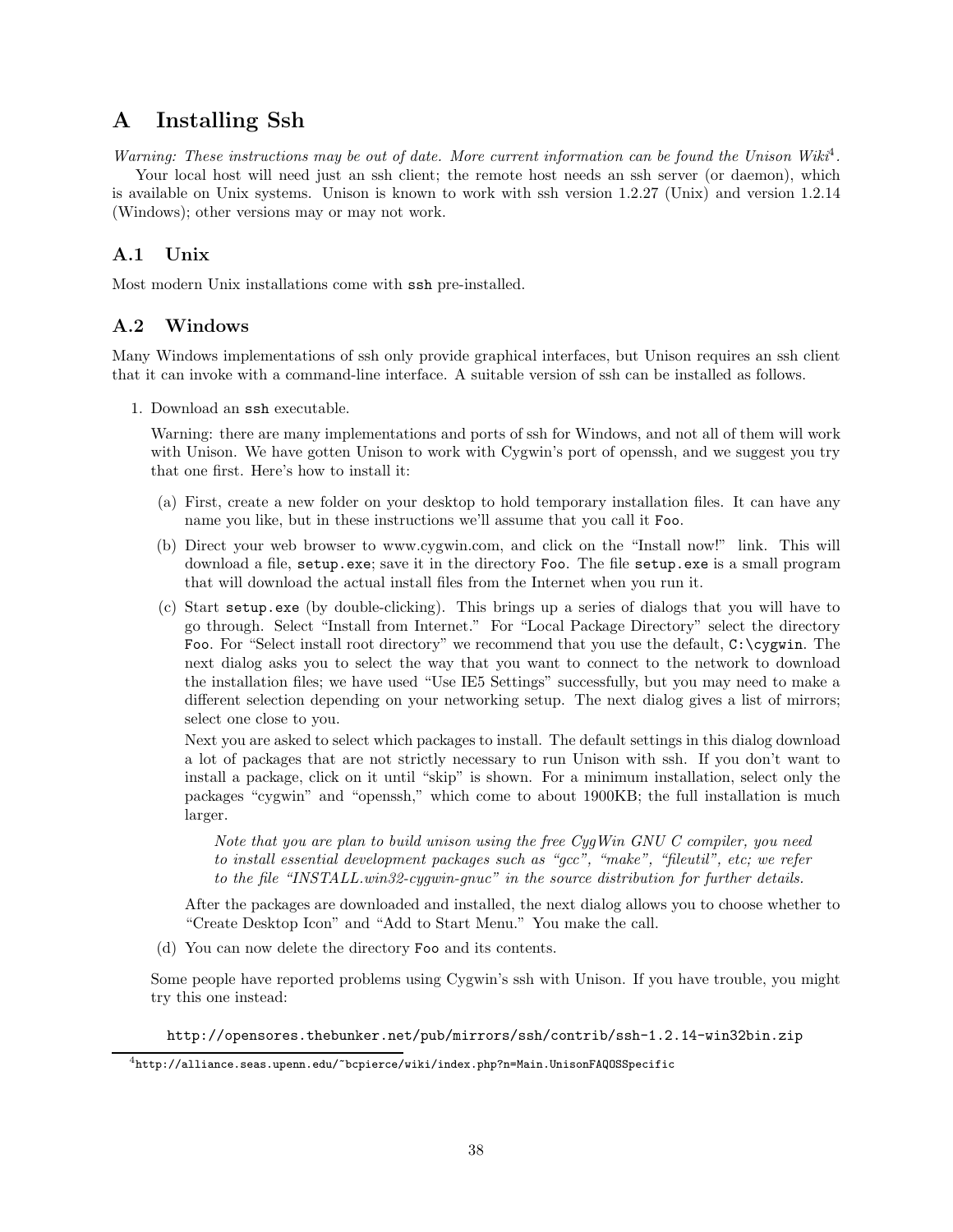- 2. You must set the environment variables HOME and PATH. Ssh will create a directory .ssh in the directory given by HOME, so that it has a place to keep data like your public and private keys. PATH must be set to include the Cygwin bin directory, so that Unison can find the ssh executable.
	- On Windows 95/98, add the lines

set PATH=%PATH%;<SSHDIR> set HOME=<HOMEDIR>

to the file C:\AUTOEXEC.BAT, where <HOMEDIR> is the directory where you want ssh to create its .ssh directory, and <SSHDIR> is the directory where the executable ssh.exe is stored; if you've installed Cygwin in the default location, this is  $C:\c{cygwin\binom{bin}{\text{row}}}\$ . You will have to reboot your computer to take the changes into account.

- $\bullet~$  On Windows NT/2k/XP, open the environment variables dialog box:
	- Windows NT: My Computer/Properties/Environment
	- Windows 2k: My Computer/Properties/Advanced/Environment variables

then select Path and edit its value by appending ;<SSHDIR> to it, where <SSHDIR> is the full name of the directory that includes the ssh executable; if you've installed Cygwin in the default location, this is C:\cygwin\bin.

3. Test ssh from a DOS shell by typing

```
ssh <remote host> -1 <login name>
```
You should get a prompt for your password on  $\epsilon$  remote host>, followed by a working connection.

- 4. Note that ssh-keygen may not work (fails with "gethostname: no such file or directory") on some systems. This is OK: you can use ssh with your regular password for the remote system.
- 5. You should now be able to use Unison with an ssh connection. If you are logged in with a different user name on the local and remote hosts, provide your remote user name when providing the remote root (i.e., //username@host/path...).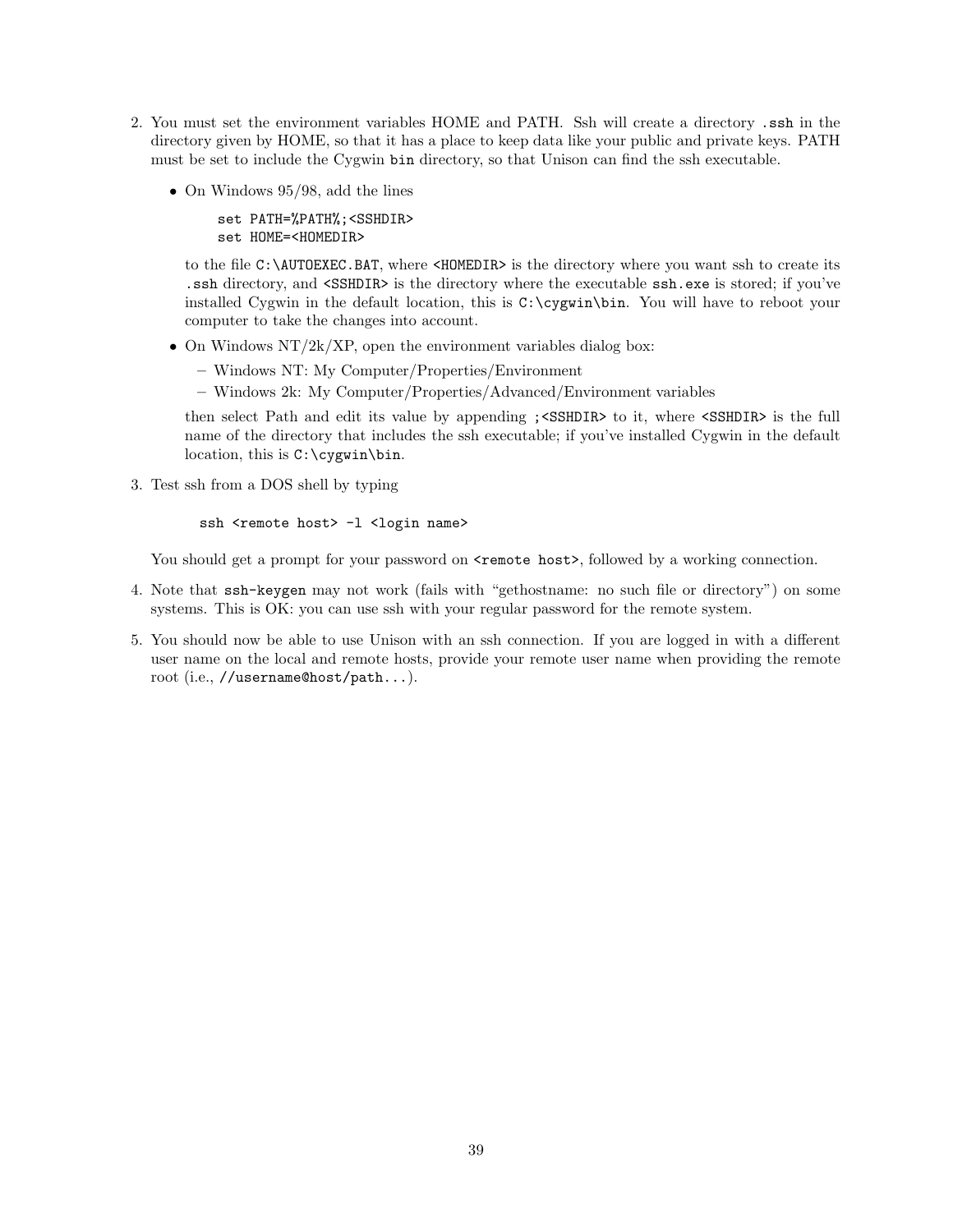# B Changes in Version 2.27.57

Changes since 2.17:

- Major rewrite and cleanup of the whole Mac OS X graphical user interface by Craig Federighi. Thanks, Craig!!!
- Several small fixes to the GTK2 UI to make it work better under Windows [thanks to Karl M for these].
- The backup functionality has been completely rewritten. The external interface has not changed, but numerous bugs, irregular behaviors, and cross-platform inconsistencies have been corrected.
- The Unison project now accepts donations via PayPal. You can find a link to the donation page on the Unison home page.
- Some important safety improvements:
	- Added a new mountpoint preference, which can be used to specify a path that must exist in both replicas at the end of update detection (otherwise Unison aborts). This can be used to avoid potentially dangerous situations when Unison is used with removable media such as external hard drives and compact flash cards.
	- The confirmation of "big deletes" is now controlled by a boolean preference confirmbigdeletes. Default is true, which gives the same behavior as previously. (This functionality is at least partly superceded by the mountpoint preference, but it has been left in place in case it is useful to some people.)
	- If Unison is asked to "follow" a symbolic link but there is nothing at the other end of the link, it will now flag this path as an error, rather than treating the symlink itself as missing or deleted. This avoids a potentially dangerous situation where a followed symlink points to an external filesystem that might be offline when Unison is run (whereupon Unison would cheerfully delete the corresponding files in the other replica!).
- Smaller changes:
	- Added forcepartial and preferpartial preferences, which behave like force and prefer but can be specified on a per-path basis. [Thanks to Alan Schmitt for this.]
	- A bare-bones self test feature was added, which runs unison through some of its paces and checks that the results are as expected. The coverage of the tests is still very limited, but the facility has already been very useful in debugging the new backup functionality (especially in exposing some subtle cross-platform issues).
	- Refined debugging code so that the verbosity of individual modules can be controlled separately. Instead of just putting '-debug verbose' on the command line, you can put '-debug update+', which causes all the extra messages in the Update module, but not other modules, to be printed. Putting '-debug verbose' causes all modules to print with maximum verbosity.
	- Removed mergebatch preference. (It never seemed very useful, and its semantics were confusing.)
	- Rewrote some of the merging functionality, for better cooperation with external Harmony instances.
	- Changed the temp file prefix from .# to .unison.
	- Compressed the output from the text user interface (particularly when run with the -terse flag) to make it easier to interpret the results when Unison is run several times in succession from a script.
	- Diff and merge functions now work under Windows.
	- $-$  Changed the order of arguments to the default diff command (so that the  $+$  and annotations in diff's output are reversed).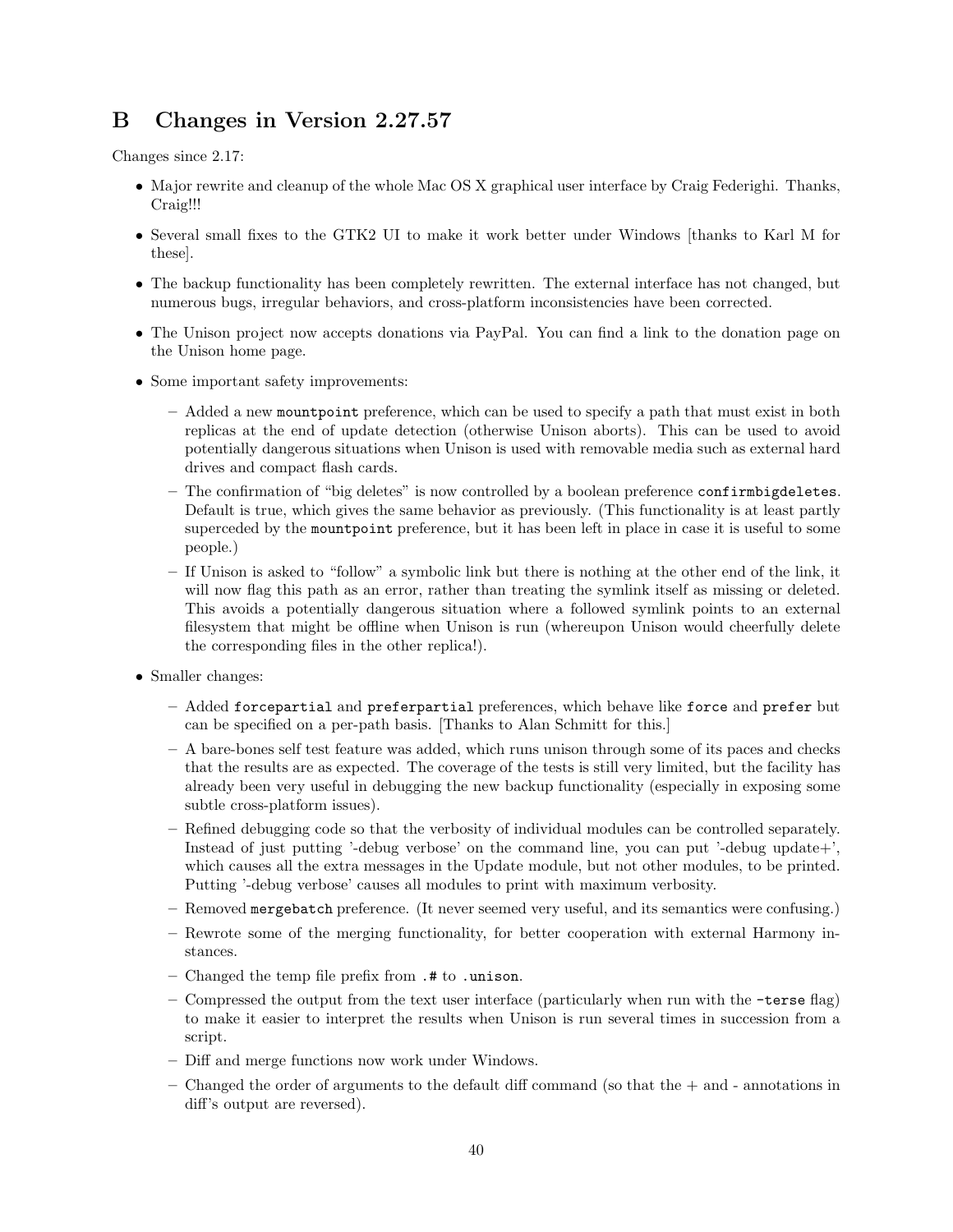- Added .mpp files to the "never fastcheck" list (like .xls files).
- Ignore all-whitespace lines in preference files
- Small fix to ctime (non-)handling in update detection under windows with fastcheck.
- Many small bugfixes, including:
	- Fixed a longstanding bug regarding fastcheck and daylight saving time under Windows when Unison is set up to synchronize modification times. (Modification times cannot be updated in the archive in this case, so we have to ignore one hour differences.)
	- Fixed a bug that would occasionally cause the archives to be left in non-identical states on the two hosts after synchronization.
	- Fixed a bug that prevented Unison from communicating correctly between 32- and 64-bit architectures.
	- On windows, file creation times are no longer used as a proxy for inode numbers. (This is unfortunate, as it makes fastcheck a little less safe. But it turns out that file creation times are not reliable under Windows: if a file is removed and a new file is created in its place, the new one will sometimes be given the same creation date as the old one!)
	- Set read-only file to R/W on OSX before attempting to change other attributes.
	- Fixed bug resulting in spurious "Aborted" errors during transport (thanks to Jerome Vouillon)
	- Enable diff if file contents have changed in one replica, but only properties in the other.
	- Removed misleading documentation for 'repeat' preference.
	- Fixed a bug in merging code where Unison could sometimes deadlock with the external merge program, if the latter produced large amounts of output.
	- Workaround for a bug compiling gtk2 user interface against current versions of gtk2+ libraries.
	- Added a better error message for "ambiguous paths".
	- Squashed a longstanding bug that would cause file transfer to fail with the message "Failed: Error in readWrite: Is a directory."
	- Replaced symlinks with copies of their targets in the Growl framework in src/uimac. This should make the sources easier to check out from the svn repository on WinXP systems.
	- Added a workaround (suggested by Karl M.) for the problem discussed on the unison users mailing list where, on the Windows platform, the server would hang when transferring files. I conjecture that the problem has to do with the RPC mechanism, which was used to make a call back from the server to the client (inside the Trace.log function) so that the log message would be appended to the log file on the client. The workaround is to dump these messages (about when xferbycopying shortcuts are applied and whether they succeed) just to the standard output of the Unison process, not to the log file.

Changes since 2.13.0:

- The features for performing backups and for invoking external merge programs have been completely rewritten by Stephane Lescuyer (thanks, Stephane!). The user-visible functionality should not change, but the internals have been rationalized and there are a number of new features. See the manual (in particular, the description of the backupXXX preferences) for details.
- Incorporated patches for ipv6 support, contributed by Samuel Thibault. (Note that, due to a bug in the released OCaml 3.08.3 compiler, this code will not actually work with ipv6 unless compiled with the CVS version of the OCaml compiler, where the bug has been fixed; however, ipv4 should continue to work normally.)
- OSX interface:
	- Incorporated Ben Willmore's cool new icon for the Mac UI.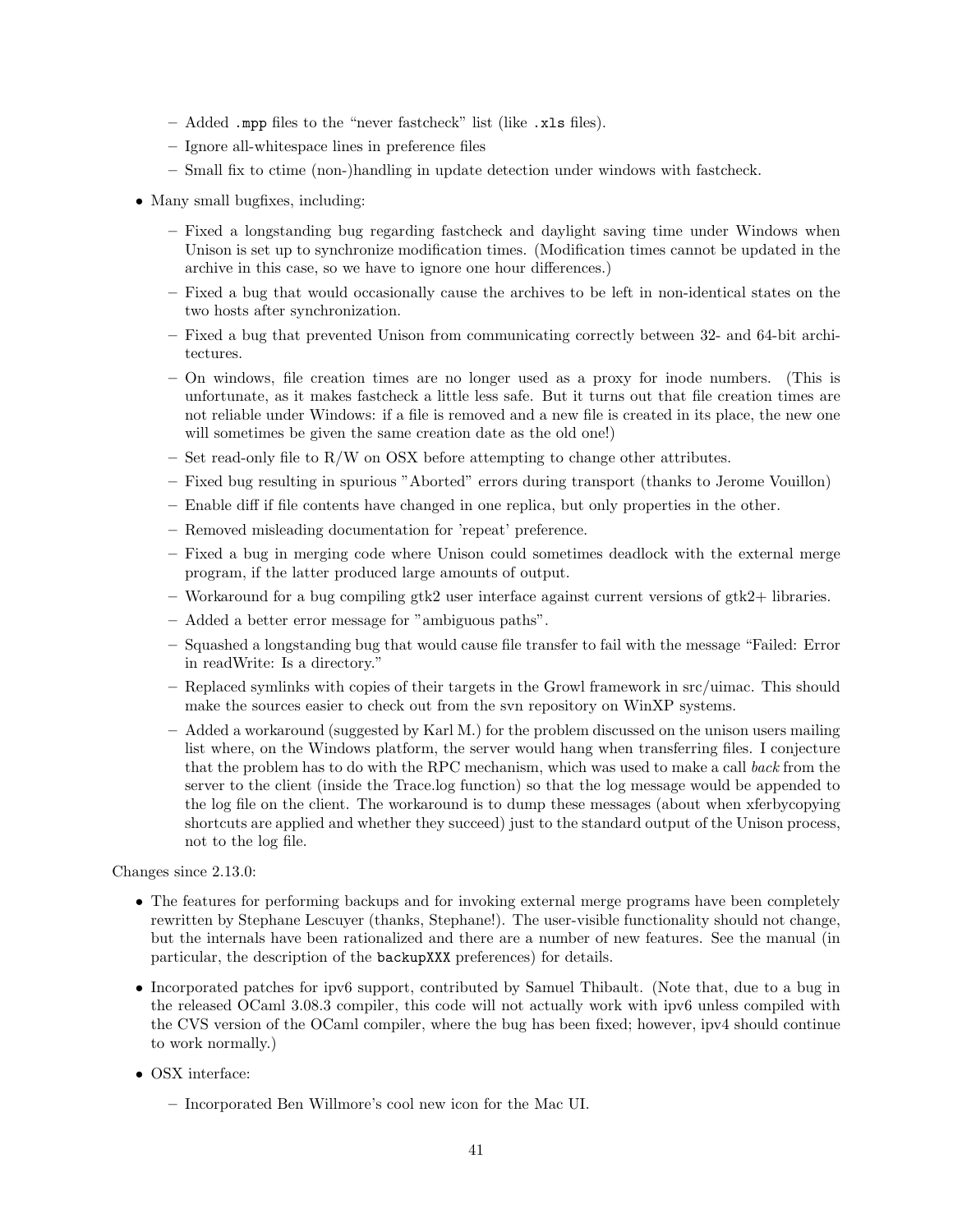• Small fixes:

– Fixed off by one error in month numbers (in printed dates) reported by Bob Burger

Changes since 2.12.0:

• New convention for release numbering: Releases will continue to be given numbers of the form X.Y.Z, but, from now on, just the major version number  $(X, Y)$  will be considered significant when checking compatibility between client and server versions. The third component of the version number will be used only to identify "patch levels" of releases.

This change goes hand in hand with a change to the procedure for making new releases. Candidate releases will initially be given "beta release" status when they are announced for public consumption. Any bugs that are discovered will be fixed in a separate branch of the source repository (without changing the major version number) and new tarballs re-released as needed. When this process converges, the patched beta version will be dubbed stable.

- Warning (failure in batch mode) when one path is completely emptied. This prevents Unison from deleting everything on one replica when the other disappear.
- Fix diff bug (where no difference is shown the first time the diff command is given).
- User interface changes:
	- Improved workaround for button focus problem (GTK2 UI)
	- Put leading zeroes in date fields
	- More robust handling of character encodings in GTK2 UI
	- Changed format of modification time displays, from modified at hh:mm:ss on dd MMM, yyyy to modified on yyyy-mm-dd hh:mm:ss
	- Changed time display to include seconds (so that people on FAT filesystems will not be confused when Unison tries to update a file time to an odd number of seconds and the filesystem truncates it to an even number!)
	- Use the diff "-u" option by default when showing differences between files (the output is more readable)
	- In text mode, pipe the diff output to a pager if the environment variable PAGER is set
	- Bug fixes and cleanups in ssh password prompting. Now works with the GTK2 UI under Linux. (Hopefully the Mac OS X one is not broken!)
	- Include profile name in the GTK2 window name
	- Added bindings ',' (same as '¡') and '.' (same as '¿') in the GTK2 UI
- Mac GUI:
	- actions like ¡ and ¿ scroll to the next item as necessary.
	- Restart has a menu item and keyboard shortcut (command-R).
	- Added a command-line tool for Mac OS X. It can be installed from the Unison menu.
	- New icon.
	- Handle the "help" command-line argument properly.
	- Handle profiles given on the command line properly.
	- When a profile has been selected, the profile dialog is replaced by a "connecting" message while the connection is being made. This gives better feedback.
	- Size of left and right columns is now large enough so that "PropsChanged" is not cut off.
- Minor changes: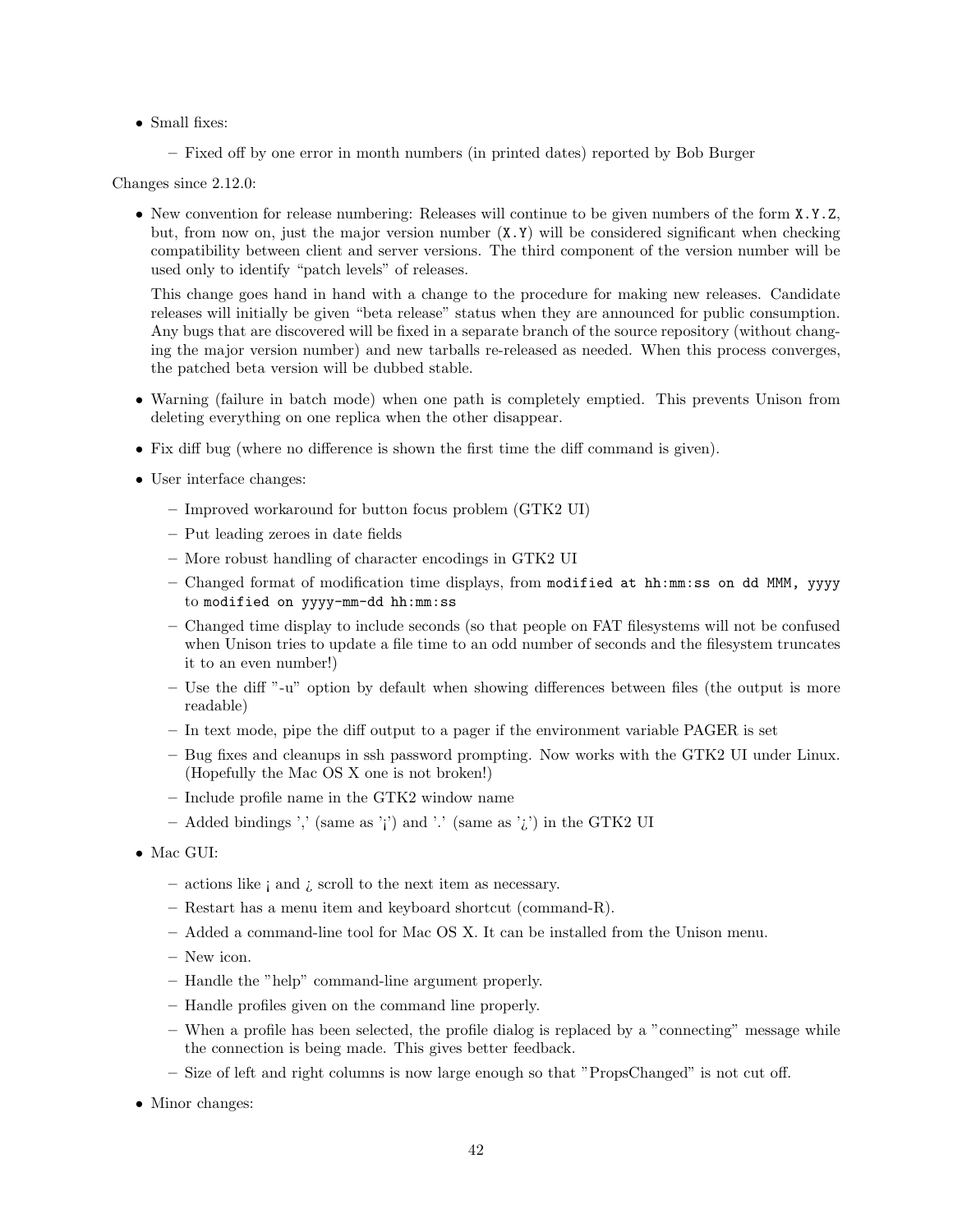- Disable multi-threading when both roots are local
- Improved error handling code. In particular, make sure all files are closed in case of a transient failure
- Under Windows, use \$UNISON for home directory as a last resort (it was wrongly moved before \$HOME and \$USERPROFILE in Unison 2.12.0)
- Reopen the logfile if its name changes (profile change)
- Double-check that permissions and modification times have been properly set: there are some combination of OS and filesystem on which setting them can fail in a silent way.
- Check for bad Windows filenames for pure Windows synchronization also (not just cross architecture synchronization). This way, filenames containing backslashes, which are not correctly handled by unison, are rejected right away.
- Attempt to resolve issues with synchronizing modification times of read-only files under Windows
- Ignore chmod failures when deleting files
- Ignore trailing dots in filenames in case insensitive mode
- Proper quoting of paths, files and extensions ignored using the UI
- The strings CURRENT1 and CURRENT2 are now correctly substitued when they occur in the diff preference
- Improvements to syncing resource forks between Macs via a non-Mac system.

Changes since 2.10.2:

- Incompatible change: Archive format has changed.
- Source code availability: The Unison sources are now managed using Subversion. One nice side-effect is that anonymous checkout is now possible, like this:

svn co https://cvs.cis.upenn.edu:3690/svnroot/unison/

We will also continue to export a "developer tarball" of the current (modulo one day) sources in the web export directory. To receive commit logs for changes to the sources, subscribe to the unison-hackers list (http://www.cis.upenn.edu/~bcpierce/unison/lists.html).

- Text user interface:
	- Substantial reworking of the internal logic of the text UI to make it a bit easier to modify.
	- The dumbtty flag in the text UI is automatically set to true if the client is running on a Unix system and the EMACS environment variable is set to anything other than the empty string.
- Native OS X gui:
	- Added a synchronize menu item with keyboard shortcut
	- Added a merge menu item, still needs to be debugged
	- Fixes to compile for Panther
	- Miscellaneous improvements and bugfixes
- Small changes:
	- Changed the filename checking code to apply to Windows only, instead of OS X as well.
	- Finder flags now synchronized
	- Fallback in copy.ml for filesystem that do not support O\_EXCL
	- Changed buffer size for local file copy (was highly inefficient with synchronous writes)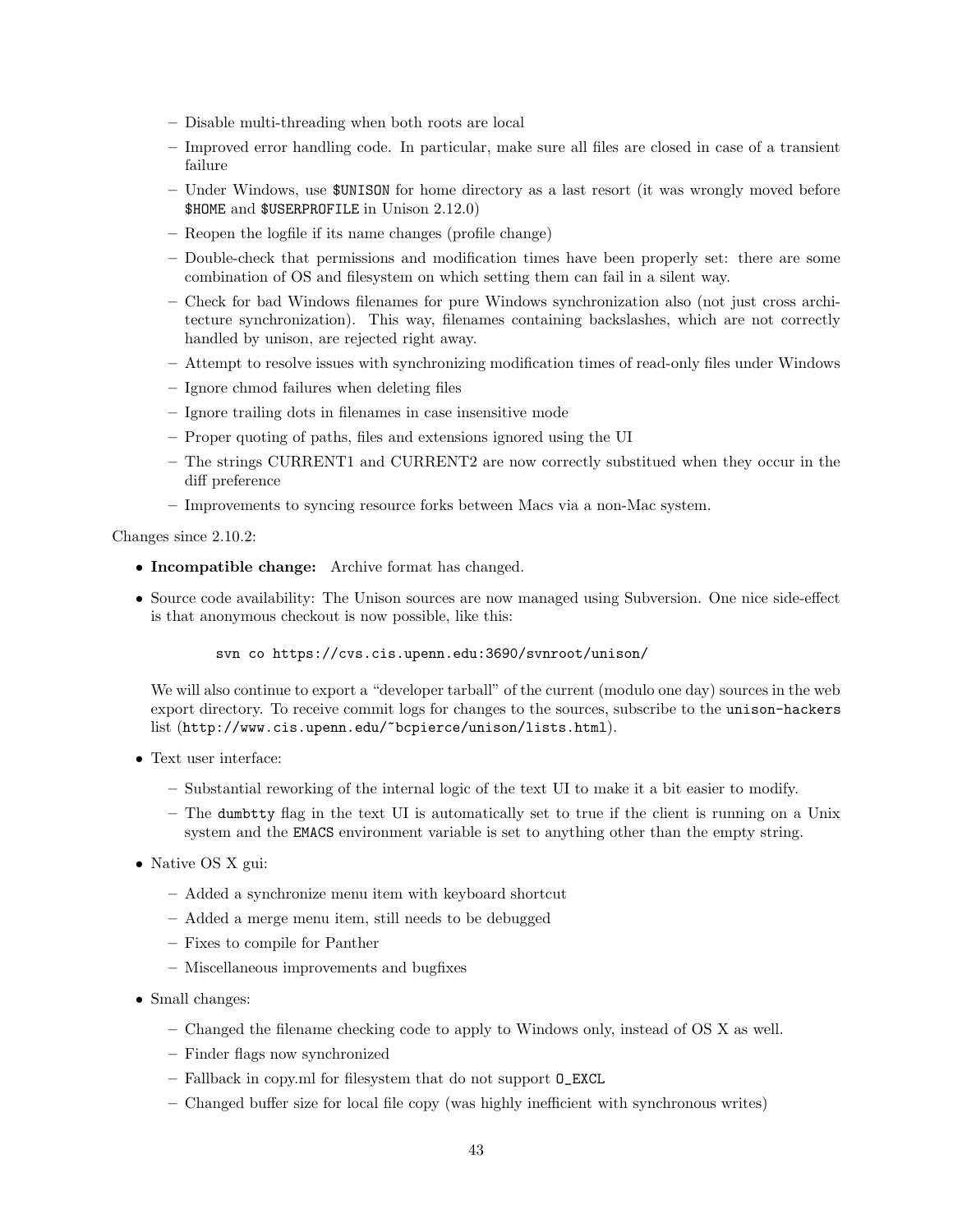- Ignore chmod failure when deleting a directory
- Fixed assertion failure when resolving a conflict content change / permission changes in favor of the content change.
- Workaround for transferring large files using rsync.
- Use buffered I/O for files (this is the only way to open files in binary mode under Cygwin).
- On non-Cygwin Windows systems, the UNISON environment variable is now checked first to determine where to look for Unison's archive and preference files, followed by HOME and USERPROFILE in that order. On Unix and Cygwin systems, HOME is used.
- Generalized diff preference so that it can be given either as just the command name to be used for calculating diffs or else a whole command line, containing the strings CURRENT1 and CURRENT2, which will be replaced by the names of the files to be diff'ed before the command is called.
- Recognize password prompts in some newer versions of ssh.

Changes since 2.9.20:

- Incompatible change: Archive format has changed.
- Major functionality changes:
	- Major tidying and enhancement of 'merge' functionality. The main user-visible change is that the external merge program may either write the merged output to a single new file, as before, or it may modify one or both of its input files, or it may write two new files. In the latter cases, its modifications will be copied back into place on both the local and the remote host, and (if the two files are now equal) the archive will be updated appropriately. More information can be found in the user manual. Thanks to Malo Denielou and Alan Schmitt for these improvements.

Warning: the new merging functionality is not completely compatible with old versions! Check the manual for details.

- Files larger than 2Gb are now supported.
- Added preliminary (and still somewhat experimental) support for the Apple OS X operating system.
	- ∗ Resource forks should be transferred correctly. (See the manual for details of how this works when synchronizing HFS with non-HFS volumes.) Synchronization of file type and creator information is also supported.
	- ∗ On OSX systems, the name of the directory for storing Unison's archives, preference files, etc., is now determined as follows:
		- · if ~/.unison exists, use it
		- · otherwise, use ~/Library/Application Support/Unison, creating it if necessary.
	- ∗ A preliminary native-Cocoa user interface is under construction. This still needs some work, and some users experience unpredictable crashes, so it is only for hackers for now. Run make with UISTYLE=mac to build this interface.
- Minor functionality changes:
	- Added an ignorelocks preference, which forces Unison to override left-over archive locks. (Setting this preference is dangerous! Use it only if you are positive you know what you are doing.)
	- Added a new preference assumeContentsAreImmutable. If a directory matches one of the patterns set in this preference, then update detection is skipped for files in this directory. (The purpose is to speed update detection for cases like Mail folders, which contain lots and lots of immutable files.) Also a preference assumeContentsAreImmutableNot, which overrides the first, similarly to ignorenot. (Later amendment: these preferences are now called immutable and immutablenot.)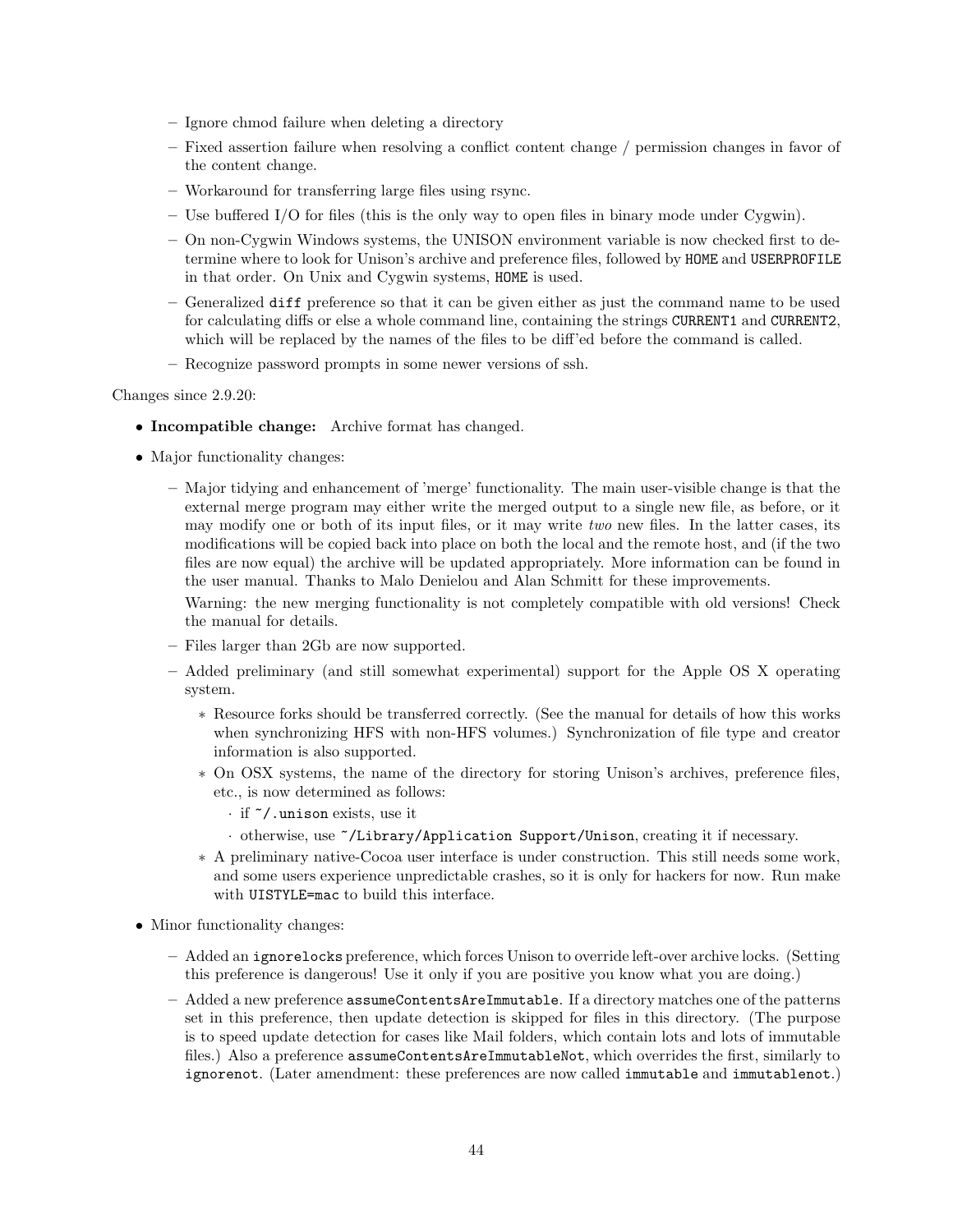- The ignorecase flag has been changed from a boolean to a three-valued preference. The default setting, called default, checks the operating systems running on the client and server and ignores filename case if either of them is OSX or Windows. Setting ignorecase to true or false overrides this behavior. If you have been setting ignorecase on the command line using -ignorecase=true or -ignorecase=false, you will need to change to -ignorecase true or -ignorecase false.
- a new preference, 'repeat', for the text user interface (only). If 'repeat' is set to a number, then, after it finishes synchronizing, Unison will wait for that many seconds and then start over, continuing this way until it is killed from outside. Setting repeat to true will automatically set the batch preference to true.
- Excel files are now handled specially, so that the fastcheck optimization is skipped even if the fastcheck flag is set. (Excel does some naughty things with modtimes, making this optimization unreliable and leading to failures during change propagation.)
- The ignorecase flag has been changed from a boolean to a three-valued preference. The default setting, called 'default', checks the operating systems running on the client and server and ignores filename case if either of them is OSX or Windows. Setting ignorecase to 'true' or 'false' overrides this behavior.
- Added a new preference, 'repeat', for the text user interface (only, at the moment). If 'repeat' is set to a number, then, after it finishes synchronizing, Unison will wait for that many seconds and then start over, continuing this way until it is killed from outside. Setting repeat to true will automatically set the batch preference to true.
- The 'rshargs' preference has been split into 'rshargs' and 'sshargs' (mainly to make the documentation clearer). In fact, 'rshargs' is no longer mentioned in the documentation at all, since pretty much everybody uses ssh now anyway.
- Documentation
	- The web pages have been completely redesigned and reorganized. (Thanks to Alan Schmitt for help with this.)
- User interface improvements
	- Added a GTK2 user interface, capable (among other things) of displaying filenames in any locale encoding. Kudos to Stephen Tse for contributing this code!
	- The text UI now prints a list of failed and skipped transfers at the end of synchronization.
	- Restarting update detection from the graphical UI will reload the current profile (which in particular will reset the -path preference, in case it has been narrowed by using the "Recheck unsynchronized items" command).
	- Several small improvements to the text user interface, including a progress display.
- Bug fixes (too numerous to count, actually, but here are some):
	- The maxthreads preference works now.
	- Fixed bug where warning message about uname returning an unrecognized result was preventing connection to server. (The warning is no longer printed, and all systems where 'uname' returns anything other than 'Darwin' are assumed not to be running OS X.)
	- Fixed a problem on OS X that caused some valid file names (e.g., those including colons) to be considered invalid.
	- Patched Path.followLink to follow links under cygwin in addition to Unix (suggested by Matt Swift).
	- Small change to the storeRootsName function, suggested by bliviero at ichips.intel.com, to fix a problem in unison with the 'rootalias' option, which allows you to tell unison that two roots contain the same files. Rootalias was being applied after the hosts were sorted, so it wouldn't work properly in all cases.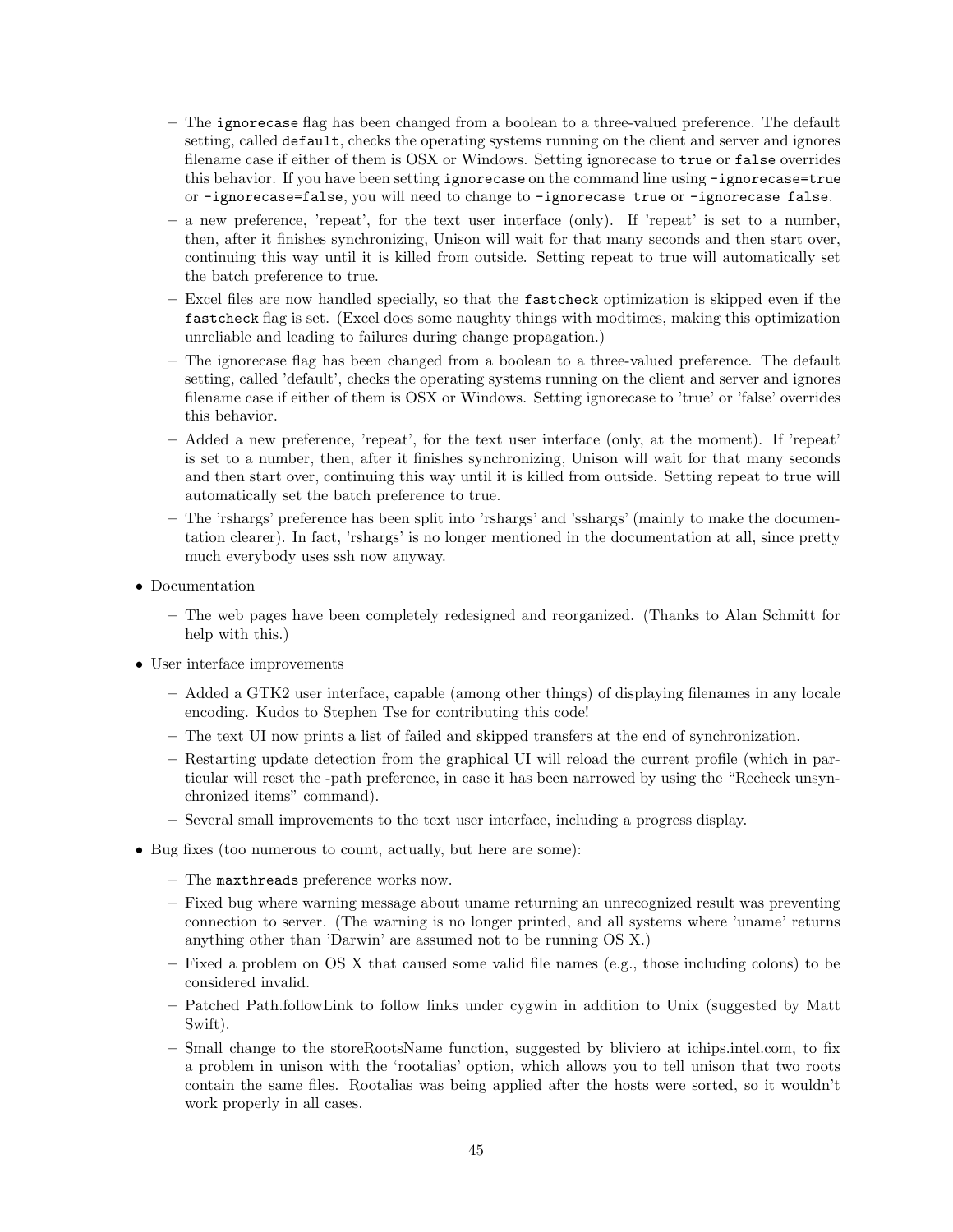- Incorporated a fix by Dmitry Bely for setting utimes of read-only files on Win32 systems.
- Installation / portability:
	- Unison now compiles with OCaml version 3.07 and later out of the box.
	- Makefile.OCaml fixed to compile out of the box under OpenBSD.
	- a few additional ports (e.g. OpenBSD, Zaurus/IPAQ) are now mentioned in the documentation
	- Unison can now be installed easily on OSX systems using the Fink package manager

Changes since 2.9.1:

- Added a preference maxthreads that can be used to limit the number of simultaneous file transfers.
- Added a backupdir preference, which controls where backup files are stored.
- Basic support added for OSX. In particular, Unison now recognizes when one of the hosts being synchronized is running OSX and switches to a case-insensitive treatment of filenames (i.e., 'foo' and 'FOO' are considered to be the same file). (OSX is not yet fully working, however: in particular, files with resource forks will not be synchronized correctly.)
- The same hash used to form the archive name is now also added to the names of the temp files created during file transfer. The reason for this is that, during update detection, we are going to silently delete any old temp files that we find along the way, and we want to prevent ourselves from deleting temp files belonging to other instances of Unison that may be running in parallel, e.g. synchronizing with a different host. Thanks to Ruslan Ermilov for this suggestion.
- Several small user interface improvements
- Documentation
	- FAQ and bug reporting instructions have been split out as separate HTML pages, accessible directly from the unison web page.
	- Additions to FAQ, in particular suggestions about performance tuning.
- Makefile
	- Makefile.OCaml now sets UISTYLE=text or UISTYLE=gtk automatically, depending on whether it finds lablgtk installed
	- Unison should now compile "out of the box" under OSX

Changes since 2.8.1:

- Changing profile works again under Windows
- File movement optimization: Unison now tries to use local copy instead of transfer for moved or copied files. It is controled by a boolean option "xferbycopying".
- Network statistics window (transfer rate, amount of data transferred). [NB: not available in Windows-Cygwin version.]
- symlinks work under the cygwin version (which is dynamically linked).
- Fixed potential deadlock when synchronizing between Windows and Unix
- Small improvements: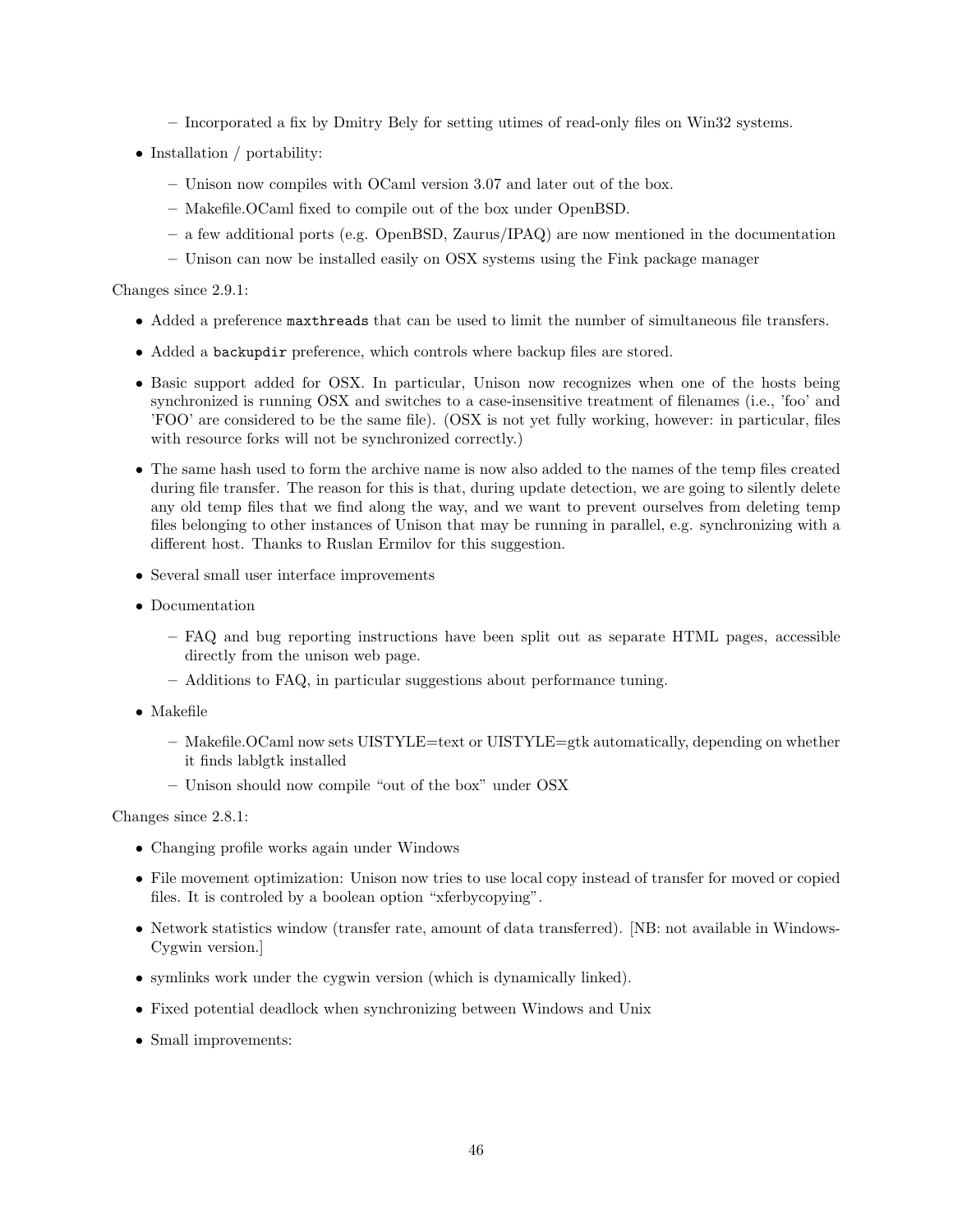- If neither the
	- tt USERPROFILE nor the
	- tt HOME environment variables are set, then Unison will put its temporary commit log (called tt DANGER.README) into the directory named by the
	- tt UNISON environment variable, if any; otherwise it will use
	- tt C:.
- alternative set of values for fastcheck:  $yes = true$ ; no = false; default = auto.
- -silent implies -contactquietly
- Source code:
	- Code reorganization and tidying. (Started breaking up some of the basic utility modules so that the non-unison-specific stuff can be made available for other projects.)
	- several Makefile and docs changes (for release);
	- further comments in "update.ml";
	- connection information is not stored in global variables anymore.

Changes since 2.7.78:

• Small bugfix to textual user interface under Unix (to avoid leaving the terminal in a bad state where it would not echo inputs after Unison exited).

Changes since 2.7.39:

- Improvements to the main web page (stable and beta version docs are now both accessible).
- User manual revised.
- Added some new preferences:
	- "sshcmd" and "rshcmd" for specifying paths to ssh and rsh programs.
	- "contactquietly" for suppressing the "contacting server" message during Unison startup (under the graphical UI).
- Bug fixes:
	- Fixed small bug in UI that neglected to change the displayed column headers if loading a new profile caused the roots to change.
	- Fixed a bug that would put the text UI into an infinite loop if it encountered a conflict when run in batch mode.
	- Added some code to try to fix the display of non-Ascii characters in filenames on Windows systems in the GTK UI. (This code is currently untested—if you're one of the people that had reported problems with display of non-ascii filenames, we'd appreciate knowing if this actually fixes things.)
	- '-prefer/-force newer' works properly now. (The bug was reported by Sebastian Urbaniak and Sean Fulton.)
- User interface and Unison behavior:
	- Renamed 'Proceed' to 'Go' in the graphical UI.
	- Added exit status for the textual user interface.
	- Paths that are not synchronized because of conflicts or errors during update detection are now noted in the log file.
	- [END] messages in log now use a briefer format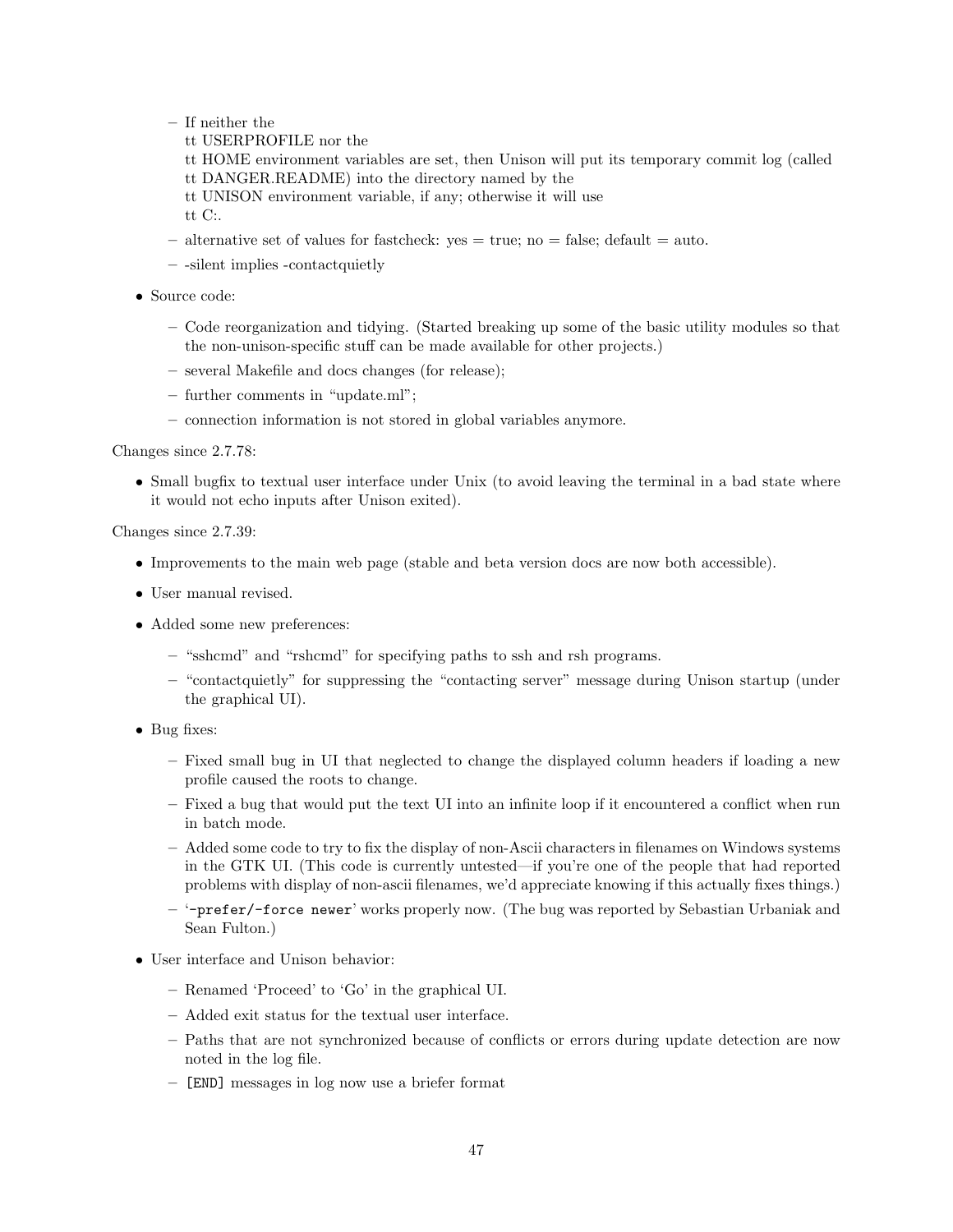- Changed the text UI startup sequence so that
- tt ./unison -ui text will use the default profile instead of failing.
- Made some improvements to the error messages.
- Added some debugging messages to remote.ml.

Changes since 2.7.7:

• Incorporated, once again, a multi-threaded transport sub-system. It transfers several files at the same time, thereby making much more effective use of available network bandwidth. Unlike the earlier attempt, this time we do not rely on the native thread library of OCaml. Instead, we implement a light-weight, non-preemptive multi-thread library in OCaml directly. This version appears stable.

Some adjustments to unison are made to accommodate the multi-threaded version. These include, in particular, changes to the user interface and logging, for example:

- Two log entries for each transferring task, one for the beginning, one for the end.
- Suppressed warning messages against removing temp files left by a previous unison run, because warning does not work nicely under multi-threading. The temp file names are made less likely to coincide with the name of a file created by the user. They take the form .#<filename>.<serial>.unison.tmp. [N.b. This was later changed to .unison.<filename>.<serial>.unison.t
- Added a new command to the GTK user interface: pressing 'f' causes Unison to start a new update detection phase, using as paths just those paths that have been detected as changed and not yet marked as successfully completed. Use this command to quickly restart Unison on just the set of paths still needing attention after a previous run.
- Made the ignorecase preference user-visible, and changed the initialization code so that it can be manually set to true, even if neither host is running Windows. (This may be useful, e.g., when using Unison running on a Unix system with a FAT volume mounted.)
- Small improvements and bug fixes:
	- Errors in preference files now generate fatal errors rather than warnings at startup time. (I.e., you can't go on from them.) Also, we fixed a bug that was preventing these warnings from appearing in the text UI, so some users who have been running (unsuspectingly) with garbage in their prefs files may now get error reports.
	- Error reporting for preference files now provides file name and line number.
	- More intelligible message in the case of identical change to the same files: "Nothing to do: replicas have been changed only in identical ways since last sync."
	- Files with prefix  $'$ :  $\#$ ' excluded when scanning for preference files.
	- Rsync instructions are send directly instead of first marshaled.
	- Won't try forever to get the fingerprint of a continuously changing file: unison will give up after certain number of retries.
	- Other bug fixes, including the one reported by Peter Selinger (force=older preference not working).
- Compilation:
	- Upgraded to the new OCaml 3.04 compiler, with the LablGtk 1.2.3 library (patched version used for compiling under Windows).
	- Added the option to compile unison on the Windows platform with Cygwin GNU C compiler. This option only supports building dynamically linked unison executables.

Changes since 2.7.4: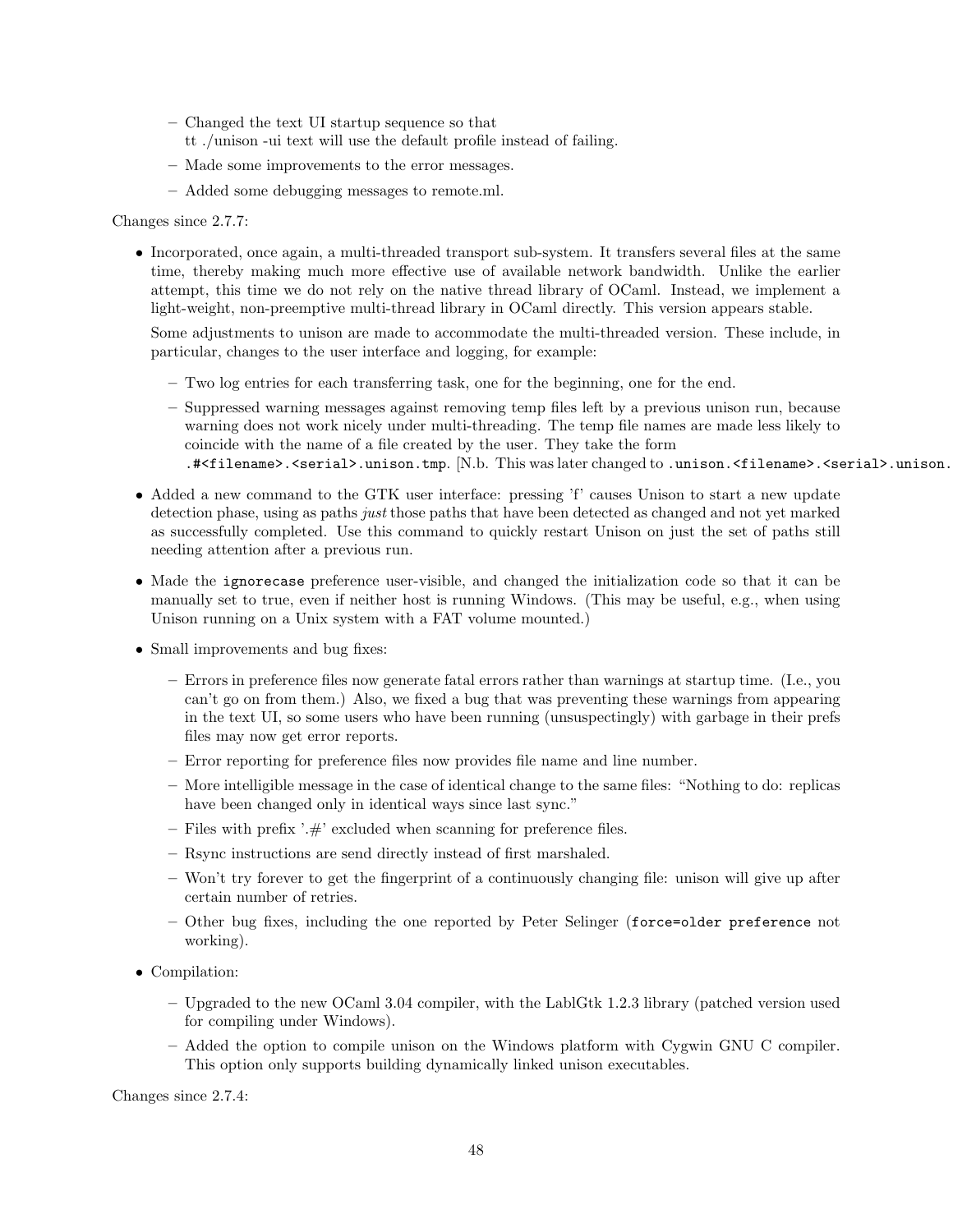• Fixed a silly (but debilitating) bug in the client startup sequence.

Changes since 2.7.1:

- Added addprefsto preference, which (when set) controls which preference file new preferences (e.g. new ignore patterns) are added to.
- Bug fix: read the initial connection header one byte at a time, so that we don't block if the header is shorter than expected. (This bug did not affect normal operation — it just made it hard to tell when you were trying to use Unison incorrectly with an old version of the server, since it would hang instead of giving an error message.)

Changes since 2.6.59:

- Changed fastcheck from a boolean to a string preference. Its legal values are yes (for a fast check), no (for a safe check), or default (for a fast check—which also happens to be safe—when running on Unix and a safe check when on Windows). The default is default.
- Several preferences have been renamed for consistency. All preference names are now spelled out in lowercase. For backward compatibility, the old names still work, but they are not mentioned in the manual any more.
- The temp files created by the 'diff' and 'merge' commands are now named by prepending a new prefix to the file name, rather than appending a suffix. This should avoid confusing diff/merge programs that depend on the suffix to guess the type of the file contents.
- We now set the keepalive option on the server socket, to make sure that the server times out if the communication link is unexpectedly broken.
- Bug fixes:
	- When updating small files, Unison now closes the destination file.
	- File permissions are properly updated when the file is behind a followed link.
	- Several other small fixes.

Changes since 2.6.38:

• Major Windows performance improvement!

We've added a preference fastcheck that makes Unison look only at a file's creation time and lastmodified time to check whether it has changed. This should result in a huge speedup when checking for updates in large replicas.

When this switch is set, Unison will use file creation times as 'pseudo inode numbers' when scanning Windows replicas for updates, instead of reading the full contents of every file. This may cause Unison to miss propagating an update if the create time, modification time, and length of the file are all unchanged by the update (this is not easy to achieve, but it can be done). However, Unison will never overwrite such an update with a change from the other replica, since it always does a safe check for updates just before propagating a change. Thus, it is reasonable to use this switch most of the time and occasionally run Unison once with fastcheck set to false, if you are worried that Unison may have overlooked an update.

Warning: This change is has not yet been thoroughly field-tested. If you set the fastcheck preference, pay careful attention to what Unison is doing.

- New functionality: centralized backups and merging
	- This version incorporates two pieces of major new functionality, implemented by Sylvain Roy during a summer internship at Penn: a *centralized backup* facility that keeps a full backup of (selected files in) each replica, and a merging feature that allows Unison to invoke an external file-merging tool to resolve conflicting changes to individual files.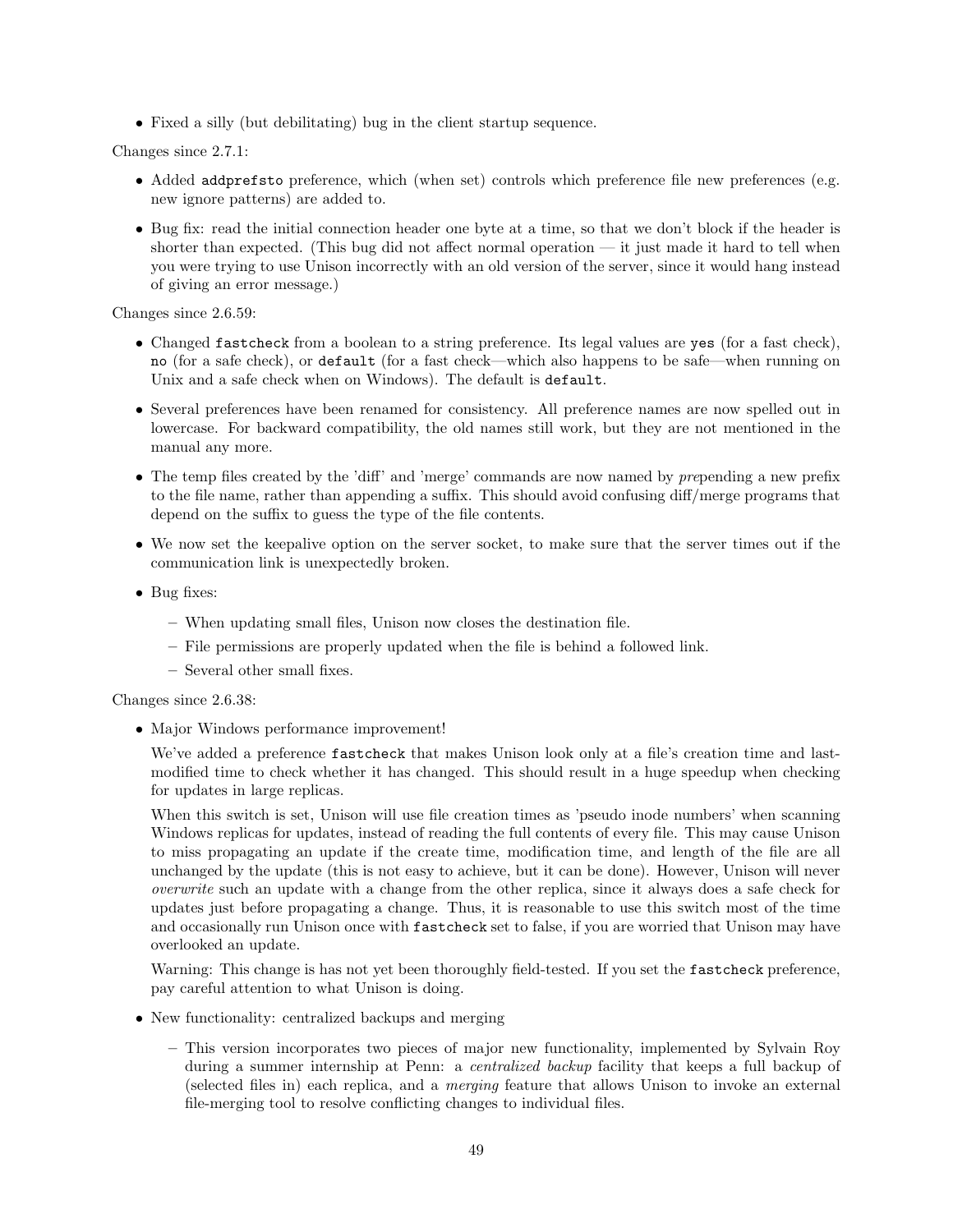- Centralized backups:
	- ∗ Unison now maintains full backups of the last-synchronized versions of (some of) the files in each replica; these function both as backups in the usual sense and as the "common version" when invoking external merge programs.
	- ∗ The backed up files are stored in a directory /.unison/backup on each host. (The name of this directory can be changed by setting the environment variable UNISONBACKUPDIR.)
	- ∗ The predicate backup controls which files are actually backed up: giving the preference 'backup = Path \*' causes backing up of all files.
	- ∗ Files are added to the backup directory whenever unison updates its archive. This means that
		- · When unison reconstructs its archive from scratch (e.g., because of an upgrade, or because the archive files have been manually deleted), all files will be backed up.
		- · Otherwise, each file will be backed up the first time unison propagates an update for it.
	- ∗ The preference backupversions controls how many previous versions of each file are kept. The default is 2 (i.e., the last synchronized version plus one backup).
	- ∗ For backward compatibility, the backups preference is also still supported, but backup is now preferred.
	- ∗ It is OK to manually delete files from the backup directory (or to throw away the directory itself). Before unison uses any of these files for anything important, it checks that its fingerprint matches the one that it expects.
- Merging:
	- ∗ Both user interfaces offer a new 'merge' command, invoked by pressing 'm' (with a changed file selected).
	- ∗ The actual merging is performed by an external program. The preferences merge and merge2 control how this program is invoked. If a backup exists for this file (see the backup preference), then the merge preference is used for this purpose; otherwise merge2 is used. In both cases, the value of the preference should be a string representing the command that should be passed to a shell to invoke the merge program. Within this string, the special substrings CURRENT1, CURRENT2, NEW, and OLD may appear at any point. Unison will substitute these as follows before invoking the command:
		- · CURRENT1 is replaced by the name of the local copy of the file;
		- · CURRENT2 is replaced by the name of a temporary file, into which the contents of the remote copy of the file have been transferred by Unison prior to performing the merge;
		- · NEW is replaced by the name of a temporary file that Unison expects to be written by the merge program when it finishes, giving the desired new contents of the file; and
		- · OLD is replaced by the name of the backed up copy of the original version of the file (i.e., its state at the end of the last successful run of Unison), if one exists (applies only to merge, not merge2).

For example, on Unix systems setting the merge preference to

merge = diff3 -m CURRENT1 OLD CURRENT2 > NEW

will tell Unison to use the external diff3 program for merging.

A large number of external merging programs are available. For example, emacs users may find the following convenient:

```
merge2 = emacs -q --eval '(ediff-merge-files "CURRENT1" "CURRENT2"
           nil "NEW")'
merge = emacs -q --eval '(ediff-merge-files-with-ancestor
           "CURRENT1" "CURRENT2" "OLD" nil "NEW")'
```
(These commands are displayed here on two lines to avoid running off the edge of the page. In your preference file, each should be written on a single line.)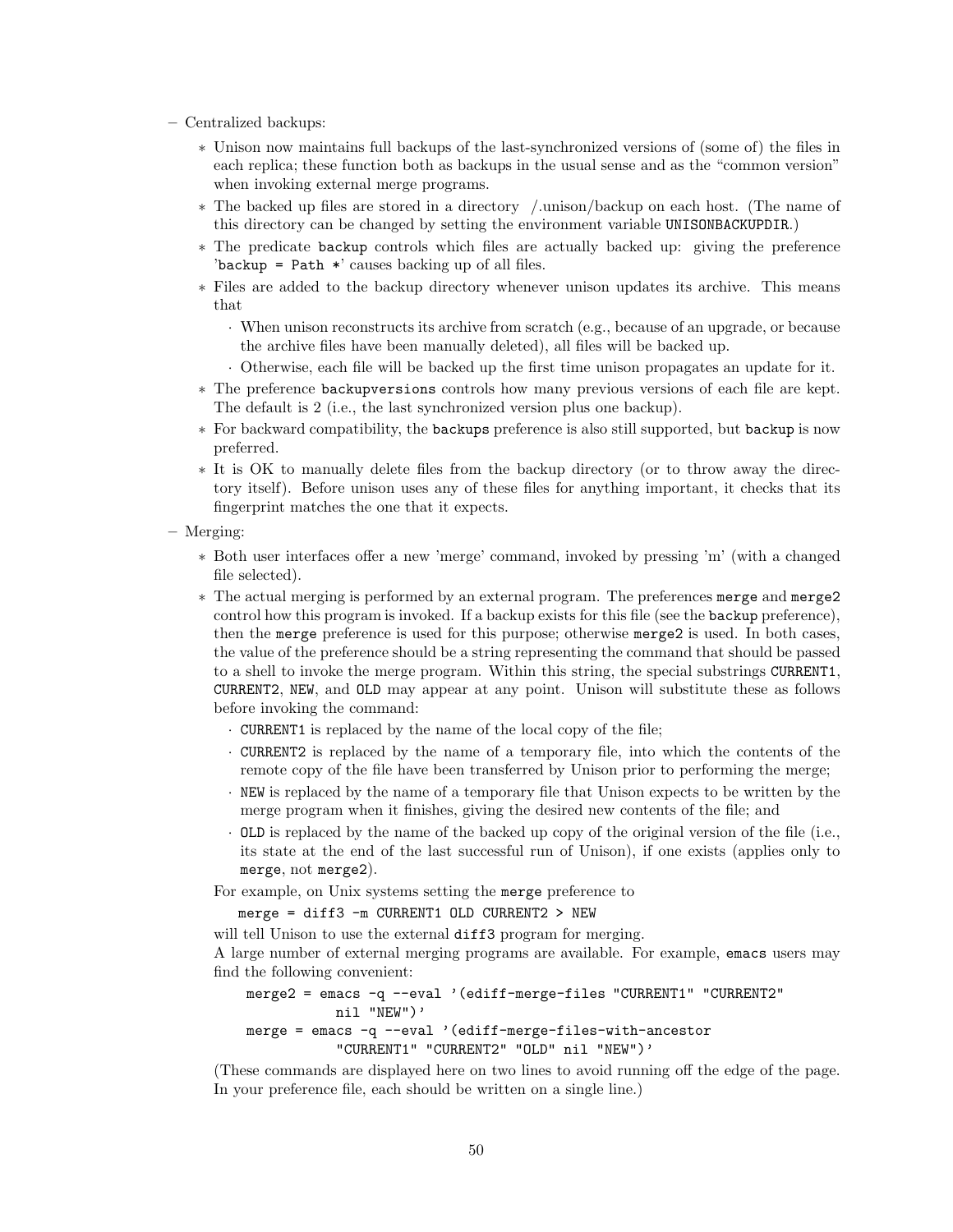- ∗ If the external program exits without leaving any file at the path NEW, Unison considers the merge to have failed. If the merge program writes a file called NEW but exits with a nonzero status code, then Unison considers the merge to have succeeded but to have generated conflicts. In this case, it attempts to invoke an external editor so that the user can resolve the conflicts. The value of the editor preference controls what editor is invoked by Unison. The default is emacs.
- ∗ Please send us suggestions for other useful values of the merge2 and merge preferences we'd like to give several examples in the manual.
- Smaller changes:
	- When one preference file includes another, unison no longer adds the suffix '.prf' to the included file by default. If a file with precisely the given name exists in the .unison directory, it will be used; otherwise Unison will add .prf, as it did before. (This change means that included preference files can be named blah.include instead of blah.prf, so that unison will not offer them in its 'choose a preference file' dialog.)
	- For Linux systems, we now offer both a statically linked and a dynamically linked executable. The static one is larger, but will probably run on more systems, since it doesn't depend on the same versions of dynamically linked library modules being available.
	- Fixed the force and prefer preferences, which were getting the propagation direction exactly backwards.
	- Fixed a bug in the startup code that would cause unison to crash when the default profile (~/.unison/default.prf) does not exist.
	- Fixed a bug where, on the run when a profile is first created, Unison would confusingly display the roots in reverse order in the user interface.
- For developers:
	- We've added a module dependency diagram to the source distribution, in src/DEPENDENCIES.ps, to help new prospective developers with navigating the code.

Changes since 2.6.11:

- Incompatible change: Archive format has changed.
- Incompatible change: The startup sequence has been completely rewritten and greatly simplified. The main user-visible change is that the defaultpath preference has been removed. Its effect can be approximated by using multiple profiles, with include directives to incorporate common settings. All uses of defaultpath in existing profiles should be changed to path.

Another change in startup behavior that will affect some users is that it is no longer possible to specify roots both in the profile and on the command line.

You can achieve a similar effect, though, by breaking your profile into two:

```
default.prf =
    root = <b>bl</b>ahroot = foo
    include common
common.prf =
    <everything else>
```
Now do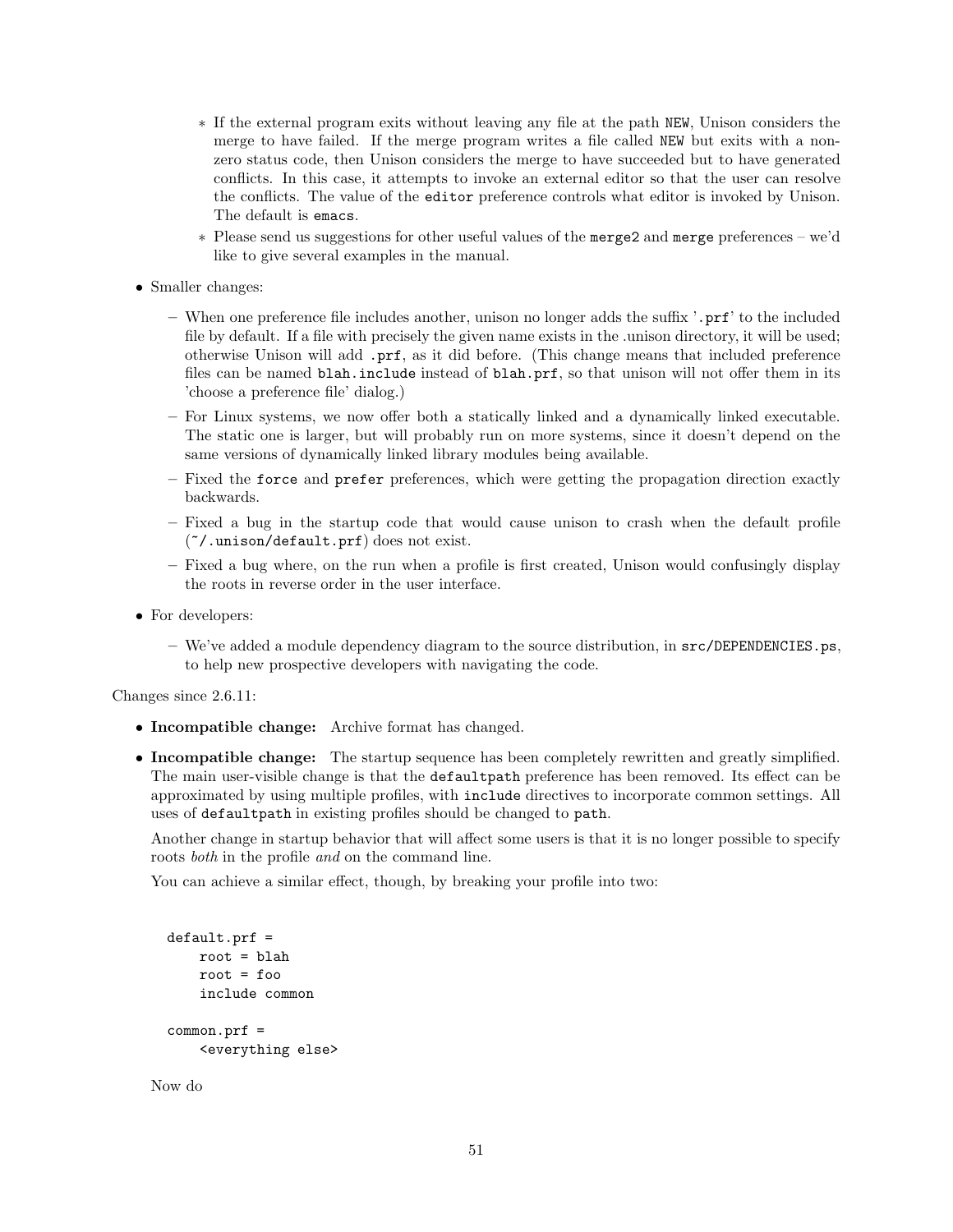unison common root1 root2

when you want to specify roots explicitly.

• The -prefer and -force options have been extended to allow users to specify that files with more recent modtimes should be propagated, writing either -prefer newer or -force newer. (For symmetry, Unison will also accept -prefer older or -force older.) The -force older/newer options can only be used when -times is also set.

The graphical user interface provides access to these facilities on a one-off basis via the Actions menu.

- Names of roots can now be "aliased" to allow replicas to be relocated without changing the name of the archive file where Unison stores information between runs. (This feature is for experts only. See the "Archive Files" section of the manual for more information.)
- Graphical user-interface:
	- A new command is provided in the Synchronization menu for switching to a new profile without restarting Unison from scratch.
	- The GUI also supports one-key shortcuts for commonly used profiles. If a profile contains a preference of the form 'key =  $n'$ ', where n is a single digit, then pressing this key will cause Unison to immediately switch to this profile and begin synchronization again from scratch. (Any actions that may have been selected for a set of changes currently being displayed will be discarded.)
	- Each profile may include a preference 'label =  $\langle$ string>' giving a descriptive string that described the options selected in this profile. The string is listed along with the profile name in the profile selection dialog, and displayed in the top-right corner of the main Unison window.
- Minor:
	- Fixed a bug that would sometimes cause the 'diff' display to order the files backwards relative to the main user interface. (Thanks to Pascal Brisset for this fix.)
	- On Unix systems, the graphical version of Unison will check the DISPLAY variable and, if it is not set, automatically fall back to the textual user interface.
	- Synchronization paths (path preferences) are now matched against the ignore preferences. So if a path is both specified in a path preference and ignored, it will be skipped.
	- Numerous other bugfixes and small improvements.

Changes since 2.6.1:

- The synchronization of modification times has been disabled for directories.
- Preference files may now include lines of the form include  $\langle$ name>, which will cause name.prf to be read at that point.
- The synchronization of permission between Windows and Unix now works properly.
- A binding CYGWIN=binmode in now added to the environment so that the Cygwin port of OpenSSH works properly in a non-Cygwin context.
- The servercmd and addversionno preferences can now be used together: -addversionno appends an appropriate -NNN to the server command, which is found by using the value of the -servercmd preference if there is one, or else just unison.
- Both '-pref=val' and '-pref val' are now allowed for boolean values. (The former can be used to set a preference to false.)
- Lot of small bugs fixed.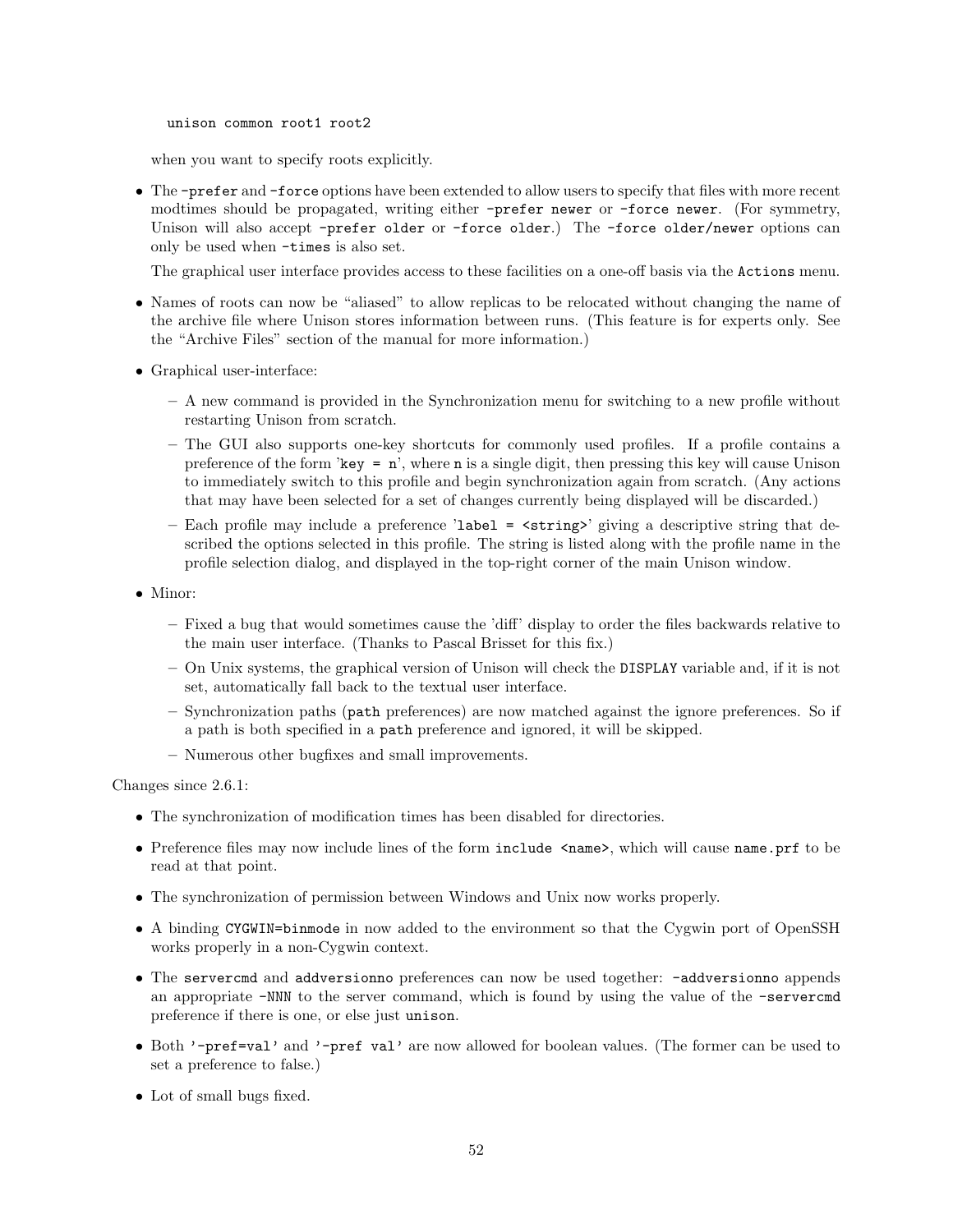Changes since 2.5.31:

- The log preference is now set to true by default, since the log file seems useful for most users.
- Several miscellaneous bugfixes (most involving symlinks).

Changes since 2.5.25:

- Incompatible change: Archive format has changed (again).
- Several significant bugs introduced in 2.5.25 have been fixed.

Changes since 2.5.1:

- Incompatible change: Archive format has changed. Make sure you synchronize your replicas before upgrading, to avoid spurious conflicts. The first sync after upgrading will be slow.
- New functionality:
	- Unison now synchronizes file modtimes, user-ids, and group-ids.
		- These new features are controlled by a set of new preferences, all of which are currently false by default.
			- ∗ When the times preference is set to true, file modification times are propaged. (Because the representations of time may not have the same granularity on both replicas, Unison may not always be able to make the modtimes precisely equal, but it will get them as close as the operating systems involved allow.)
			- ∗ When the owner preference is set to true, file ownership information is synchronized.
			- ∗ When the group preference is set to true, group information is synchronized.
			- ∗ When the numericIds preference is set to true, owner and group information is synchronized numerically. By default, owner and group numbers are converted to names on each replica and these names are synchronized. (The special user id 0 and the special group 0 are never mapped via user/group names even if this preference is not set.)
	- Added an integer-valued preference perms that can be used to control the propagation of permission bits. The value of this preference is a mask indicating which permission bits should be synchronized. It is set by default to 0o1777: all bits but the set-uid and set-gid bits are synchronised (synchronizing theses latter bits can be a security hazard). If you want to synchronize all bits, you can set the value of this preference to  $-1$ .
	- Added a log preference (default false), which makes Unison keep a complete record of the changes it makes to the replicas. By default, this record is written to a file called unison.log in the user's home directory (the value of the HOME environment variable). If you want it someplace else, set the logfile preference to the full pathname you want Unison to use.
	- Added an ignorenot preference that maintains a set of patterns for paths that should definitely not be ignored, whether or not they match an ignore pattern. (That is, a path will now be ignored iff it matches an ignore pattern and does not match any ignorenot patterns.)
- User-interface improvements:
	- Roots are now displayed in the user interface in the same order as they were given on the command line or in the preferences file.
	- When the batch preference is set, the graphical user interface no longer waits for user confirmation when it displays a warning message: it simply pops up an advisory window with a Dismiss button at the bottom and keeps on going.
	- Added a new preference for controlling how many status messages are printed during update detection: statusdepth controls the maximum depth for paths on the local machine (longer paths are not displayed, nor are non-directory paths). The value should be an integer; default is 1.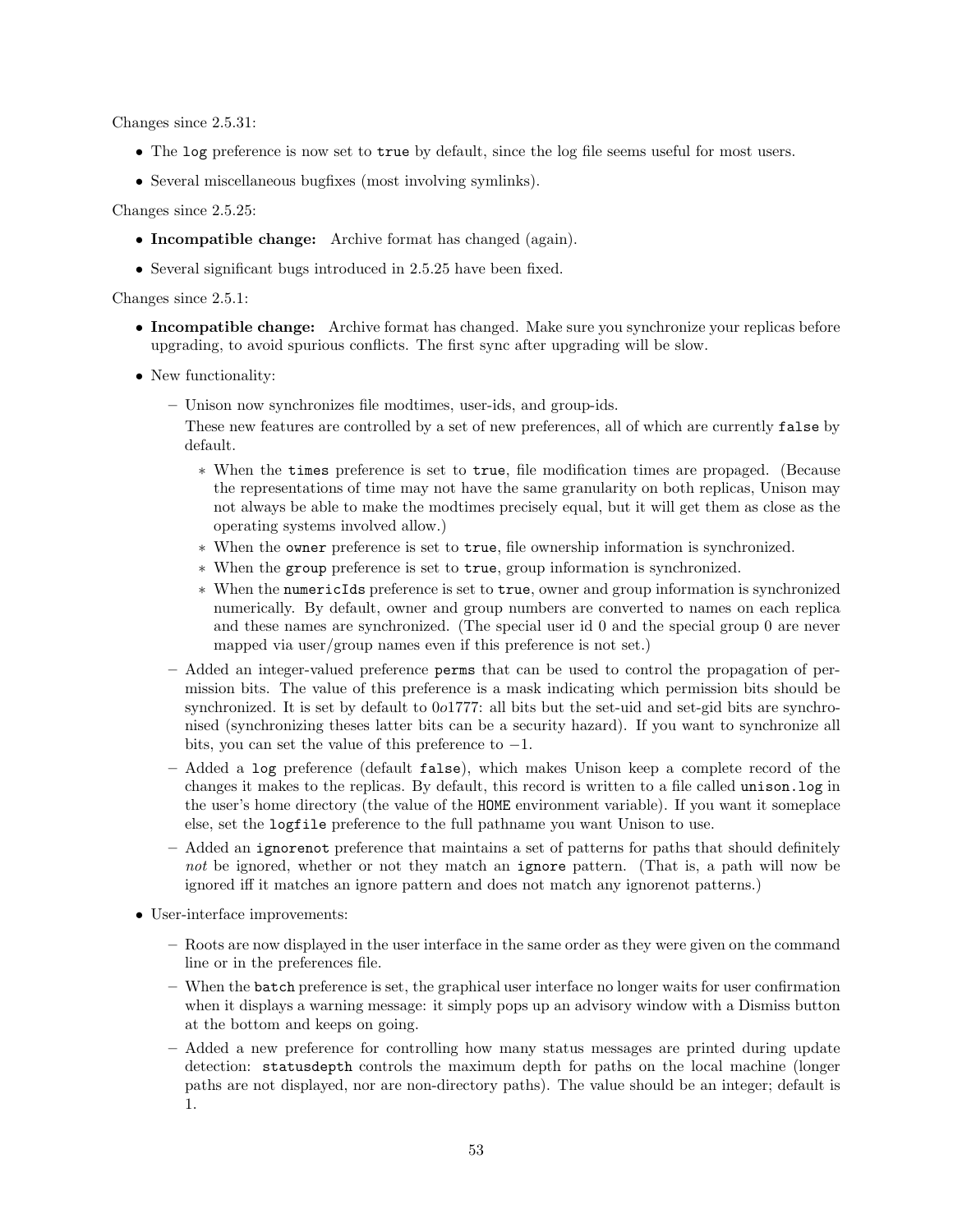- Removed the trace and silent preferences. They did not seem very useful, and there were too many preferences for controlling output in various ways.
- The text UI now displays just the default command (the one that will be used if the user just types <return>) instead of all available commands. Typing ? will print the full list of possibilities.
- The function that finds the canonical hostname of the local host (which is used, for example, in calculating the name of the archive file used to remember which files have been synchronized) normally uses the gethostname operating system call. However, if the environment variable UNISONLOCALHOSTNAME is set, its value will now be used instead. This makes it easier to use Unison in situations where a machine's name changes frequently (e.g., because it is a laptop and gets moved around a lot).
- File owner and group are now displayed in the "detail window" at the bottom of the screen, when unison is configured to synchronize them.
- For hackers:
	- Updated to Jacques Garrigue's new version of lablgtk, which means we can throw away our local patched version.

If you're compiling the GTK version of unison from sources, you'll need to update your copy of lablgtk to the developers release. (Warning: installing lablgtk under Windows is currently a bit challenging.)

- The TODO.txt file (in the source distribution) has been cleaned up and reorganized. The list of pending tasks should be much easier to make sense of, for people that may want to contribute their programming energies. There is also a separate file BUGS.txt for open bugs.
- The Tk user interface has been removed (it was not being maintained and no longer compiles).
- The debug preference now prints quite a bit of additional information that should be useful for identifying sources of problems.
- The version number of the remote server is now checked right away during the connection setup handshake, rather than later. (Somebody sent a bug report of a server crash that turned out to come from using inconsistent versions: better to check this earlier and in a way that can't crash either client or server.)
- Unison now runs correctly on 64-bit architectures (e.g. Alpha linux). We will not be distributing binaries for these architectures ourselves (at least for a while) but if someone would like to make them available, we'll be glad to provide a link to them.
- Bug fixes:
	- Pattern matching (e.g. for ignore) is now case-insensitive when Unison is in case-insensitive mode (i.e., when one of the replicas is on a windows machine).
	- Some people had trouble with mysterious failures during propagation of updates, where files would be falsely reported as having changed during synchronization. This should be fixed.
	- Numerous smaller fixes.

#### Changes since 2.4.1:

- Added a number of 'sorting modes' for the user interface. By default, conflicting changes are displayed at the top, and the rest of the entries are sorted in alphabetical order. This behavior can be changed in the following ways:
	- Setting the sortnewfirst preference to true causes newly created files to be displayed before changed files.
	- Setting sortbysize causes files to be displayed in increasing order of size.
	- Giving the preference sortfirst= $\epsilon$ pattern> (where  $\epsilon$ pattern> is a path descriptor in the same format as 'ignore' and 'follow' patterns, causes paths matching this pattern to be displayed first.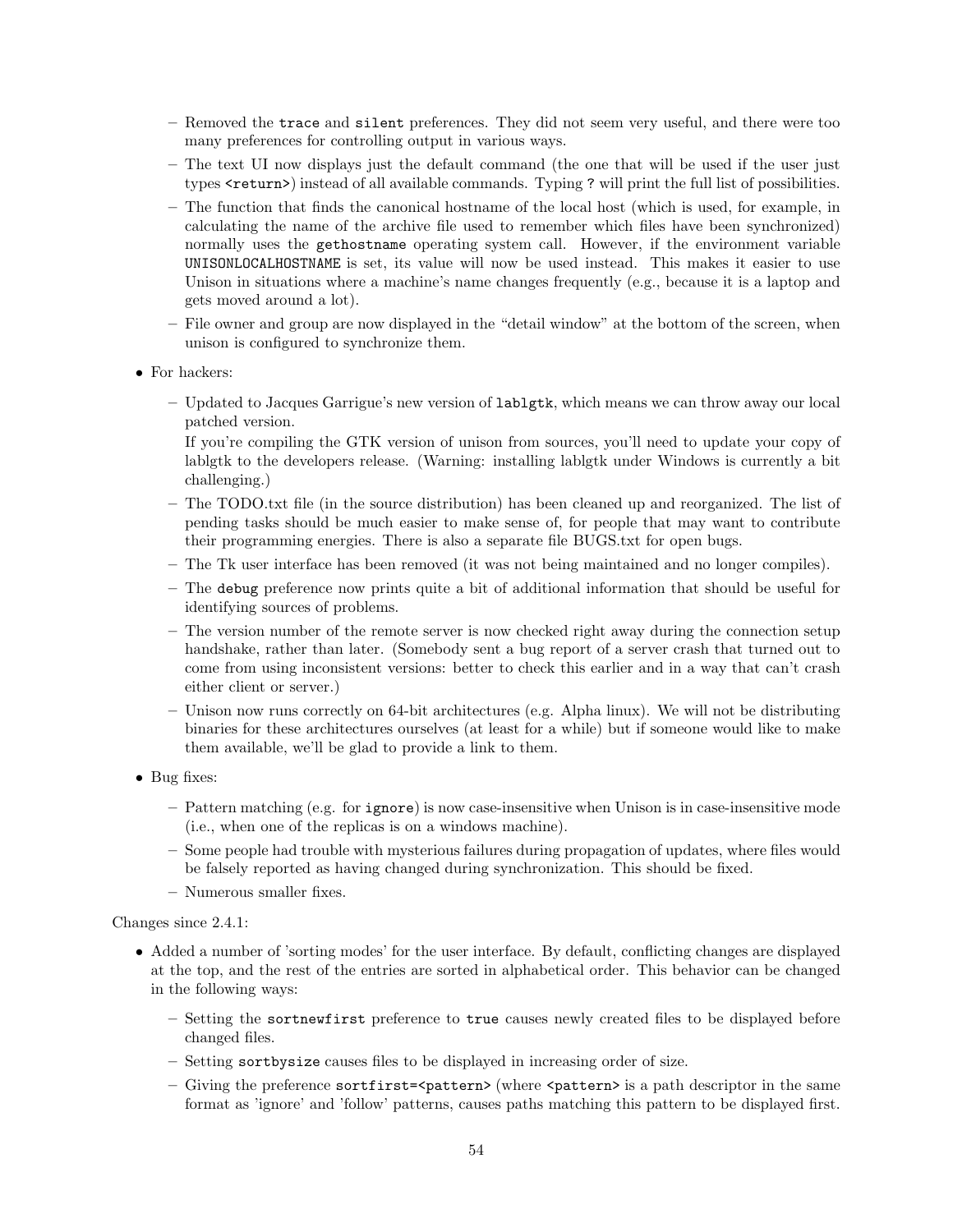– Similarly, giving the preference sortlast=<pattern> causes paths matching this pattern to be displayed last.

The sorting preferences are described in more detail in the user manual. The sortnewfirst and sortbysize flags can also be accessed from the 'Sort' menu in the grpahical user interface.

- Added two new preferences that can be used to change unison's fundamental behavior to make it more like a mirroring tool instead of a synchronizer.
	- Giving the preference prefer with argument <root> (by adding -prefer <root> to the command line or prefer=<root>) to your profile) means that, if there is a conflict, the contents of <root> should be propagated to the other replica (with no questions asked). Non-conflicting changes are treated as usual.
	- Giving the preference force with argument <root> will make unison resolve *all* differences in favor of the given root, even if it was the other replica that was changed.

These options should be used with care! (More information is available in the manual.)

- Small changes:
	- Changed default answer to 'Yes' in all two-button dialogs in the graphical interface (this seems more intuitive).
	- The rsync preference has been removed (it was used to activate rsync compression for file transfers, but rsync compression is now enabled by default).
	- In the text user interface, the arrows indicating which direction changes are being propagated are printed differently when the user has overridded Unison's default recommendation (====> instead of ---->). This matches the behavior of the graphical interface, which displays such arrows in a different color.
	- Carriage returns (Control-M's) are ignored at the ends of lines in profiles, for Windows compatibility.
	- All preferences are now fully documented in the user manual.

Changes since 2.3.12:

- Incompatible change: Archive format has changed. Make sure you synchronize your replicas before upgrading, to avoid spurious conflicts. The first sync after upgrading will be slow.
- New/improved functionality:
	- A new preference -sortbysize controls the order in which changes are displayed to the user: when it is set to true, the smallest changed files are displayed first. (The default setting is false.)
	- A new preference -sortnewfirst causes newly created files to be listed before other updates in the user interface.
	- We now allow the ssh protocol to specify a port.
	- Incompatible change: The unison: protocol is deprecated, and we added file: and socket:. You may have to modify your profiles in the .unison directory. If a replica is specified without an explicit protocol, we now assume it refers to a file. (Previously "//saul/foo" meant to use SSH to connect to saul, then access the foo directory. Now it means to access saul via a remote file mechanism such as samba; the old effect is now achieved by writing  $\text{ssh}$ ://saul/foo.)
	- Changed the startup sequence for the case where roots are given but no profile is given on the command line. The new behavior is to use the default profile (creating it if it does not exist), and temporarily override its roots. The manual claimed that this case would work by reading no profile at all, but AFAIK this was never true.
	- In all user interfaces, files with conflicts are always listed first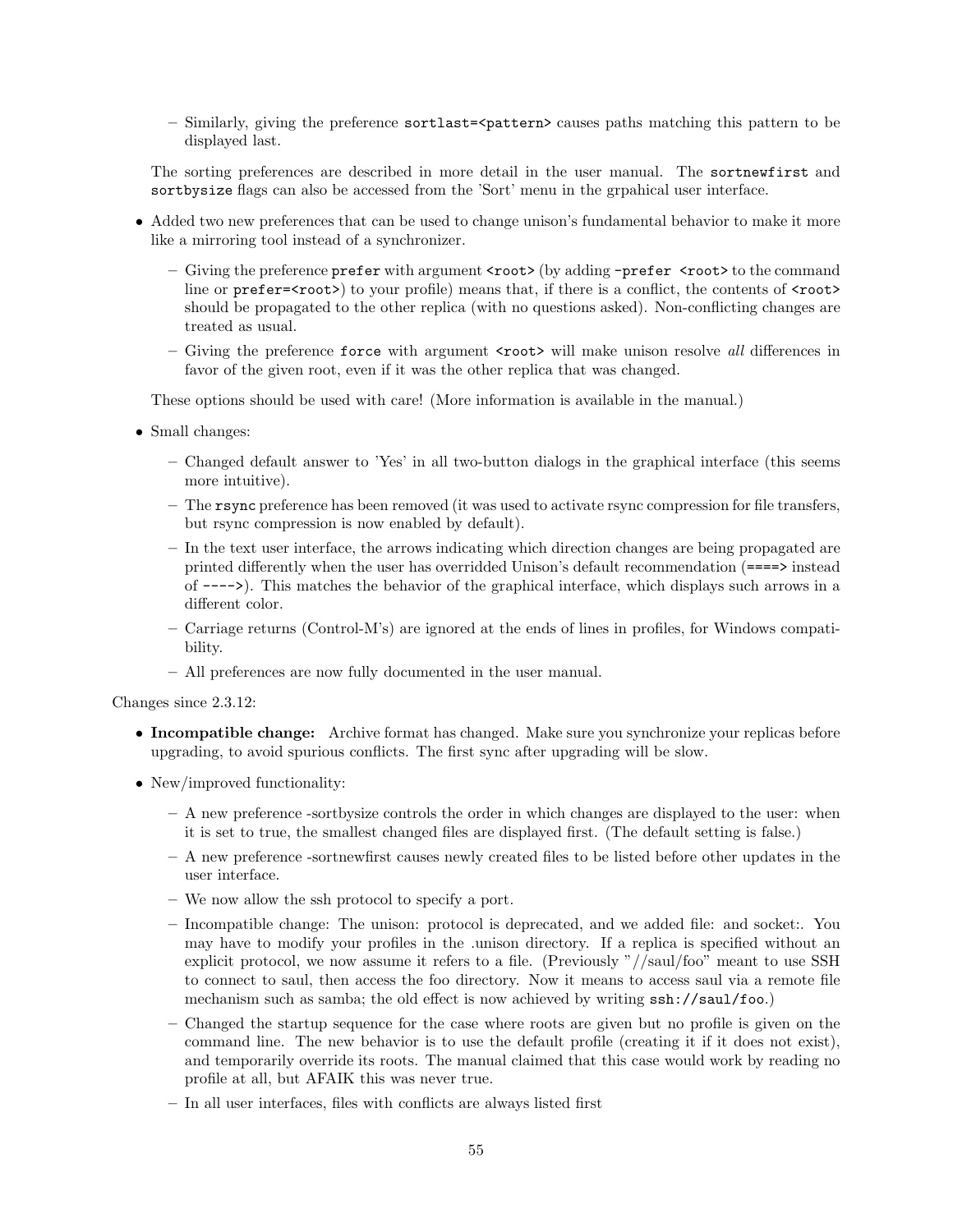- A new preference 'sshversion' can be used to control which version of ssh should be used to connect to the server. Legal values are 1 and 2. (Default is empty, which will make unison use whatever version of ssh is installed as the default 'ssh' command.)
- The situation when the permissions of a file was updated the same on both side is now handled correctly (we used to report a spurious conflict)
- Improvements for the Windows version:
	- The fact that filenames are treated case-insensitively under Windows should now be handled correctly. The exact behavior is described in the cross-platform section of the manual.
	- It should be possible to synchronize with Windows shares, e.g., //host/drive/path.
	- Workarounds to the bug in syncing root directories in Windows. The most difficult thing to fix is an ocaml bug: Unix.opendir fails on c: in some versions of Windows.
- Improvements to the GTK user interface (the Tk interface is no longer being maintained):
	- The UI now displays actions differently (in blue) when they have been explicitly changed by the user from Unison's default recommendation.
	- More colorful appearance.
	- The initial profile selection window works better.
	- If any transfers failed, a message to this effect is displayed along with 'Synchronization complete' at the end of the transfer phase (in case they may have scrolled off the top).
	- $-$  Added a global progress meter, displaying the percentage of *total* bytes that have been transferred so far.
- Improvements to the text user interface:
	- The file details will be displayed automatically when a conflict is been detected.
	- when a warning is generated (e.g. for a temporary file left over from a previous run of unison) Unison will no longer wait for a response if it is running in -batch mode.
	- The UI now displays a short list of possible inputs each time it waits for user interaction.
	- The UI now quits immediately (rather than looping back and starting the interaction again) if the user presses 'q' when asked whether to propagate changes.
	- Pressing 'g' in the text user interface will proceed immediately with propagating updates, without asking any more questions.
- Documentation and installation changes:
	- The manual now includes a FAQ, plus sections on common problems and on tricks contributed by users.
	- Both the download page and the download directory explicitly say what are the current stable and beta-test version numbers.
	- The OCaml sources for the up-to-the-minute developers' version (not guaranteed to be stable, or even to compile, at any given time!) are now available from the download page.
	- Added a subsection to the manual describing cross-platform issues (case conflicts, illegal filenames)
- Many small bug fixes and random improvements.

Changes since 2.3.1:

• Several bug fixes. The most important is a bug in the rsync module that would occasionally cause change propagation to fail with a 'rename' error.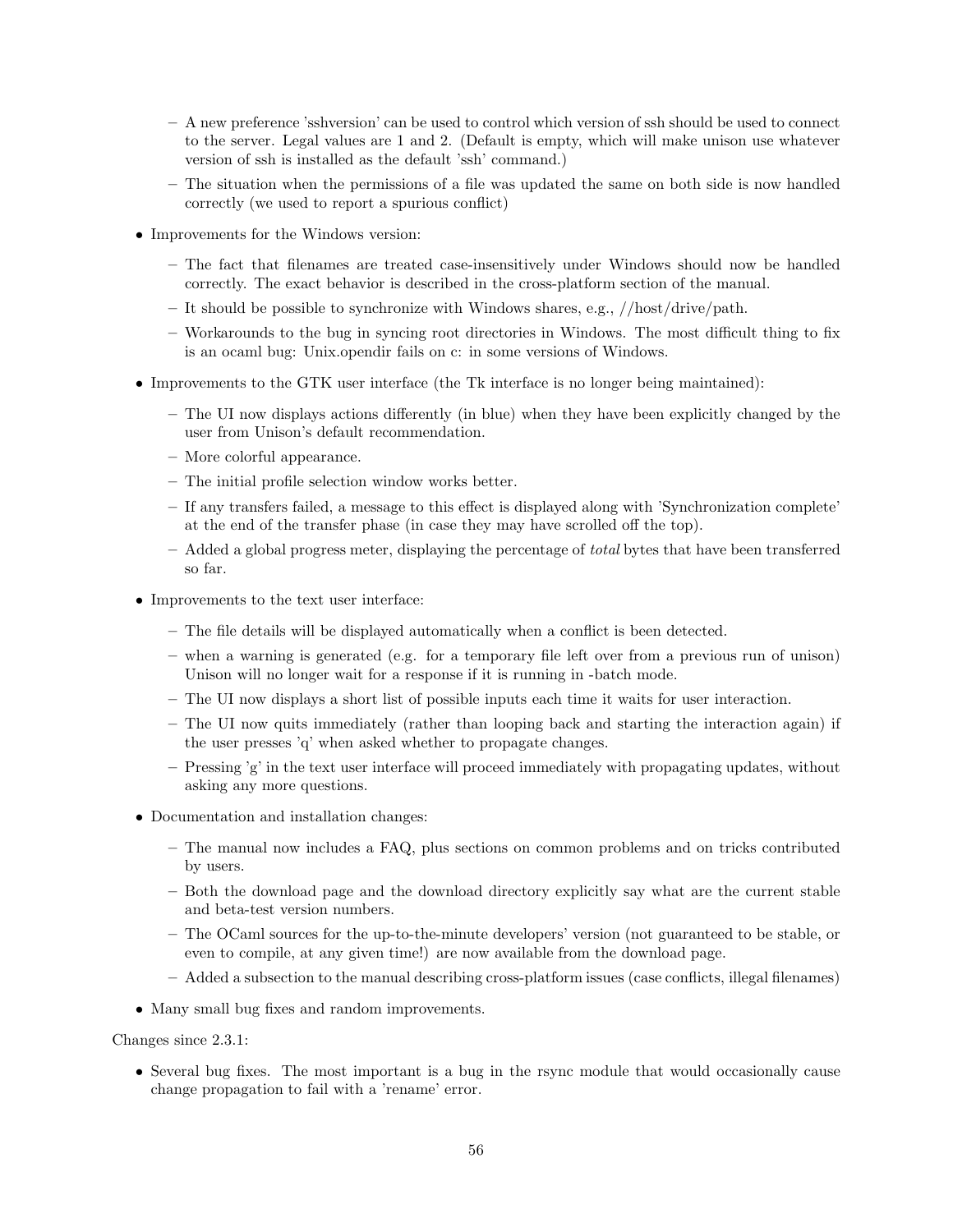Changes since 2.2:

- The multi-threaded transport system is now disabled by default. (It is not stable enough yet.)
- Various bug fixes.
- A new experimental feature:

The final component of a -path argument may now be the wildcard specifier \*. When Unison sees such a path, it expands this path on the client into into the corresponding list of paths by listing the contents of that directory.

Note that if you use wildcard paths from the command line, you will probably need to use quotes or a backslash to prevent the \* from being interpreted by your shell.

If both roots are local, the contents of the first one will be used for expanding wildcard paths. (Nb: this is the first one *after* the canonization step – i.e., the one that is listed first in the user interface – not the one listed first on the command line or in the preferences file.)

Changes since 2.1:

- The transport subsystem now includes an implementation by Sylvain Gommier and Norman Ramsey of Tridgell and Mackerras's rsync protocol. This protocol achieves much faster transfers when only a small part of a large file has been changed by sending just diffs. This feature is mainly helpful for transfers over slow links—on fast local area networks it can actually degrade performance—so we have left it off by default. Start unison with the  $\text{-rsync}$  option (or put rsync=true in your preferences file) to turn it on.
- "Progress bars" are now diplayed during remote file transfers, showing what percentage of each file has been transferred so far.
- $\bullet$  The version numbering scheme has changed. New releases will now be have numbers like 2.2.30, where the second component is incremented on every significant public release and the third component is the "patch level."
- Miscellaneous improvements to the GTK-based user interface.
- The manual is now available in PDF format.
- We are experimenting with using a multi-threaded transport subsystem to transfer several files at the same time, making much more effective use of available network bandwidth. This feature is not completely stable yet, so by default it is disabled in the release version of Unison.

If you want to play with the multi-threaded version, you'll need to recompile Unison from sources (as described in the documentation), setting the THREADS flag in Makefile.OCaml to true. Make sure that your OCaml compiler has been installed with the -with-pthreads configuration option. (You can verify this by checking whether the file threads/threads.cma in the OCaml standard library directory contains the string -lpthread near the end.)

Changes since 1.292:

- Reduced memory footprint (this is especially important during the first run of unison, where it has to gather information about all the files in both repositories).
- Fixed a bug that would cause the socket server under NT to fail after the client exits.
- Added a SHIFT modifier to the Ignore menu shortcut keys in GTK interface (to avoid hitting them accidentally).

Changes since 1.231: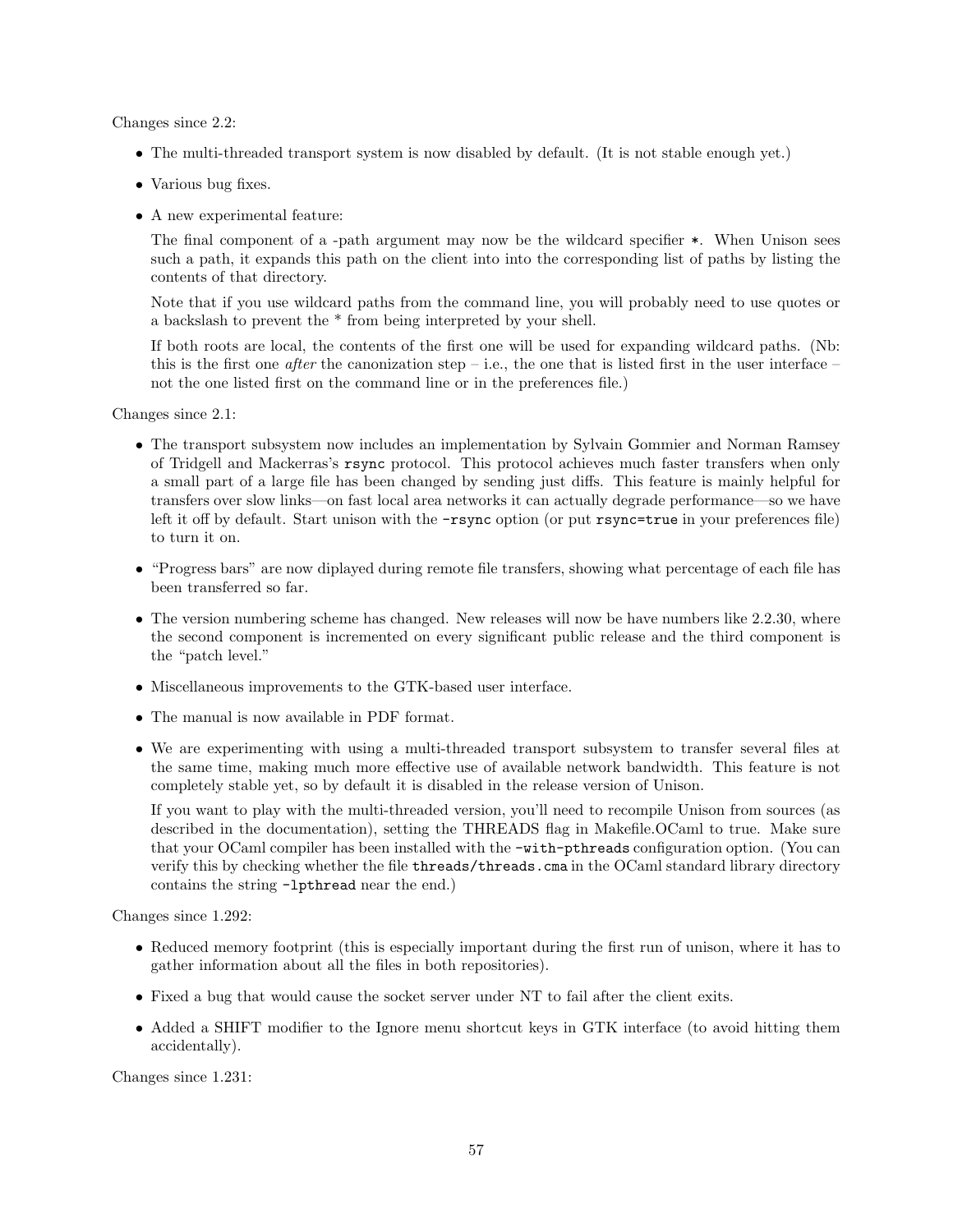- Tunneling over ssh is now supported in the Windows version. See the installation section of the manual for detailed instructions.
- The transport subsystem now includes an implementation of the rsync protocol, built by Sylvain Gommier and Norman Ramsey. This protocol achieves much faster transfers when only a small part of a large file has been changed by sending just diffs. The rsync feature is off by default in the current version. Use the -rsync switch to turn it on. (Nb. We still have a lot of tuning to do: you may not notice much speedup yet.)
- We're experimenting with a multi-threaded transport subsystem, written by Jerome Vouillon. The downloadable binaries are still single-threaded: if you want to try the multi-threaded version, you'll need to recompile from sources. (Say make THREADS=true.) Native thread support from the compiler is required. Use the option -threads N to select the maximal number of concurrent threads (default is 5). Multi-threaded and single-threaded clients/servers can interoperate.
- A new GTK-based user interface is now available, thanks to Jacques Garrigue. The Tk user interface still works, but we'll be shifting development effort to the GTK interface from now on.
- OCaml 3.00 is now required for compiling Unison from sources. The modules uitk and myfileselect have been changed to use labltk instead of camltk. To compile the Tk interface in Windows, you must have ocaml-3.00 and tk8.3. When installing tk8.3, put it in  $c:\T{cl}$  rather than the suggested c:\Program Files\Tcl, and be sure to install the headers and libraries (which are not installed by default).
- Added a new -addversionno switch, which causes unison to use unison-<currentversionnumber> instead of just unison as the remote server command. This allows multiple versions of unison to coexist conveniently on the same server: whichever version is run on the client, the same version will be selected on the server.

Changes since 1.219:

- Incompatible change: Archive format has changed. Make sure you synchronize your replicas before upgrading, to avoid spurious conflicts. The first sync after upgrading will be slow.
- This version fixes several annoying bugs, including:
	- Some cases where propagation of file permissions was not working.
	- umask is now ignored when creating directories
	- directories are create writable, so that a read-only directory and its contents can be propagated.
	- Handling of warnings generated by the server.
	- Synchronizing a path whose parent is not a directory on both sides is now flagged as erroneous.
	- Fixed some bugs related to symnbolic links and nonexistant roots.
		- ∗ When a change (deletion or new contents) is propagated onto a 'follow'ed symlink, the file pointed to by the link is now changed. (We used to change the link itself, which doesn't fit our assertion that 'follow' means the link is completely invisible)
		- ∗ When one root did not exist, propagating the other root on top of it used to fail, becuase unison could not calculate the working directory into which to write changes. This should be fixed.
- A human-readable timestamp has been added to Unison's archive files.
- The semantics of Path and Name regular expressions now correspond better.
- Some minor improvements to the text UI (e.g. a command for going back to previous items)
- The organization of the export directory has changed should be easier to find / download things now.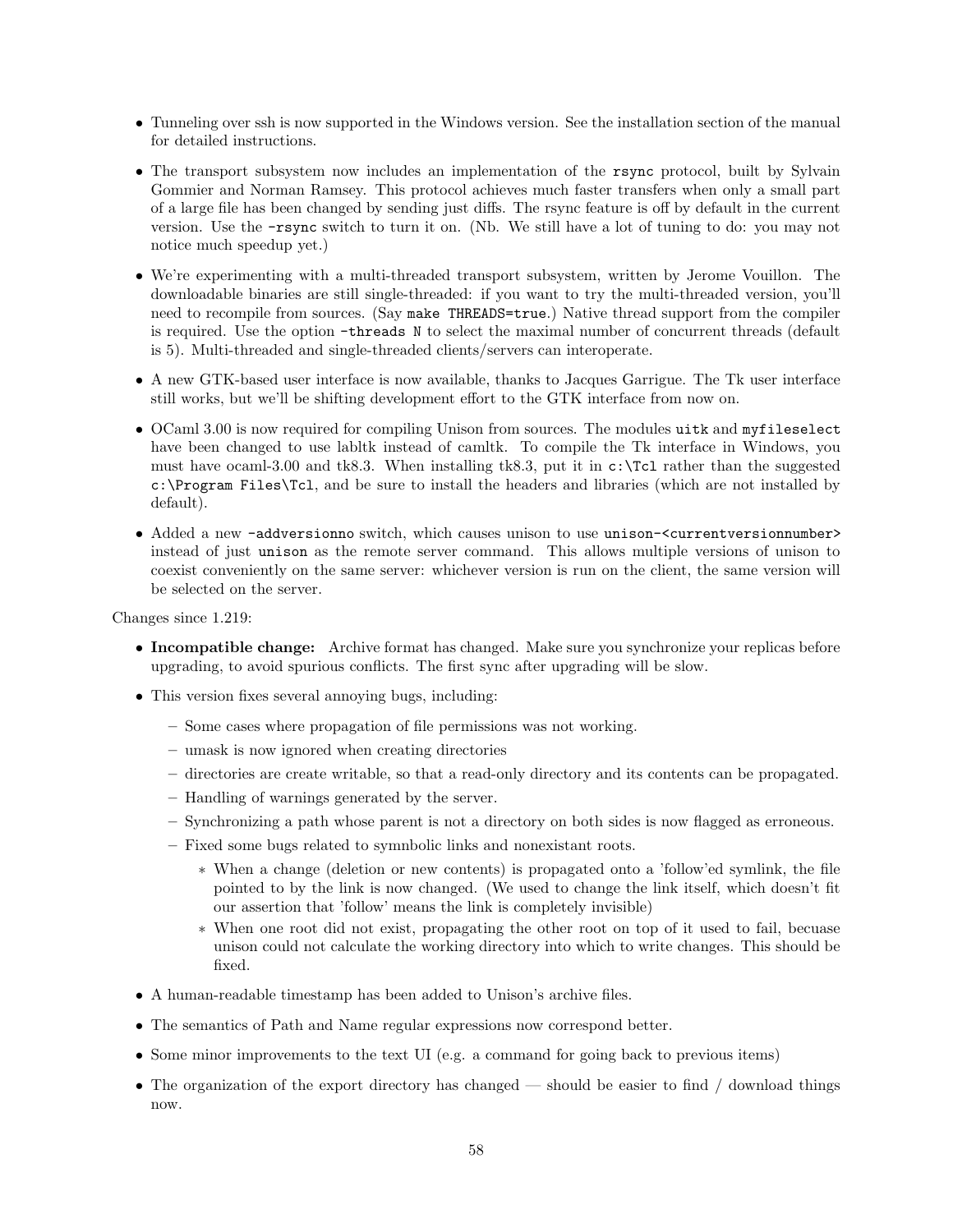Changes since 1.200:

- Incompatible change: Archive format has changed. Make sure you synchronize your replicas before upgrading, to avoid spurious conflicts. The first sync after upgrading will be slow.
- This version has not been tested extensively on Windows.
- Major internal changes designed to make unison safer to run at the same time as the replicas are being changed by the user.
- Internal performance improvements.

Changes since 1.190:

- Incompatible change: Archive format has changed. Make sure you synchronize your replicas before upgrading, to avoid spurious conflicts. The first sync after upgrading will be slow.
- A number of internal functions have been changed to reduce the amount of memory allocation, especially during the first synchronization. This should help power users with very big replicas.
- Reimplementation of low-level remote procedure call stuff, in preparation for adding rsync-like smart file transfer in a later release.
- Miscellaneous bug fixes.

Changes since 1.180:

- Incompatible change: Archive format has changed. Make sure you synchronize your replicas before upgrading, to avoid spurious conflicts. The first sync after upgrading will be slow.
- Fixed some small bugs in the interpretation of ignore patterns.
- Fixed some problems that were preventing the Windows version from working correctly when clickstarted.
- Fixes to treatment of file permissions under Windows, which were causing spurious reports of different permissions when synchronizing between windows and unix systems.
- Fixed one more non-tail-recursive list processing function, which was causing stack overflows when synchronizing very large replicas.

Changes since 1.169:

- The text user interface now provides commands for ignoring files.
- We found and fixed some *more* non-tail-recursive list processing functions. Some power users have reported success with very large replicas.
- Incompatible change: Files ending in .tmp are no longer ignored automatically. If you want to ignore such files, put an appropriate ignore pattern in your profile.
- Incompatible change: The syntax of ignore and follow patterns has changed. Instead of putting a line of the form

ignore = <regexp>

in your profile (.unison/default.prf), you should put:

ignore = Regexp <regexp>

Moreover, two other styles of pattern are also recognized: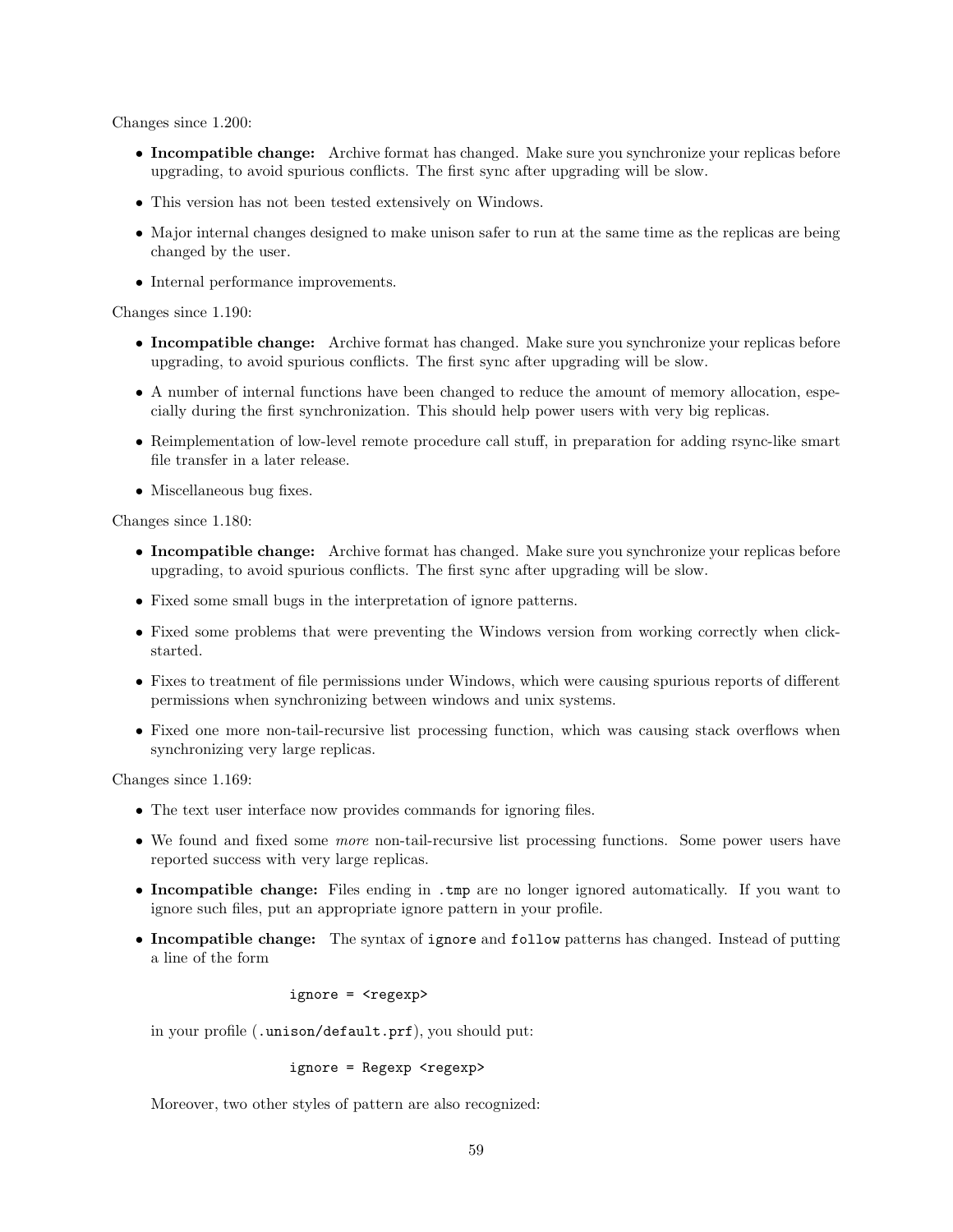#### ignore = Name <name>

matches any path in which one component matches  $\langle$  name>, while

ignore = Path <path>

matches exactly the path <path>.

Standard "globbing" conventions can be used in  $\langle$ name> and  $\langle$ path>:

- a ? matches any single character except /
- a \* matches any sequence of characters not including /
- [xyz] matches any character from the set  $\{x, y, z\}$
- {a,bb,ccc} matches any one of a, bb, or ccc.

See the user manual for some examples.

Changes since 1.146:

- Some users were reporting stack overflows when synchronizing huge directories. We found and fixed some non-tail-recursive list processing functions, which we hope will solve the problem. Please give it a try and let us know.
- Major additions to the documentation.

Changes since 1.142:

- Major internal tidying and many small bugfixes.
- Major additions to the user manual.
- Unison can now be started with no arguments it will prompt automatically for the name of a profile file containing the roots to be synchronized. This makes it possible to start the graphical UI from a desktop icon.
- Fixed a small bug where the text UI on NT was raising a 'no such signal' exception.

Changes since 1.139:

- The precompiled windows binary in the last release was compiled with an old OCaml compiler, causing propagation of permissions not to work (and perhaps leading to some other strange behaviors we've heard reports about). This has been corrected. If you're using precompiled binaries on Windows, please upgrade.
- Added a -debug command line flag, which controls debugging of various modules. Say -debug XXX to enable debug tracing for module XXX, or -debug all to turn on absolutely everything.
- Fixed a small bug where the text UI on NT was raising a 'no such signal' exception.

Changes since 1.111:

- Incompatible change: The names and formats of the preference files in the unison directory have changed. In particular:
	- the file "prefs" should be renamed to default.prf
	- the contents of the file "ignore" should be merged into default.prf. Each line of the form REGEXP in ignore should become a line of the form ignore = REGEXP in default.prf.
- Unison now handles permission bits and symbolic links. See the manual for details.